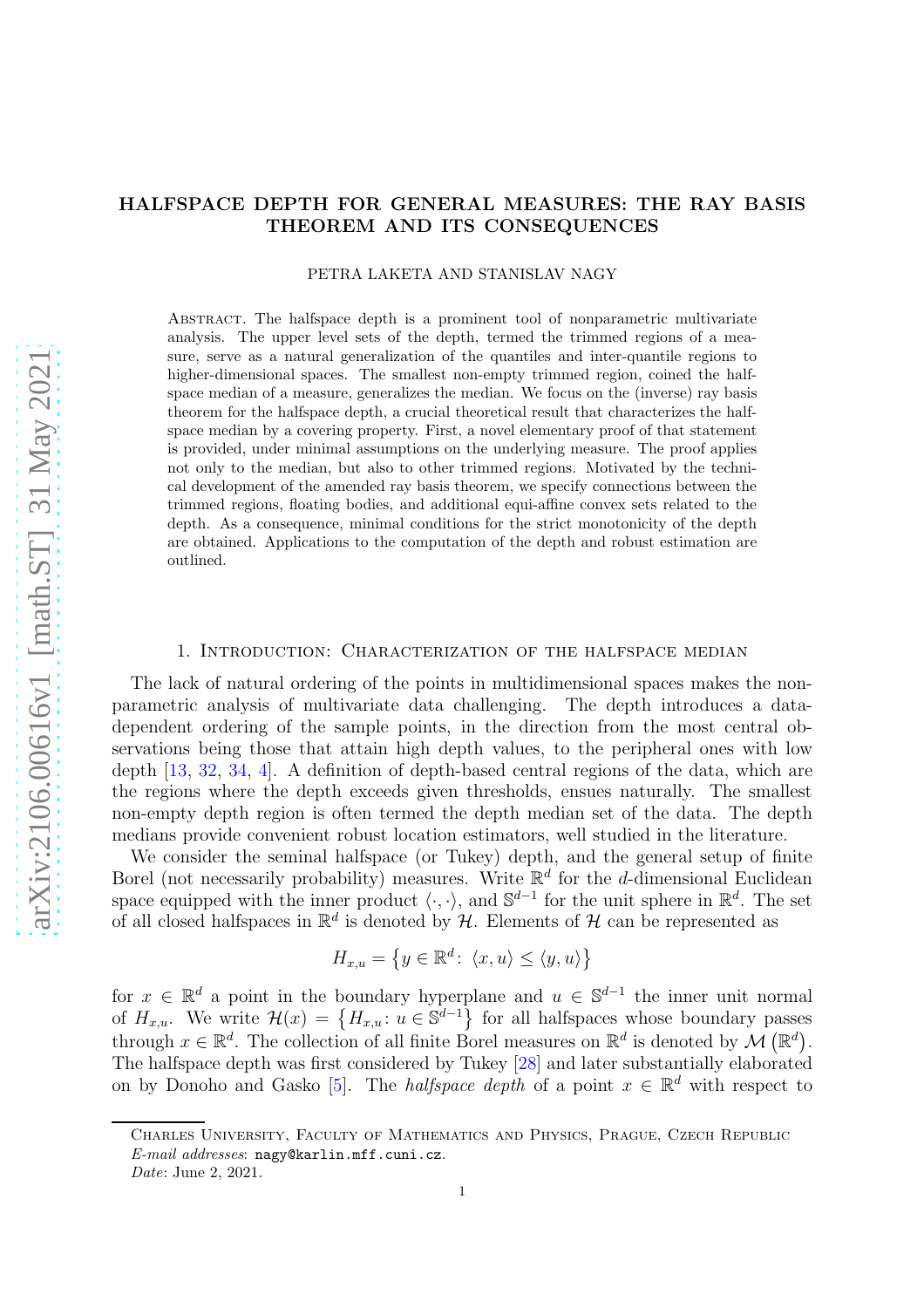(w.r.t.) a measure  $\mu \in \mathcal{M}(\mathbb{R}^d)$  is defined as

<span id="page-1-2"></span>(1) 
$$
D(x; \mu) = \inf_{H \in \mathcal{H}(x)} \mu(H) = \inf_{H \in \mathcal{H}, x \in H} \mu(H).
$$

The two expressions for the depth are easily seen to be equivalent. Our principal interest lies in the concept of the *depth-trimmed regions* (also called *central regions*) of  $\mu$ , defined for  $\alpha \in \mathbb{R}$  by  $D_{\alpha}(\mu) = \{x \in \mathbb{R}^d : D(x; \mu) \ge \alpha\}$ . It is a simple observation that the regions  $D_{\alpha}(\mu)$  are always closed convex sets, non-increasing in  $\alpha \in \mathbb{R}$  in the sense of set inclusion. For  $\alpha \leq 0$  we have  $D_{\alpha}(\mu) = \mathbb{R}^{d}$ ; for all  $\alpha$  large enough  $D_{\alpha}(\mu) = \emptyset$ . The supremum of all  $\alpha$ such that  $D_{\alpha}(\mu) \neq \emptyset$  is denoted by  $\alpha^*(\mu)$ . We call the set  $D_{\alpha^*}(\mu)$  the *(halfspace) median* set of  $\mu$ , and denote it by  $D^*(\mu)$ . The median set is always non-empty and compact. Elements of  $D^*(\mu)$  are called *(halfspace) medians* of  $\mu$ . Any halfspace  $H \in \mathcal{H}(x)$  that satisfies  $D(x; \mu) = \mu(H)$  is called a *minimizing halfspace* of  $\mu$  at  $x \in \mathbb{R}^d$ .

The so-called ray basis theorem provides a convenient characterization of a halfspace depth median of a measure  $\mu$  in terms of its minimizing halfspaces. In its simplest form, the theorem asserts that for measures  $\mu \in \mathcal{M}(\mathbb{R}^d)$  with continuous and positive density, a point  $x \in \mathbb{R}^d$  is a halfspace median of  $\mu$  if and only if the collection of its minimizing halfspaces covers the whole space  $\mathbb{R}^d$ . That result was first proved by Donoho and Gasko [\[5](#page-29-2), Claim on p. 1818], and later extended in Rousseeuw and Ruts [\[24,](#page-30-3) Propositions 8 and 12]. For the special case of uniform measures on convex bodies, such a characterization of the deepest point relates to an early observation of Grünbaum  $[9, p. 251]$  from convex geometry. For details and additional discussion about the ray basis theorem, its history and relevance in both statistics and geometry see [\[20,](#page-29-4) Section 4.3.1] and [\[22\]](#page-29-5).

Our initial goal is to revisit the ray basis theorem, and consolidate its statement by extending it to any depth region  $D_{\alpha}(\mu)$  of a general measure  $\mu \in \mathcal{M}(\mathbb{R}^d)$ , under minimal assumptions.<sup>[1](#page-1-0)</sup> We do so in Section [2,](#page-3-0) where tools from convex geometry are employed to devise an elementary proof of a generalized version of the theorem. We provide conditions under which it is possible to cover the complement to  $D_{\alpha}(\mu)$  by halfspaces of  $\mu$ -mass  $\alpha$ . As a special case, we obtain connections between the median set, and the set of all points that allow covering  $\mathbb{R}^d$  by their minimizing halfspaces. An important part of our contribution are the examples, that throughout the paper demonstrate that the conditions stated in our main results cannot be avoided.

In Section [3](#page-8-0) we thoroughly discuss the links of our general ray basis theorem with the properties of the central regions  $D_{\alpha}(\mu)$ . It is known from the literature [\[24,](#page-30-3) Proposition 6] that, writing  $A^c$  for the complement to  $A \subseteq \mathbb{R}^d$  in  $\mathbb{R}^d$ ,

<span id="page-1-1"></span>(2) 
$$
D_{\alpha}(\mu) = \bigcap \{ H \in \mathcal{H} : \mu(H^{c}) < \alpha \}.
$$

Each  $D_{\alpha}(\mu)$  is thus an intersection of closed convex sets, and must be closed and convex itself. We begin from [\(2\)](#page-1-1), and specify relations between the central regions  $D_{\alpha}(\mu)$ , the trimmed regions as considered in  $[21, 17]$  $[21, 17]$  $[21, 17]$  and  $[29, Section 3.9.4.6]$ , and the floating body known from convex geometry [\[2](#page-28-0), [20](#page-29-4)].

Our paper is concluded with three applications of our results in Section [4.](#page-10-0) The set of depth medians  $D^*(\mu)$  is not necessarily a single point set. Especially for empirical

<span id="page-1-0"></span><sup>&</sup>lt;sup>1</sup>The extension of these results from Borel probability measures to finite Borel measures on  $\mathbb{R}^d$  is minor. By our treatment of general measures we mean generalizations of the ray basis theorem and related results to measures from  $\mathcal{M}(\mathbb{R}^d)$  that do not have to possess positive densities, or satisfy other simplifying conditions concerning, e.g., their support.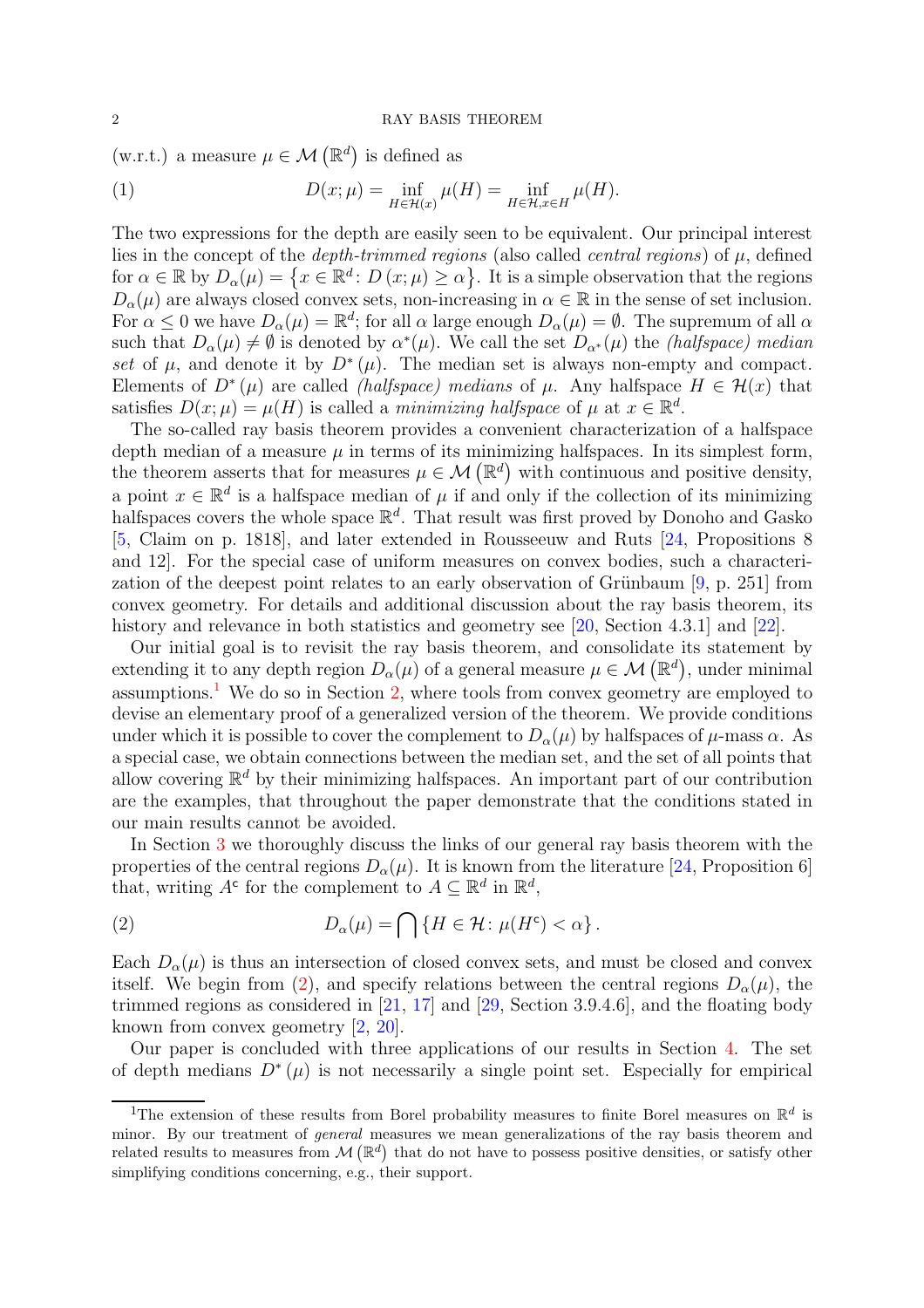measures  $\mu$ , that is measures corresponding to datasets, the median set is frequently fulldimensional. In Section [4.1](#page-10-1) we propose to single out the collection of those medians that satisfy an additional covering property. We obtain a smaller collection of covering medians of  $\mu$ , which share qualitatively better properties than the general elements of  $D^*(\mu)$ . An algorithm for finding covering medians is given. In Section [4.2](#page-13-0) we obtain a consequence of the general ray basis theorem regarding the structure of the central regions  $D_{\alpha}(\mu)$  for  $\mu$  an empirical measure. In that case, each facet F of the convex polytope  $D_{\alpha}(\mu)$  is shown to lie in a hyperplane determined by data points. This observation promises applications in the computation of the trimmed regions  $D_{\alpha}(\mu)$  also in the case when they are not fulldimensional, in a spirit similar to that lately employed in [\[15](#page-29-8)]. Finally, in Section [4.3](#page-13-1) we provide, as an interesting by-product of our study, the minimal set of assumptions that guarantees the depth to be strictly monotone. As argued by Dyckerhoff [\[8](#page-29-9), Example 4.2], strict monotonicity is one of the most important properties a depth can have. For a depth w.r.t. a probability measure  $\mu$ , it ensures the almost sure uniform convergence of the depth upper level sets estimated from the data towards their population counterparts. As such, sufficient conditions for strict monotonicity find applications in the estimation of the depth-trimmed regions  $D_{\alpha}(\mu)$  from data in multivariate statistics. The proofs of all theoretical results are provided in an extensive appendix accompanying the paper.

1.1. Preliminaries and notation. In the proofs of our results, we use tools from measure theory, as well as from the theory of convex sets. Our general reference to the concepts used from convexity theory is [\[25\]](#page-30-5). We now set the most important notations used in the paper, and state a preliminary observation about the halfspace depth that will be useful later. For a set  $A \subseteq \mathbb{R}^d$  its interior, closure and boundary are denoted by int  $(A)$ ,  $cl(A)$  and  $bd(A)$ , respectively. Denote by aff  $(A)$  and conv  $(A)$  the affine hull and the convex hull of A. The sets relint  $(A)$ , relef  $(A)$  and relbd  $(A)$  represent the (relative) interior, closure and boundary of A in the space aff  $(A)$ , and dim  $A = \dim (\text{aff } (A))$  is the dimension of A. The complement to A is  $A^{\tilde{c}} = \mathbb{R}^d \setminus A$ . For sets A and B we write  $A \subset B$ if  $A \subseteq B$  and  $A \neq B$ . We say that  $H \in \mathcal{H}$  is a touching halfspace of a non-empty convex set A if  $H \cap cl(A) \neq \emptyset$  and int  $(H) \cap A = \emptyset$ . The collection of all touching halfspaces to A is denoted by  $\mathcal{H}(A)$ . We also define  $\mathcal{H}(\emptyset) = \mathcal{H}$ . In this notation,  $\mathcal{H}(x)$  is the same as  $\mathcal{H}(\lbrace x \rbrace)$  for  $x \in \mathbb{R}^d$ .

Well-behaved measures. We say that  $\mu \in \mathcal{M}(\mathbb{R}^d)$  is *smooth* if  $\mu(\text{bd}(H)) = 0$  for each  $H \in \mathcal{H}$ . We call  $\mu$  *smooth at* a convex set  $A \subset \mathbb{R}^d$  if  $\mu(\text{bd}(H)) = 0$  for all  $H \in \mathcal{H}(A)$ , and smooth at a point  $x \in \mathbb{R}^d$  if it is smooth at  $\{x\}$ . Smoothness of  $\mu$  at a point is a condition stronger than  $\mu$  being atom-less; yet, it is still weaker than smoothness in the whole  $\mathbb{R}^d$ . A measure  $\mu$  is said to have *contiguous support* if the support of  $\mu$  cannot be separated by a slab between two parallel hyperplanes of non-empty interior with zero  $\mu$ -mass. Finally,  $\mu$  is said to have *contiguous support at* a convex set  $A \subset \mathbb{R}^d$  if

<span id="page-2-0"></span>(3) for each 
$$
H' \in \mathcal{H}(A)
$$
 and  $H' \subset H \in \mathcal{H}$ , bd  $(H) \cap \text{int}(A) \neq \emptyset$  implies  $\mu(H') < \mu(H)$ .

Note that the condition [\(3\)](#page-2-0) is void if int  $(A) = \emptyset$ , and therefore it is enough to consider A full-dimensional. In that case, [\(3\)](#page-2-0) means that any shift  $H \supset H'$  of a touching halfspace H' of A has  $\mu$ -mass larger than H'. It is satisfied if, for instance, the set A is a subset of the support of  $\mu$ . An absolutely continuous measure is smooth (at any A convex). A measure with connected support has contiguous support (at any convex subset A of the support of  $\mu$ ).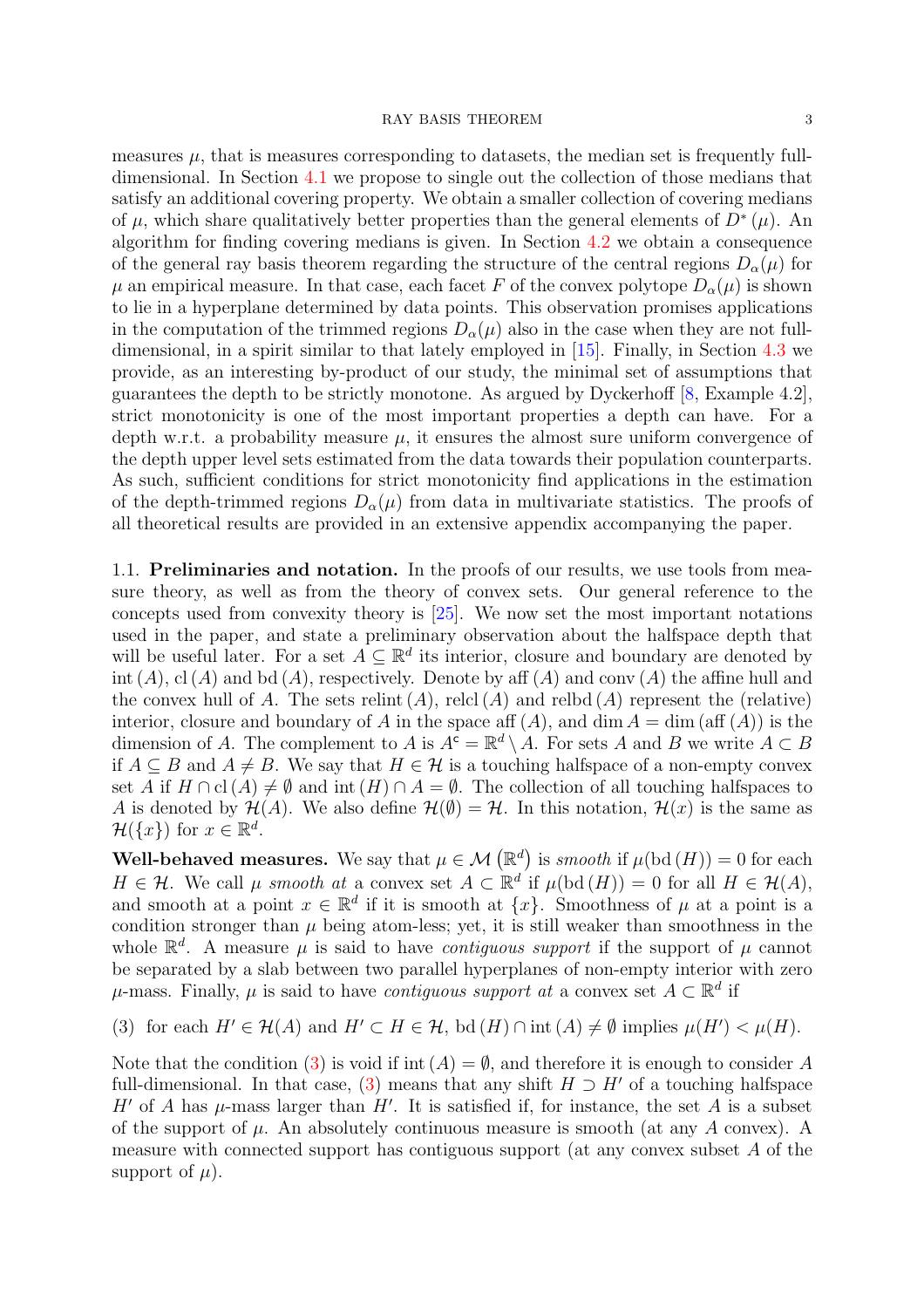Minimizing halfspaces. For  $x \in \mathbb{R}^d$  recall that  $H \in \mathcal{H}(x)$  is a minimizing halfspace of  $\mu \in \mathcal{M}(\mathbb{R}^d)$  at x if  $D(x; \mu) = \mu(H)$ . In general, the set of minimizing halfspaces of  $\mu$ at a point may be empty. It is guaranteed to be non-empty if, for instance, the measure  $\mu$  is smooth at x. Our first observation that will prove to be useful in the sequel is that it is always possible to find  $H \in \mathcal{H}(x)$  with the property  $\mu(\text{int}(H)) \leq D(x;\mu)$ . We call such a halfspace  $H$  a *generalized minimizing halfspace* of  $\mu$  at  $x$ .

<span id="page-3-5"></span>**Lemma 1.** For any  $\mu \in \mathcal{M}(\mathbb{R}^d)$  there exists a generalized minimizing halfspace of  $\mu$  at *any point*  $x \in \mathbb{R}^d$ . If  $\mu$  *is smooth at* x, then there exists a minimizing halfspace of  $\mu$  at x.

**Additional notations.** In addition to the upper level set of the halfspace depth  $D_{\alpha}(\mu)$  =  $\{x \in \mathbb{R}^d : D(x; \mu) \ge \alpha\}$ , we also consider the set

$$
U_{\alpha}(\mu) = \{x \in \mathbb{R}^d \colon D(x; \mu) > \alpha\} = \bigcup_{\beta > \alpha} D_{\beta}(\mu).
$$

It is convex, but not always closed. As will be seen later in the paper, the set  $U_{\alpha}(\mu)$  is also not open in general. Both  $D_{\alpha}(\mu)$  and  $U_{\alpha}(\mu)$  are bounded for  $\alpha > 0$ .

A face of a convex set A is a convex subset  $F \subseteq A$  such that  $x, y \in A$  and  $(x+y)/2 \in F$ implies  $x, y \in F$ . Denote by  $\mathcal{F}(A)$  the set of all faces of cl(A). A facet of A is a face of A of dimension dim(A) – 1. For  $F \in \mathcal{F}(A)$  and A convex, denote by  $\mathcal{H}(A, F) = \{H \in$  $\mathcal{H}(A): F \subseteq \text{bd}(H)$  the collection of all halfspaces touching A at its face F. We say that a sequence of halfspaces  ${H_{x_n,u_n}}_{n=1}^{\infty} \subset \mathcal{H}$  converges to  $H_{x,u} \in \mathcal{H}$  if  $x_n \to x$  in  $\mathbb{R}^d$  and  $u_n \to u$  in  $\mathbb{S}^{d-1}$ .

We write  $L(x, y)$  and  $L[x, y]$  for the relatively open (that is, not containing x and y) and the relatively closed (containing x and y) line segment between distinct point  $x, y \in \mathbb{R}^d$ , respectively, and  $l(x, y)$  for the infinite line determined by x and y.

# 2. The general ray basis theorem

<span id="page-3-0"></span>The standard ray basis theorem, as dubbed by Rousseeuw and Ruts [\[24](#page-30-3)], asserts that under certain conditions on a measure  $\mu \in \mathcal{M}(\mathbb{R}^d)$ , the halfspace median x of  $\mu$  is characterized by the fact that  $\mathbb{R}^d$  can be covered by minimizing halfspaces of x. The formal statement of the theorem is given below.

<span id="page-3-3"></span><span id="page-3-2"></span>**Theorem 2** ([\[24,](#page-30-3) Propositions 8 and 12]). *For*  $\mu \in \mathcal{M}(\mathbb{R}^d)$ , the following holds true:

(*i*) If for some  $x \in \mathbb{R}^d$ 

(4) 
$$
\mathbb{R}^d = \bigcup \{ H \in \mathcal{H}(x) : \mu(H) = D(x; \mu) \},
$$

<span id="page-3-1"></span>*then* x *is a median of*  $\mu$ *, i.e.*  $D(x; \mu) = \alpha^*(\mu)$ *.* 

<span id="page-3-4"></span>*(ii)* If x is a median of  $\mu$  and, in addition,  $\mu$  is absolutely continuous with a density *that is continuous and positive in an open convex set, then* [\(4\)](#page-3-1) *is true for* x*.*

The proof of the direct part [\(i\)](#page-3-2) of Theorem [2](#page-3-3) is simple: since  $\mathbb{R}^d$  is covered by halfspaces of  $\mu$ -mass exactly  $D(x; \mu)$ , each  $y \in \mathbb{R}^d$  must be contained in such a halfspace  $H_y$ , and consequently  $D(y; \mu) \leq \mu(H_y) = D(x; \mu)$ , as follows directly from the definition of the halfspace depth  $(1)$ . The proof of the so-called *inverse ray basis theorem*, stated in part [\(ii\),](#page-3-4) is slightly more involved, and technical. Our aim is to obtain a result similar to Theorem [2](#page-3-3) for any depth region  $D_{\alpha}(\mu)$ , under minimal conditions. We prove that for well-behaved measures it is possible to cover all points outside int  $(D_{\alpha}(\mu))$  with closed halfspaces H whose  $\mu$ -mass is bounded from above by  $\alpha$ . For measures that may not be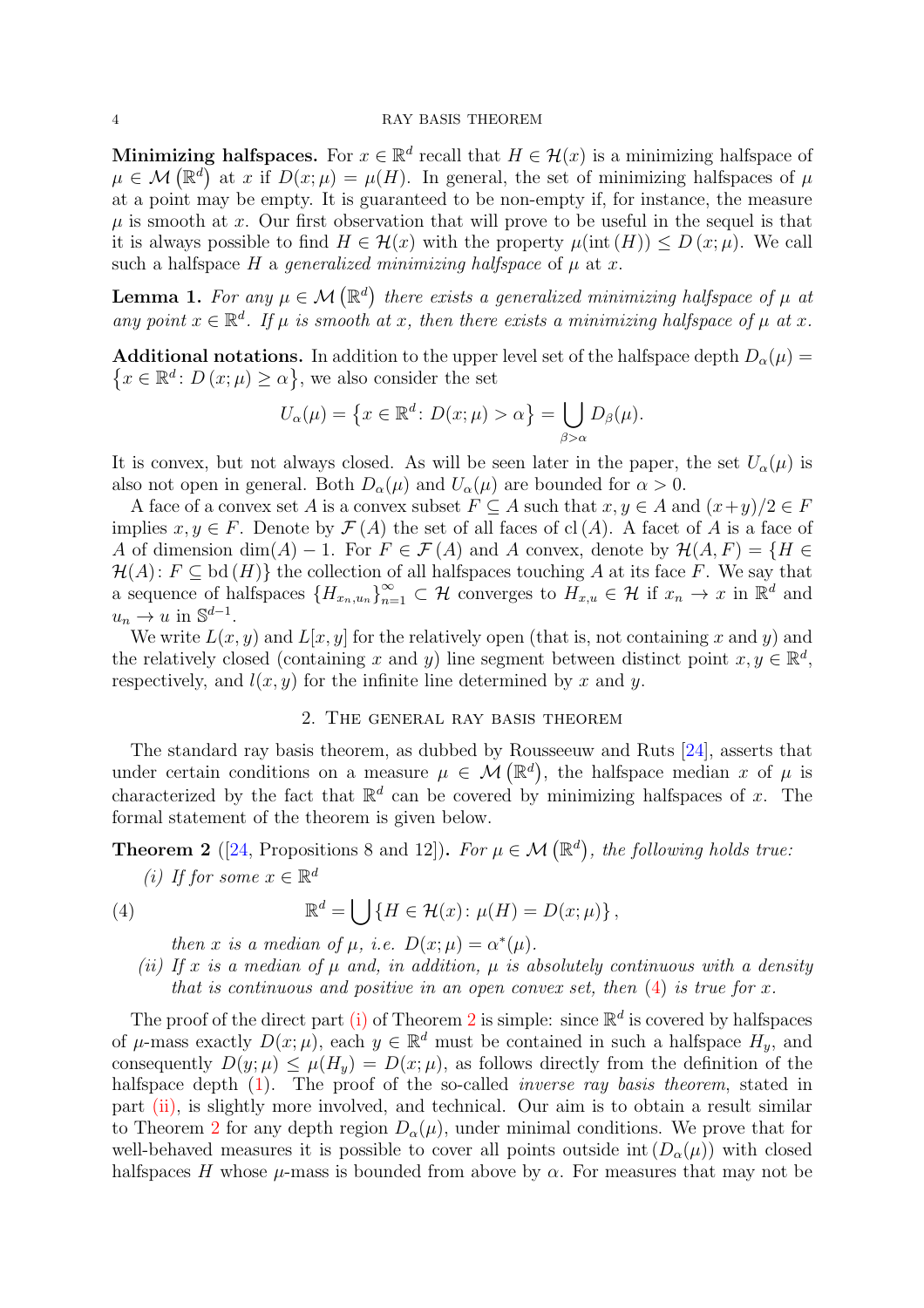smooth the appropriate formulation of the latter condition turns out to be  $\mu$ (int  $(H)$ )  $\leq \alpha$ . In the following lemma we introduce a condition that will play an important role in the formulation of the extended ray basis theorem. We treat not only the depth-trimmed regions  $D_{\alpha}(\mu)$ , but also  $U_{\alpha}(\mu)$ , as well as their interiors.

<span id="page-4-0"></span>**Lemma 3.** Let  $\mu \in \mathcal{M}(\mathbb{R}^d)$ ,  $\alpha \in \mathbb{R}$  and  $S \in \{D_\alpha(\mu), U_\alpha(\mu), \text{int}(D_\alpha(\mu)), \text{int}(U_\alpha(\mu))\}.$ *Then*

<span id="page-4-2"></span>(5) 
$$
S^c \subseteq (\text{int}(S))^c \subseteq \bigcup \{ H \in \mathcal{H} : \mu(\text{int}(H)) \le \alpha \text{ and } \text{int}(H) \cap S = \emptyset \}.
$$

Application of Lemma [3](#page-4-0) to the median set  $S = \text{int} (D^*(\mu))$  gives a slightly weaker version of the standard inverse ray basis theorem. Suppose that the measure  $\mu \in \mathcal{M}(\mathbb{R}^d)$ satisfies the conditions of part  $(ii)$  of Theorem [2.](#page-3-3) First, it is not difficult to observe that for such  $\mu$  our auxiliary Lemma [1](#page-3-5) about the existence of a generalized minimizing halfspace ensures that the median set  $D^*(\mu)$  cannot be full-dimensional.<sup>[2](#page-4-1)</sup> Because the median set is always convex, it is not full-dimensional if and only if its interior is empty. Therefore, for any  $\mu$  with a positive continuous density, Lemma [3](#page-4-0) gives that the whole space can be covered by halfspaces (i) of  $\mu$ -mass at most  $\alpha^*(\mu)$ ; and (ii) without a particular connection to any fixed point  $x \in D^*(\mu)$ .

Our intention is now to extend the results of Lemma [3](#page-4-0) by restricting the halfspaces on the right hand side of [\(5\)](#page-4-2) to only those that touch S, i.e. to the collection  $\mathcal{H}(S)$ . For that purpose, we introduce additional notation.

**Definition.** For a convex set  $A \subset \mathbb{R}^d$  and a point  $x \notin \text{int}(A)$  define

$$
\mathfrak{F}(x, A) = \begin{cases} \{F \in \mathcal{F}(A) : \text{relint}(\text{conv}(F \cup \{x\})) \cap \text{cl}(A) = \emptyset\} & \text{if } x \notin \text{cl}(A), \\ \{F \in \mathcal{F}(A) : x \in \text{relint}(F)\} & \text{if } x \in \text{bd}(A). \end{cases}
$$

The collection  $\mathfrak{F}(x, A)$  consists of those faces of the closed convex set cl(A) that are completely visible from a point  $x \notin \text{int}(A)$ . Note that  $F \in \mathfrak{F}(x, A)$  implies  $\dim(F) < d$ , and that  $\mathfrak{F}(x, \emptyset) = \{\emptyset\}$ . The concept of visible faces relates to the theory of illumination of convex bodies by external light sources [\[1](#page-28-1)]; for its application to the statistics of the depth see [\[19\]](#page-29-10). Note that any point  $x \notin \text{int}(A)$  illuminates at least one non-empty face of a non-empty convex set A; for details see Lemma [17](#page-14-0) presented in the Appendix.

Now we are able to extend Lemma [3](#page-4-0) to the touching halfspaces. Starting from [\(5\)](#page-4-2), our intention is to find  $H \in \mathcal{H}(S)$  that covers  $x \notin S$  given, with the properties as on the right hand side of [\(5\)](#page-4-2). The main idea is to approach any point  $y \in F \in \mathfrak{F}(x, S)$ by a sequence  ${y_n}_{n=1}^{\infty} \subset (cl(S))^c$ , that converges to y from the outside of S. Lemma [3](#page-4-0) gives that for each  $y_n$  there is a halfspace  $H_n \ni y_n$  whose interior has empty intersection with S and  $\mu(\text{int}(H_n)) \leq \alpha$ , see the left hand panel of Figure [1.](#page-5-0) Since  $y_n \to y$ , there exists a convergent subsequence of  ${H_n}_{n=1}^{\infty}$  whose limiting halfspace H can be shown to be touching S, containing x, and satisfying  $\mu(int(H)) \leq \alpha$ , as we wanted to show. The formal proof of Lemma [4](#page-4-3) is postponed to the Appendix.

<span id="page-4-3"></span>**Lemma 4.** *Consider*  $\mu \in \mathcal{M}(\mathbb{R}^d)$  and a bounded convex set  $S \subset \mathbb{R}^d$  satisfying [\(5\)](#page-4-2) with  $\alpha \in \mathbb{R}$ *. For any*  $x \notin S$  *and*  $F \in \mathfrak{F}(x, S)$  *there exists*  $H(x, F) \in \mathcal{H}(S, F)$  *such that*  $x \in H(x, F)$  *and*  $\mu(\text{int}(H(x, F))) \leq \alpha$ . In particular,

$$
S^{c} \subseteq (\text{int } (S))^{c} = \bigcup \{ H \in \mathcal{H}(S) \colon \mu(\text{int } (H)) \leq \alpha \} .
$$

<span id="page-4-1"></span><sup>&</sup>lt;sup>2</sup>This claim is proved under weaker conditions as Corollary  $7$  in Section [A.6](#page-16-0) in the Appendix.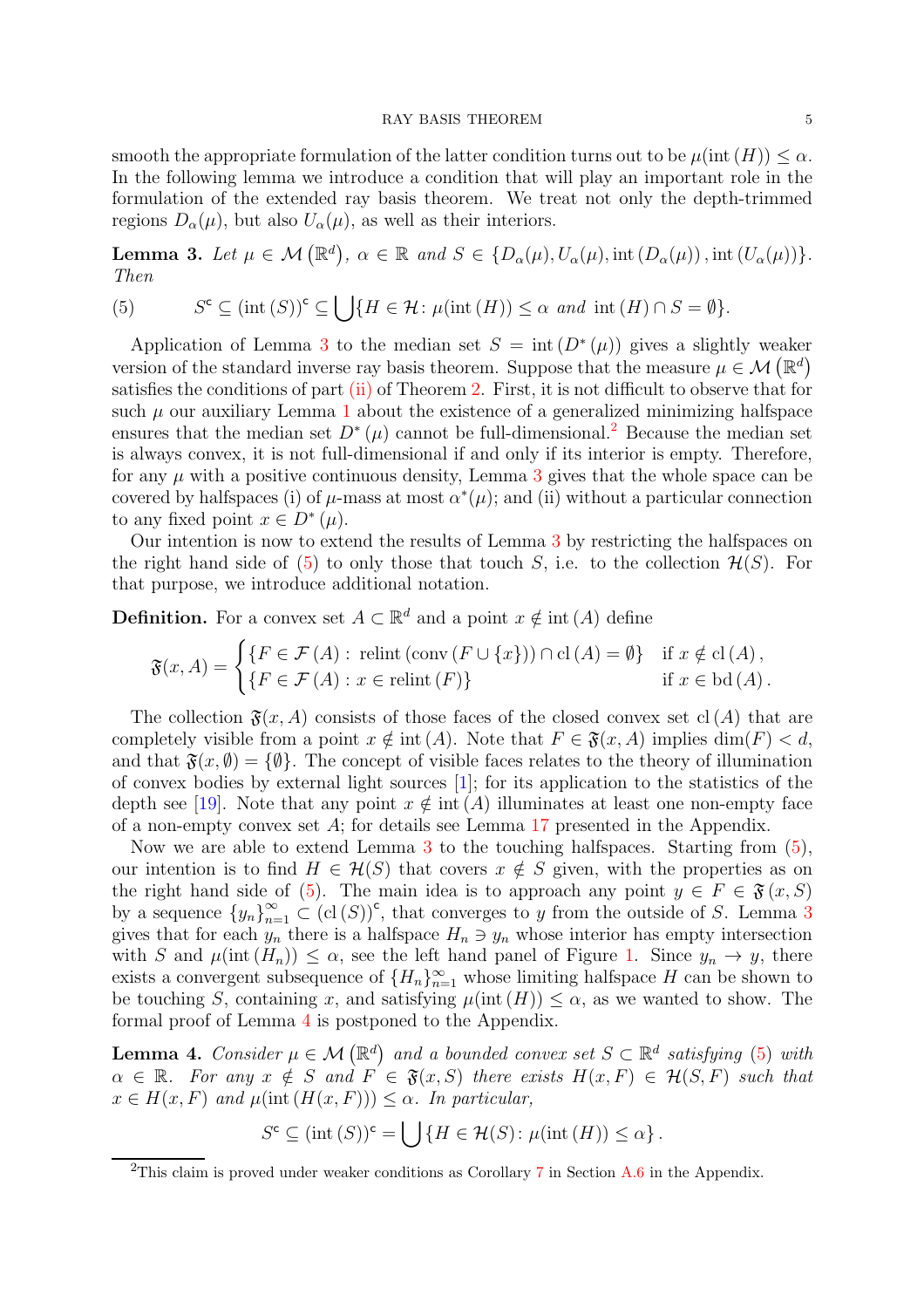<span id="page-5-0"></span>

FIGURE 1. Left panel: Proof of Lemma [4.](#page-4-3) As  $y_n \to y$ , a subsequence of halfspaces  ${H_n}_{n=1}^{\infty}$  converges to  $H \in \mathcal{H}(y)$  that touches S, contains x and the face F, and  $\mu(\text{int}(\overline{H})) \leq \alpha$ . Right panel: Local smoothness is a necessary condition for the inverse ray basis theorem. The origin  $o \in \mathbb{R}^2$  is the unique median of  $\mu$ from Example [1,](#page-7-0) but it fails to satisfy the covering condition [\(4\)](#page-3-1).

Lemma [4](#page-4-3) is technical, but presents an important intermediate result. It provides multiple consequences that we explore in the sequel. Lemma [3](#page-4-0) allows us to apply Lemma [4](#page-4-3) to the sets  $D_{\alpha}(\mu)$ ,  $U_{\alpha}(\mu)$  or their interiors, for any  $\mu \in \mathcal{M}(\mathbb{R}^d)$ . This is the foundation for the most general statement of the ray basis theorem that can be devised for general measures. To obtain finer results, it is necessary to impose additional assumptions. In the literature on the halfspace depth, two typical assumptions are the smoothness of  $\mu$ , and the contiguity of its support. We require these conditions only locally, at the considered depth regions. Application of Lemma [4](#page-4-3) to  $S = D_{\alpha}(\mu)$  yields the following generalization of the inverse ray basis theorem.

<span id="page-5-1"></span>Theorem 5 (General inverse ray basis theorem). *For any*  $\mu \in \mathcal{M}(\mathbb{R}^d)$ ,  $\alpha \in \mathbb{R}$ ,  $x \notin \text{int}(D_{\alpha}(\mu))$  and  $F \in \mathfrak{F}(x, D_{\alpha}(\mu))$  there exists  $H(x, F) \in \mathcal{H}(D_{\alpha}(\mu), F)$  such that  $x \in H(x, F)$  *and*  $\mu$ (int  $(H(x, F)) \leq \alpha$ *. In particular,* 

(6) 
$$
(\text{int } (D_{\alpha}(\mu)))^{\mathsf{c}} = \bigcup \{ H \in \mathcal{H}(D_{\alpha}(\mu)) \colon \mu(\text{int }(H)) \leq \alpha \}.
$$

<span id="page-5-4"></span>*Additionally, if*

*(i)*  $\mu$  *is smooth at*  $D_{\alpha}(\mu)$ *, then*  $\mu(H(x, F)) = \alpha$  *and* 

<span id="page-5-3"></span>
$$
(\mathrm{int} (D_{\alpha}(\mu)))^{\mathsf{c}} = \bigcup \{ H \in \mathcal{H}(D_{\alpha}(\mu)) \colon \mu(H) = \alpha \}.
$$

<span id="page-5-2"></span>*(ii)*  $\mu$  *has contiguous support at*  $D_{\alpha}(\mu)$ *, then* 

$$
(\mathrm{int}\,(D_{\alpha}(\mu)))^{\mathsf{c}} = \bigcup \{ H \in \mathcal{H} \colon \mu(\mathrm{int}\,(H)) \leq \alpha \} .
$$

<span id="page-5-5"></span>*(iii)*  $\mu$  *is smooth at*  $D_{\alpha}(\mu)$  *and has contiguous support at*  $D_{\alpha}(\mu)$ *, then* 

$$
(\mathrm{int}\,(D_{\alpha}(\mu)))^{\mathsf{c}} = \bigcup \{ H \in \mathcal{H} \colon \mu(H) = \alpha \}.
$$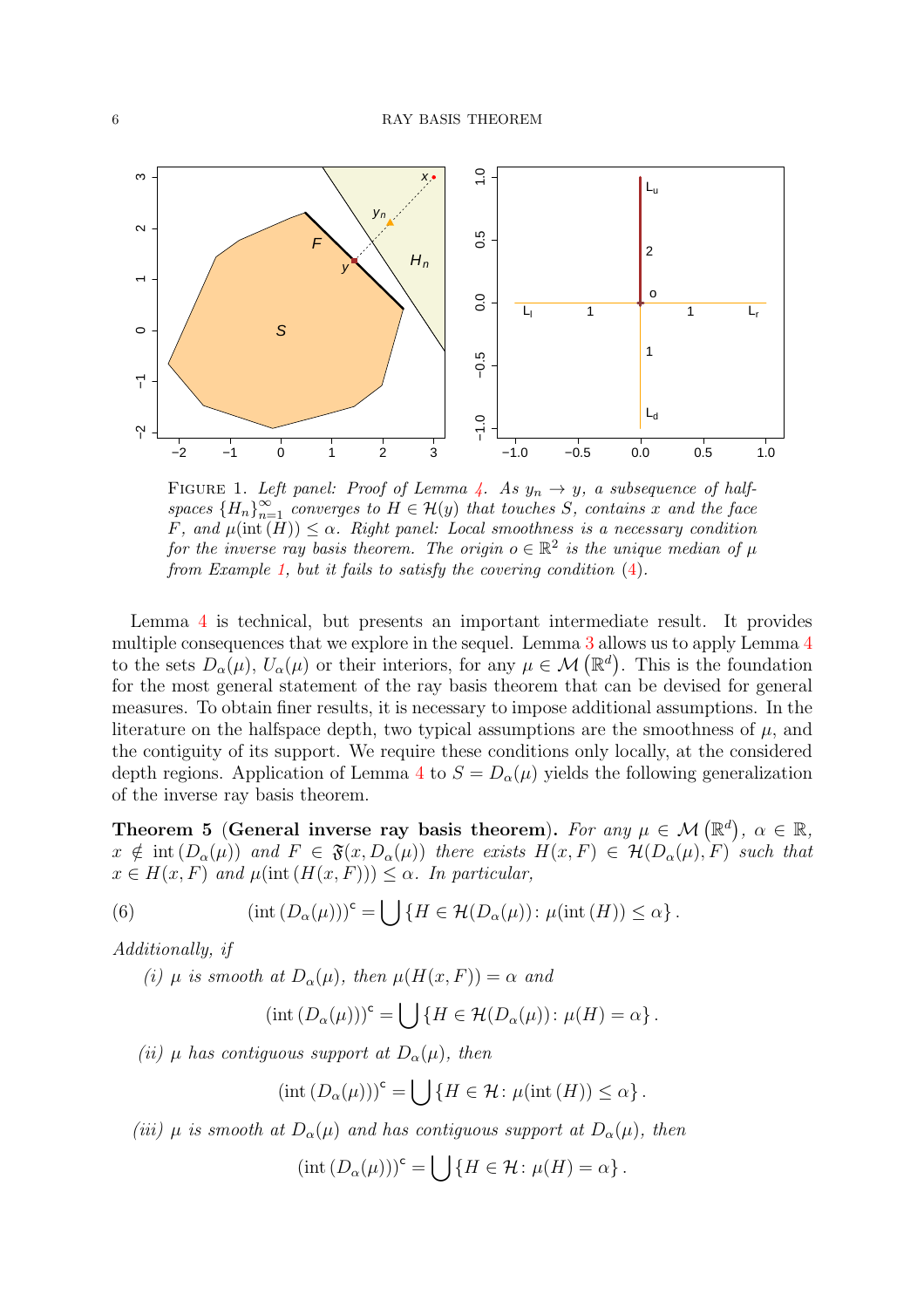Note that if  $D_{\alpha}(\mu)$  fails to be full-dimensional, the left hand sides in the formulas in Theorem [5](#page-5-1) are all  $\mathbb{R}^d$ , and the theorem therefore gives conditions under which the whole sample space can be covered by halfspaces of limited  $\mu$ -mass. For  $D_{\alpha}(\mu)$  contained in a hyperplane, also the condition from part [\(ii\)](#page-5-2) of Theorem [5](#page-5-1) is trivially satisfied.

Before moving to the discussion about the relevance of Theorem [5,](#page-5-1) we state an analogous result for  $U_{\alpha}(\mu)$  as another corollary of Lemma [4.](#page-4-3) Since obviously  $U_{\alpha}(\mu) \subseteq D_{\alpha}(\mu)$ , its general statement is a refinement of the first claim [\(6\)](#page-5-3) of Theorem [5.](#page-5-1)

<span id="page-6-1"></span>**Theorem 6.** For any  $\mu \in \mathcal{M}(\mathbb{R}^d)$ ,  $\alpha \in \mathbb{R}$ ,  $x \notin \text{int}(U_\alpha(\mu))$  and  $F \in \mathfrak{F}(x, U_\alpha(\mu))$  there *exists*  $H(x, F) \in \mathcal{H}(U_\alpha(\mu), F)$  *such that*  $x \in H(x, F)$  *and*  $\mu(\text{int}(H(x, F))) \leq \alpha$ . In *particular,*

<span id="page-6-3"></span>(7) 
$$
(\text{int } (U_{\alpha}(\mu)))^{c} = \bigcup \{ H \in \mathcal{H} : \mu(\text{int } (H)) \leq \alpha \}.
$$

*Additionally, if*  $\mu$  *is smooth at*  $U_{\alpha}(\mu)$ *, then*  $U_{\alpha}(\mu) = \text{int} (U_{\alpha}(\mu))$ *, so*  $U_{\alpha}(\mu)$  *is open.* 

Comparison of Theorem [6](#page-6-1) and part [\(ii\)](#page-5-2) of Theorem [5](#page-5-1) draws connections between the depth regions  $D_{\alpha}(\mu)$  and  $U_{\alpha}(\mu)$  — for  $\mu$  with contiguous support at  $D_{\alpha}(\mu)$ , we have  $\text{int}(D_{\alpha}(\mu)) = \text{int}(U_{\alpha}(\mu)).$  We postpone this discussion into Section [3,](#page-8-0) where connections between upper level sets of the depth and related convex constructions are explored thoroughly. In that section, also further applications of these observations are found.

If  $\mu$  is not smooth, the last statement of Theorem [6](#page-6-1) certainly cannot be claimed. This was observed already in [\[27](#page-30-6), Lemma 6] where it was noted that for  $\mu$  an atomic measure on points with unit weights in general position,  $U_{\alpha}(\mu)$  equals  $D_{\alpha+1}(\mu)$  for any  $\alpha \in \mathbb{R}$ , and as such,  $U_{\alpha}(\mu)$  is always a closed set. Our first consequence of the general ray basis theorem is the following observation concerning the dimensionality of the median set. It presents a refinement of [\[26,](#page-30-7) Proposition 3.4].

<span id="page-6-4"></span><span id="page-6-0"></span>Corollary 7. Let  $\mu \in \mathcal{M}(\mathbb{R}^d)$ .

<span id="page-6-5"></span>*(i)* If  $\mu$  has contiguous support at  $D^*(\mu)$ , then  $\dim(D^*(\mu)) \neq d$ .

*(ii)* If  $\mu$  *is smooth at*  $D^*(\mu)$  *and*  $d > 1$ *, then* dim  $(D^*(\mu)) \neq d - 1$ *.* 

Without the assumptions of smoothness and contiguous support, the median set may be of any dimension. Consider, for instance  $\mu \in \mathcal{M}(\mathbb{R}^2)$  that gives mass 1 to each of the points  $(-1, -1)^{\mathsf{T}}$ ,  $(-1, 1)^{\mathsf{T}}$ ,  $(1, 1)^{\mathsf{T}}$ , and mass 2 to  $(1, -1)^{\mathsf{T}}$ . It is easy to see that  $\alpha^*(\mu) = 2$ , and  $D^*(\mu) = L\left[(0,0)^T,(1,-1)^T\right]$ . For additional discussion on the dimensionality of the median set for empirical measures we refer to [\[14](#page-29-11)].

We are now ready to reformulate the inverse ray basis theorem from part [\(ii\)](#page-3-4) of Theorem [2,](#page-3-3) under minimal assumptions.

<span id="page-6-2"></span>Corollary 8 (Inverse ray basis theorem for the median). Suppose that  $\mu \in \mathcal{M}(\mathbb{R}^d)$ *is smooth at*  $D^*(\mu)$ *. Then* 

$$
(\mathrm{int} (D^*(\mu)))^c = \bigcup \{ H \in \mathcal{H}(D^*(\mu)) \colon \mu(H) = \alpha^*(\mu) \}.
$$

*If, in addition,* µ *has contiguous support at* D<sup>∗</sup> (µ)*, then the covering condition* [\(4\)](#page-3-1) *holds true for any*  $x \in D^*(\mu)$ .

The assumptions of Corollary [8](#page-6-2) are weaker than those in Theorem [2:](#page-3-3) (i) instead of the existence of the density f of  $\mu$  we require only local smoothness of  $\mu$ , and (ii) instead of the strict positivity and continuity of  $f$  in a neighbourhood of the median we need a weaker condition of locally contiguous support at the median set.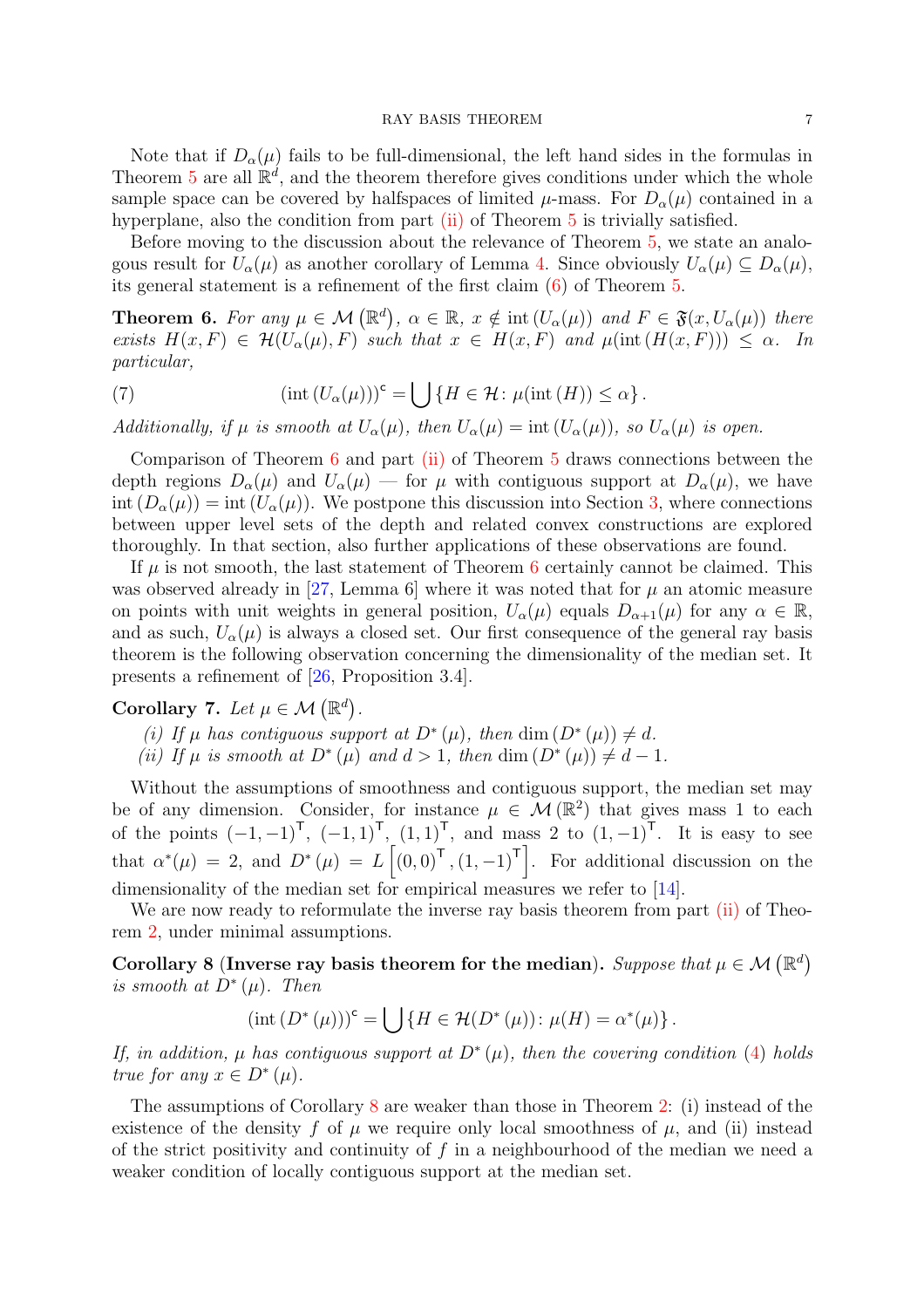Remark (Uniqueness of the median). In Corollary [7](#page-6-0) we show that under the assumptions of both contiguous support and smoothness of  $\mu$  at  $D^*(\mu)$ , the median set cannot be of dimension d, or  $d-1$ . In particular, for  $d=1$  and 2 it follows that the median must be unique. It is tempting to claim that for a smooth measure  $\mu$  with convex support  $\text{(part (ii) of Theorem 2)}$  $\text{(part (ii) of Theorem 2)}$  $\text{(part (ii) of Theorem 2)}$  $\text{(part (ii) of Theorem 2)}$  $\text{(part (ii) of Theorem 2)}$ , the median set must consist of a single point, compare with [\[18](#page-29-12), Proposition 7] and the discussion in [\[26,](#page-30-7) Section 3]. Surprisingly, it turns out that there exist probability distributions with a density that is smooth and positive in a convex set in dimension  $d > 2$  that fail to possess a unique halfspace median. The appropriate conditions for the uniqueness of the halfspace median in higher dimensions turn out to be not only smoothness and contiguous support, but, quite surprisingly, also a certain integrability assumption. For a detailed discussion on the problem of the uniqueness of the halfspace median we refer to  $[23]$ . For that reason, one has to be careful when interpreting the inverse ray basis theorem in Corollary [8.](#page-6-2) Suppose that a measure  $\mu$  is smooth with contiguous support. Then for any point  $x \in D^*(\mu)$  it is true that the sample space  $\mathbb{R}^d$  is covered by minimizing halfspaces of  $\mu$  at x. That, however, does not mean that the median of  $\mu$  must be unique. Especially in higher dimension, the non-trivial median set may still lie in the boundary of all the halfspaces from the covering system.

We continue by giving examples that demonstrate that the assumptions of Corollary [8](#page-6-2) are difficult to be weakened. In our first example we show that without local smoothness, even in the case when x is the unique median of  $\mu$ , it may fail to satisfy the covering condition [\(4\)](#page-3-1).

<span id="page-7-0"></span>**Example 1.** Consider  $\mu \in \mathcal{M}(\mathbb{R}^2)$  whose support is plotted in the right hand panel of Figure [1.](#page-5-0) It is given as a mixture of the uniform distributions on line segments  $L_u = L \left[ (0, 0)^{\mathsf{T}} , (0, 1)^{\mathsf{T}} \right], L_d = L \left[ (0, 0)^{\mathsf{T}} , (0, -1)^{\mathsf{T}} \right], L_l = L \left[ (0, 0)^{\mathsf{T}} , (-1, 0)^{\mathsf{T}} \right]$  and  $L_r = L\left[(0,0)^T,(1,0)^T\right],$  such that  $\mu(L_l) = \mu(L_r) = \mu(L_d) = 1$  and  $\mu(L_u) = 2$ . The origin  $o = (0, 0)^T$  is the unique median of  $\mu$  with  $D(o; \mu) = 2$ , since for any other point  $x \in \mathbb{R}^2$  there is a halfspace  $H \in \mathcal{H}(x)$  that is parallel with one of the axes such that  $\mu(H)$  < 2. At the same time, each closed halfspace containing  $L_u$  has  $\mu$ -mass at least 3, implying that it is impossible to cover (any point from)  $L_u$  by  $H \in \mathcal{H}(o)$  such that  $\mu(H) \leq \alpha^*(\mu) = 2$ . On the other hand, observe that part [\(ii\)](#page-5-2) of Theorem [5](#page-5-1) is valid, as we easily find open halfspaces whose boundary passes through the origin with mass at most  $\alpha^*(\mu)$  whose closures cover  $\mathbb{R}^2$ .

It is known that for a uniform distribution  $\mu$  on a triangle  $\Delta$  in the plane, the barycentre  $o \in \Delta$  of  $\Delta$  is the unique median of  $\mu$  [\[24,](#page-30-3) Section 5.3]. We construct an example of a uniform distribution on the set obtained by removing a narrow strip containing  $\sigma$  from ∆. We show that our measure does not satisfy the assumption of contiguous support at  $D^*(\mu)$ , at the same time its median set is full-dimensional, and contains points that fail to cover the plane by their minimizing halfspaces as in [\(4\)](#page-3-1).

<span id="page-7-1"></span>**Example 2.** Consider the equilateral triangle in  $\mathbb{R}^2$  centred at the origin  $o = (0,0)^T$ determined by points  $a = (0, 2)^T$ ,  $b = (-\sqrt{3}, -1)^T$  and  $c = (\sqrt{3}, -1)^T$  as displayed in Figure [2.](#page-8-1) For  $x \in (0, 2)$  and  $y \in (0, 1)$  denote  $x_c = (0, x)^T$  and  $y_c = (0, -y)^T$ , and let  $x_l$ and  $x_r$  be the points where the horizontal line containing  $x_c$  intersects  $L(a, b)$  and  $L(a, c)$ , respectively. Analogously, define points  $y_l$  and  $y_r$  for the horizontal line that contains  $y_c$ . Let  $\mu \in \mathcal{M}(\mathbb{R}^2)$  be the uniform distribution on the set  $S = \text{conv}(\{a, x_l, x_r\}) \cup$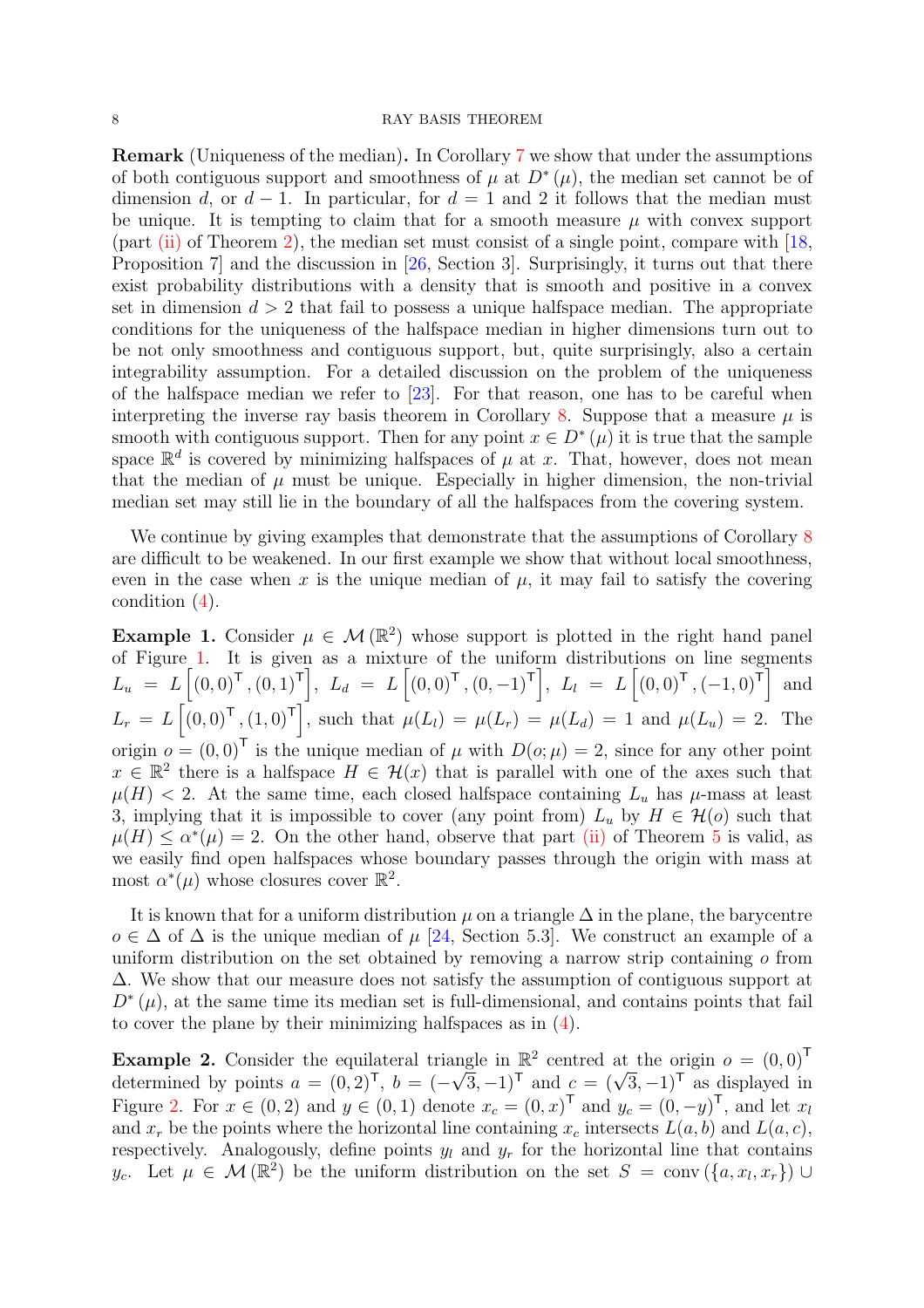conv  $({y_l, b, c, y_r})$  with total mass being the area of S. It is possible to choose x and y positive, but small enough so that the set  $D^*(\mu)$  is full-dimensional, while  $y_c \in D^*(\mu)$ is the only point in  $\mathbb{R}^2$  that satisfies the covering property [\(4\)](#page-3-1). For a detailed technical proof of this claim, we refer to Section [A.8](#page-17-0) in the Appendix.

<span id="page-8-1"></span>

Figure 2. Example [2:](#page-7-1) For the inverse ray basis theorem, it is not enough to assume only the smoothness of  $\mu$ , without the property of contiguous support. For the uniform measure  $\mu$  on the coloured region, the median is a full-dimensional set, yet the point  $y_c$  displayed in the left hand panel is the only point in  $\mathbb{R}^2$ that satisfies the covering condition [\(4\)](#page-3-1). On the right hand panel we see several numerically computed depth regions  $D_{\alpha}(\mu)$ , with the median set  $D^{\ast}(\mu)$  being the smallest region, located in the closed strip removed from the triangle.

## 3. Depth regions and floating body

<span id="page-8-0"></span>Formula [\(2\)](#page-1-1) allows us to write any depth region  $D_{\alpha}(\mu)$  as an intersection of closed halfspaces whose complements have  $\mu$ -mass smaller than  $\alpha$ . Another important affine equivariant set is the *floating body* of  $\mu$  corresponding to  $\alpha \in \mathbb{R}$ 

$$
U_{\alpha}^{FB}(\mu) = \bigcap \{ H \in \mathcal{H} \colon \mu(H^c) \le \alpha \},
$$

as defined in [\[2,](#page-28-0) Section 5]. According to the discussion in [\[20](#page-29-4)], the floating bodies are of great interest in both geometry and probability theory. For the special case of  $\mu$  a uniform distribution on a full-dimensional convex set  $K \subset \mathbb{R}^3$ , the floating body has a compelling mechanical interpretation — the set  $U_{\alpha}^{FB}(\mu)$  can be described as the part of the convex solid K of (volumetric mass) density  $\alpha \in (0, \alpha^*(\mu))$  that never submerges beneath the surface of water of unit density, when fully rotated on the surface. The history of the research on floating bodies goes well into the 19th century. In statistics, a construction equivalent to the floating body of a measure is much more recent, and sometimes referred to as the multivariate trimming [\[21,](#page-29-6) [17](#page-29-7)]. Being intersections of closed sets, both  $D_{\alpha}(\mu)$ and  $U_{\alpha}^{FB}(\mu)$  are closed. In what follows we use the results of Section [2,](#page-3-0) and precise the connections between the depth regions  $D_{\alpha}(\mu)$ ,  $U_{\alpha}(\mu)$ , the floating body  $U_{\alpha}^{FB}(\mu)$ , and a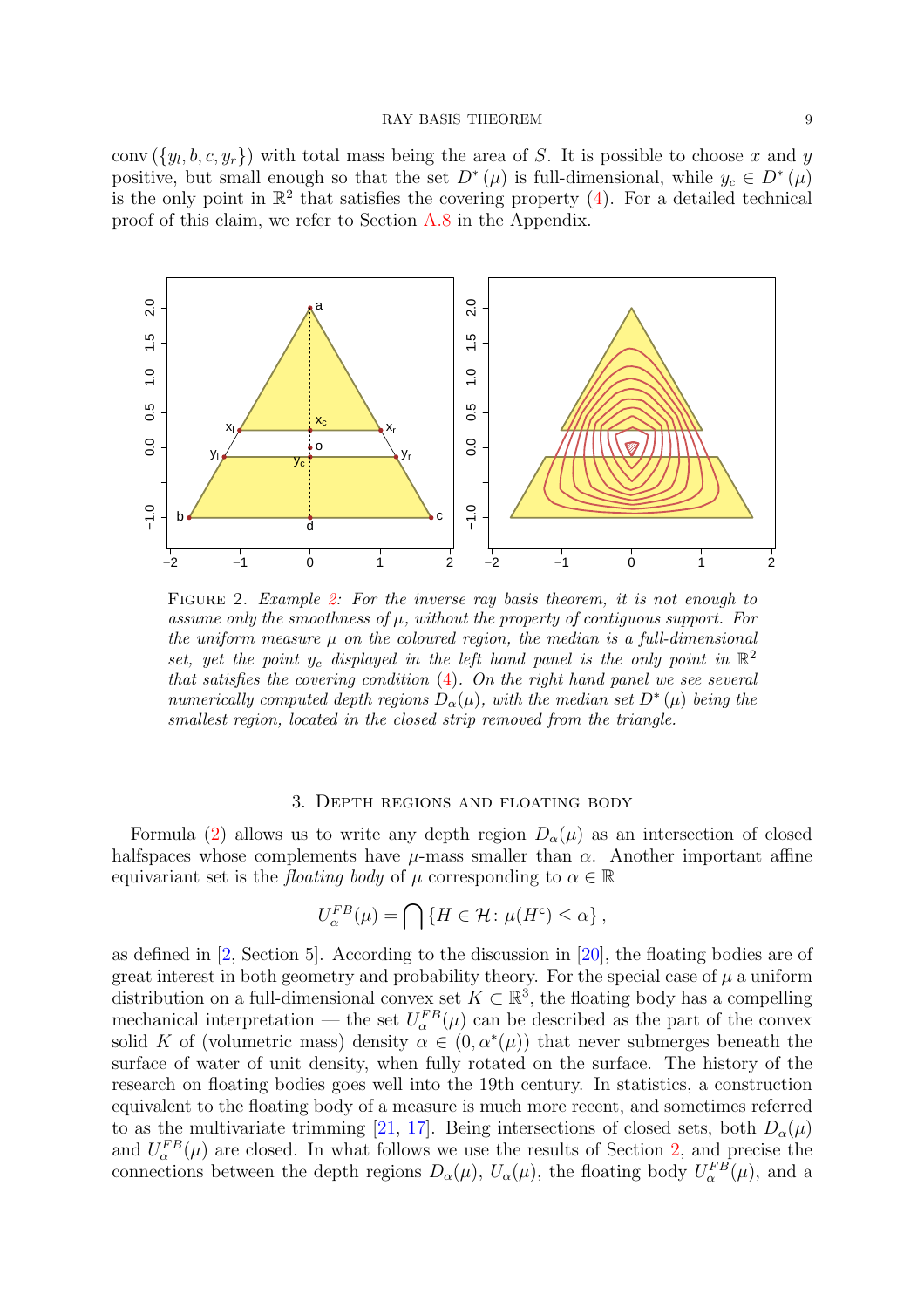further set that turns out to be of interest in our analysis

$$
U_{\alpha}^{\circ}(\mu) = \bigcap \{ \text{int} (H) : H \in \mathcal{H}, \ \mu(H^{\mathsf{c}}) \leq \alpha \}.
$$

We demonstrate that this last region is an upper level set of a function closely related to the halfspace depth

$$
D^{\circ}(x;\mu) = \inf_{x \in H} \mu(\text{int}(H)),
$$

considered in, e.g., [\[18,](#page-29-12) Lemma 1]. Note also that  $(U^{\circ}_{\alpha}(\mu))^{c} = \bigcup \{ H \in \mathcal{H} : \mu(\text{int } (H)) \leq \alpha \}$ already appeared in Theorem [6,](#page-6-1) meaning that  $U^{\circ}_{\alpha}(\mu) = \text{int} (U_{\alpha}(\mu))$  must be an open set. The following theorem comprehensively covers the inter-relations between all these affine constructions, and generalizes several results that can be found scattered in the relevant literature on multivariate trimming concepts [\[26](#page-30-7), [17](#page-29-7), [18,](#page-29-12) [3,](#page-29-13) [20\]](#page-29-4).

<span id="page-9-0"></span>**Theorem 9.** *For*  $\mu \in \mathcal{M}(\mathbb{R}^d)$  and  $\alpha \in \mathbb{R}$ 

(8) 
$$
U_{\alpha}^{\circ}(\mu) = \mathrm{int} (U_{\alpha}(\mu)) \subseteq \mathrm{cl} (U_{\alpha}(\mu)) \subseteq U_{\alpha}^{FB}(\mu) \subseteq D_{\alpha}(\mu).
$$

<span id="page-9-6"></span><span id="page-9-1"></span>*Additionally,*

- <span id="page-9-5"></span> $(i)\ U_{\alpha}^{\circ}(\mu)=\left\{x\in\mathbb{R}^{d}\colon D^{\circ}(x;\mu)>\alpha\right\}.$
- <span id="page-9-7"></span>(*ii*) *if* int  $(U_\alpha(\mu)) \neq \emptyset$ , then  $cl(U_\alpha(\mu)) = U_\alpha^{FB}(\mu)$ .
- <span id="page-9-4"></span>*(iii) if*  $\mu$  *has contiguous support at*  $D_{\alpha}(\mu)$ *, then* int  $(D_{\alpha}(\mu)) = \text{int } (U_{\alpha}(\mu))$ *.*
- *(iv) if for each*  $H' \in \mathcal{H}(D_\alpha(\mu))$  *we have that*  $H' \subset H \in \mathcal{H}$  *implies*  $\mu(H') < \mu(H)$ *, then*  $U_{\alpha}^{FB}(\mu) = D_{\alpha}(\mu).$
- <span id="page-9-2"></span>*(v)* if int  $(U_\alpha(\mu)) \neq \emptyset$  and  $\mu$  has contiguous support at  $D_\alpha(\mu)$ , then  $cl(U_\alpha(\mu))$  =  $D_{\alpha}(\mu)$ .

An application of Theorem [9](#page-9-0) to the estimation of the depth regions  $D_{\alpha}(\mu)$  from datasets is given in Section [4.3.](#page-13-1) The condition of non-empty interior of  $U_{\alpha}(\mu)$  that figures in parts [\(ii\)](#page-9-1) and [\(v\)](#page-9-2) of the previous theorem is not restrictive, as shown in the next lemma.

<span id="page-9-3"></span>**Lemma 10.** If for  $\mu \in \mathcal{M}(\mathbb{R}^d)$  and  $\alpha \in \mathbb{R}$  there exists a point  $x \in U_\alpha(\mu)$  such that  $\mu$  is *smooth at x, then* int  $(U_{\alpha}(\mu)) \neq \emptyset$ .

Combining Lemma [10](#page-9-3) and Theorems [6](#page-6-1) and [9](#page-9-0) we get that for  $\mu \in \mathcal{M}(\mathbb{R}^d)$  with a density and  $\alpha \in (0, \alpha^*(\mu))$  the set  $U_{\alpha}(\mu)$  is open and  $U_{\alpha}(\mu) \subset cl(U_{\alpha}(\mu)) = U_{\alpha}^{FB}(\mu)$ . If the support of  $\mu$  is, in addition, contiguous, we can also write  $U_{\alpha}^{FB}(\mu) = D_{\alpha}(\mu)$ . In the simplest situation of  $\mu \in \mathcal{M}(\mathbb{R}^d)$  with a density that is positive in the convex support of  $\mu$ , we can therefore write  $cl(U_{\alpha}(\mu)) = U_{\alpha}^{FB}(\mu) = D_{\alpha}(\mu)$ , and the floating bodies completely coincide with the central regions of the depth. The last situation is common in the literature on floating bodies in geometry, where all the above definitions are used interchangeably. In the general setup of the depth and (probability) measures, it is however necessary to differentiate between them.

Our statement of Theorem  $9$  is strict — none of the inclusions can be reversed, in general. Each strict upper level set  $U_{\alpha}(\mu)$  of a smooth measure  $\mu$  is open (Theorem [6\)](#page-6-1), and thus strictly smaller than  $cl(U_\alpha(\mu))$ . It is easy to construct a measure without contiguous support that violates  $U_{\alpha}^{FB}(\mu) = D_{\alpha}(\mu)$ , see e.g. [\[20,](#page-29-4) Figure 7]. Even for measures with contiguous support, equality  $U_{\alpha}^{FB}(\mu) = D_{\alpha}(\mu)$  from part [\(iv\)](#page-9-4) of Theorem [9](#page-9-0) can fail; consider  $\mu$  being the Dirac measure at the origin  $o \in \mathbb{R}^d$ , and  $\alpha = 1$ . In that case,  $U_{\alpha}^{FB}(\mu) = \emptyset$ , while  $D_{\alpha}(\mu) = \{o\}$ . In the following example we show that in the case when int  $(U_\alpha(\mu)) = \emptyset$ , the halfspace depth may fail to satisfy  $cl(U_\alpha(\mu)) = D_\alpha(\mu)$ (the so-called strict monotonicity property), even under the assumption of contiguous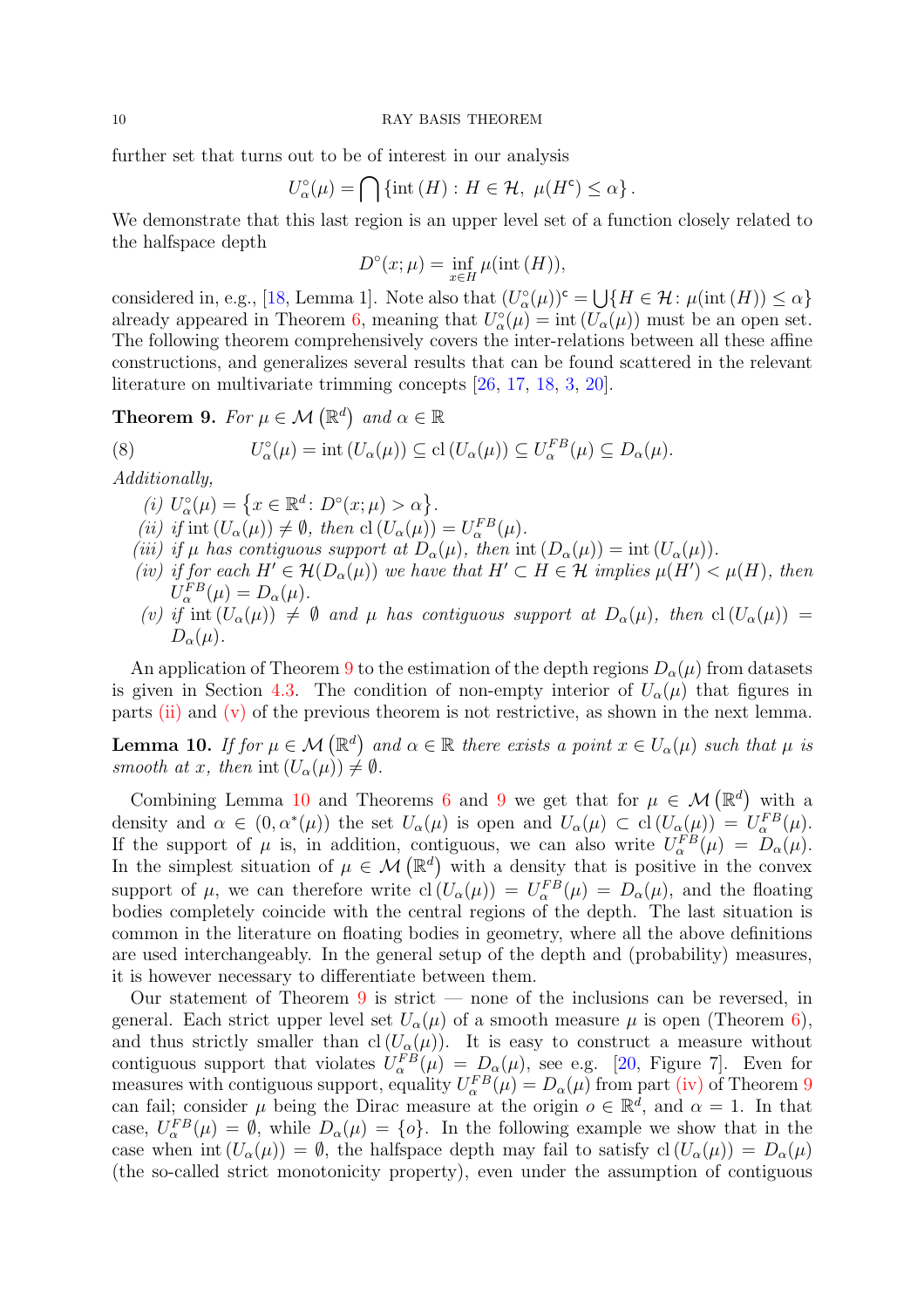support. The example demonstrates that also the remaining set inclusions in Theorem [9](#page-9-0) cannot be reversed for general measures without local assumptions.

<span id="page-10-3"></span>**Example 3.** Consider  $\mu \in \mathcal{M}(\mathbb{R}^2)$  given by a mixture of the uniform distribution on the unit disc  $C = \{x \in \mathbb{R}^2 : ||x|| \leq 1\}$  with mass 1/4, and two atoms located at  $m = (0, 1)^T$ and  $z = (0, 1/2)^T$  with masses  $1/2$  and  $1/4$ , respectively. Point m is certainly the unique halfspace median of  $\mu$ , with  $D(m; \mu) = \alpha^*(\mu) = 1/2$ . It is also easy to see that the halfspace depth of  $\mu$  at the point  $o = (0, 0)^T$  equals 1/8. Because of the two large atoms of  $\mu$ , all points in the open line segment  $L(o, z)$  have also depth 1/8. Similarly, all points in  $L(z, m)$  have the same depth as z, that is  $D(z; \mu) = 1/8 + 1/4 = 3/8$ . Because for any  $y \notin L[\infty, m]$  certainly  $D(y; \mu) < 1/8$ , we have for  $\alpha = 1/8$  that  $D_{\alpha}(\mu) = L[\infty, m]$ , while cl  $(U_{\alpha}(\mu)) = L[z, m]$ , meaning that the strict monotonicity property of the halfspace depth is violated, see also the left hand panel of Figure [3.](#page-10-2) In addition, it is easy to verify that  $U_{\alpha}^{FB}(\mu)$  is equal to  $D_{\alpha}(\mu) \supset cl(U_{\alpha}(\mu))$ , while the set  $U_{\alpha}^{\circ}(\mu)$  from [\(8\)](#page-9-5) is empty. We conclude that, in general, one cannot write  $U_{\alpha}(\mu)$  as a simple intersection of halfspaces, as possible for  $D_{\alpha}(\mu)$  in [\(2\)](#page-1-1).

<span id="page-10-2"></span>

FIGURE 3. Left panel: Condition int  $(U_{\alpha}(\mu)) \neq \emptyset$  is needed for the strict monotonicity of the halfspace depth: Example [3](#page-10-3) of a distribution  $\mu$  where  $D_{\alpha}(\mu) \neq cl(U_{\alpha}(\mu))$ . The halfspace depth of  $\mu$  takes only values in the set  $[0, 1/8] \cup \{3/8, 1/2\}$ . The upper level set  $D_{\alpha}(\mu)$  with  $\alpha = 1/8$  is the line seqment between the origin o and the black atom m. Points on the thick dashed line all attain depth equal to  $3/8$ . Right panel: For the atomic measure  $\mu$  supported in points a-f from Example [4,](#page-11-0) the set  $C^*(\mu)$  (innermost coloured triangle) is a proper subset of  $D^*(\mu)$  (outer coloured triangle).

## <span id="page-10-0"></span>4. Applications: Refined medians, computation, and consistency

<span id="page-10-1"></span>4.1. Covering halfspace median. Our first application of the ray basis theorems from Section [2](#page-3-0) is motivated by another refinement of the main equality [\(6\)](#page-5-3) applied to  $\alpha =$  $\alpha^*(\mu)$ : For any measure  $\mu \in \mathcal{M}(\mathbb{R}^d)$  there exists a point  $x \in D^*(\mu)$  that allows us to cover the whole space with halfspaces  $H \in \mathcal{H}(x)$  whose interior has  $\mu$ -mass at most

$$
\gamma^*(\mu) = \inf \{ \alpha > 0 \colon \operatorname{int} \left( D_\alpha(\mu) \right) = \emptyset \} = \sup \{ \alpha > 0 \colon \operatorname{int} \left( D_\alpha(\mu) \right) \neq \emptyset \}.
$$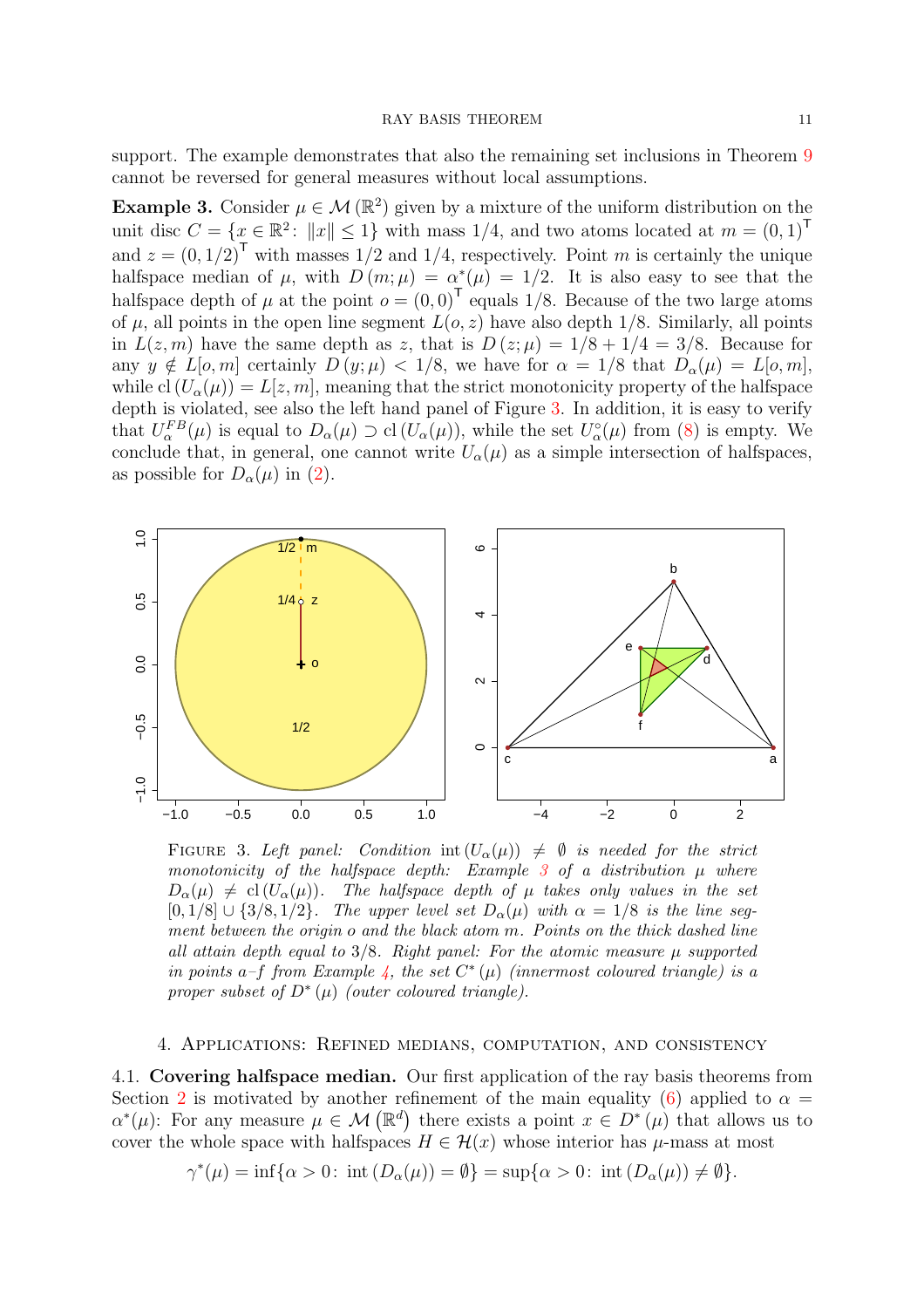Observe that  $\gamma^*(\mu) \leq \alpha^*(\mu)$ . Therefore, the following claim is stronger than the inverse ray basis theorem not only (i) because it asserts the existence of such a special point in  $D^*(\mu)$ , but also in the sense that (ii) the masses of the halfspaces that cover  $\mathbb{R}^d$  are ensured to be at most  $\gamma^*(\mu)$ , and not just  $\alpha^*(\mu)$ .

<span id="page-11-2"></span>**Theorem 11.** For any  $\mu \in \mathcal{M}(\mathbb{R}^d)$  there exists a point  $x \in D^*(\mu)$ , such that

<span id="page-11-1"></span>(9) 
$$
\mathbb{R}^d = \bigcup \{ H \in \mathcal{H}(x) : \mu(\text{int}(H)) \leq \gamma^*(\mu) \}.
$$

Suppose that  $D^*(\mu)$  is not a single point set. It is certainly of interest to single out the subset  $C^*(\mu)$  of  $D^*(\mu)$  of those points that satisfy the additional covering property [\(9\)](#page-11-1) characteristic to centrally located points. We call such medians the *covering halfspace medians* (or simply *covering medians*) of the measure  $\mu$ . The concept of covering medians is interesting especially in the situation when the median set is full-dimensional, as frequently happens with data generated from a smooth distribution. In that situation, the relatively large median set typically reduces to a smaller subset of the most centrally located points being the covering medians.

<span id="page-11-3"></span><span id="page-11-0"></span>**Example 4.** For an empirical measure  $\mu \in \mathcal{M}(\mathbb{R}^2)$  with atoms at points  $a = (3,0)^{\mathsf{T}}$ ,  $b = (0, 5)^{\mathsf{T}}, c = (-5, 0)^{\mathsf{T}}, d = (1, 3)^{\mathsf{T}}, e = (-1, 3)^{\mathsf{T}}$  and  $f = (-1, 1)^{\mathsf{T}}$ , the median set  $D^*(\mu)$  is equal to the triangle determined by points d, e and f, while  $C^*(\mu)$  is a smaller triangle determined by the lines  $l(a, e)$ ,  $l(b, f)$  and  $l(c, d)$ , see the right hand panel of Figure [3.](#page-10-2)



FIGURE 4. Example [5:](#page-12-0) The set of covering medians  $C^*(\mu)$  may fail to be convex. For the measure  $\mu$ , whose support is displayed in this plot in colour, the points x and y belong to  $C^*(\mu)$ . But, their midpoint o is not contained in  $C^*(\mu)$ .

The covering medians present a genuine refinement of the halfspace medians. They can be shown to satisfy an array of properties expected from well-behaved location estimators, such as (i) existence as proved in Theorem [11;](#page-11-2) (ii) affine equivariance; or (iii) plausible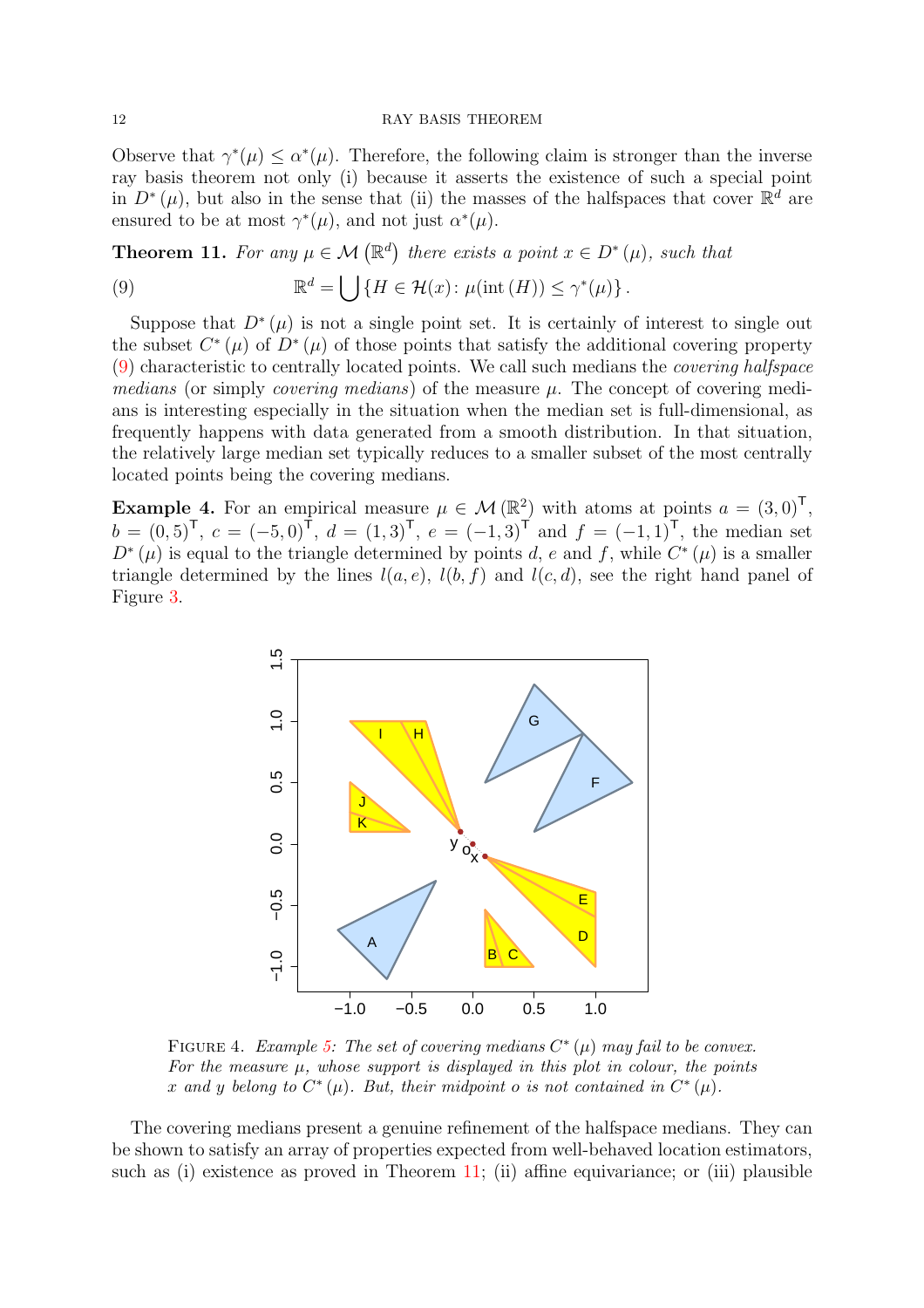continuity properties when considered as a set-valued function of the measure  $\mu$ . The covering medians are also intimately connected with the robustness properties of the halfspace median and the depth. All these results will be presented elsewhere in an appropriate context. Here we mention only several basic observations closely linked to Theorem [11.](#page-11-2) The first one demonstrates that unlike the standard halfspace median set, the set of the covering medians does not have to be convex.

<span id="page-12-0"></span>**Example 5.** Let  $\mu \in \mathcal{M}(\mathbb{R}^2)$  be the mixture of uniform distributions on the triangles *A–K* displayed in Figure [4,](#page-11-3) such that  $\mu(A) = \mu(F) = \mu(G) = 2$  and  $\mu(B) = \mu(C) =$  $\mu(D) = \mu(E) = \mu(H) = \mu(I) = \mu(J) = \mu(K) = 1$ . It can be shown that the set  $C^*(\mu)$  contains points x and y displayed in Figure [4,](#page-11-3) but it does not contain the origin  $o = (x + y)/2$ . Therefore, the set of the covering halfspace medians of  $\mu$  is not convex. For a detailed proof see the Appendix, Section [A.12.](#page-26-0)

The proof of Theorem [11](#page-11-2) allows us to devise a simple algorithm for finding the covering medians of  $\mu$  listed as Algorithm [1.](#page-12-1) Although this program is applicable to any measure including empirical measures of random samples, its main purpose is not the computation of the sample covering medians of large datasets. Rather, it is intended to guide a quick manual procedure for restricting the location of possible covering medians in visual examples such as those presented throughout this paper.

# **Algorithm 1:** Search for a covering halfspace median of a measure  $\mu$ .

| <b>input</b> : the full-dimensional median region $D^*(\mu)$ of a measure $\mu$      |
|--------------------------------------------------------------------------------------|
| <b>input</b> : a small positive constant $\varepsilon$ determining desired precision |
| <b>output:</b> a covering median of $\mu$                                            |

```
S_0 \leftarrow D^*(\mu);
x_0 \leftarrow barycentre of S_0;
k \leftarrow 0:
while x_k \notin C^*(\mu) and volume of S_k exceeds \varepsilon do
    H_k \leftarrow generalized minimizing halfspace of \mu at x_k;
    1
    S_{k+1} \leftarrow \text{cl}(S_k \setminus H_k);
    k \leftarrow k + 1;
   x_k \leftarrow barycentre of S_k;
end
return x_k;
```
<span id="page-12-1"></span>Once a covering median of  $\mu$  is found, it is of interest do determine whether it is unique. Supposing that a covering median of  $\mu$  and its collection of generalized minimizing halfspaces are available as the output of Algorithm [1,](#page-12-1) the following theorem gives a sufficient condition for the uniqueness of this covering median.

<span id="page-12-2"></span>**Theorem 12.** Let  $x \in \mathbb{R}^d$  be a covering median of  $\mu \in \mathcal{M}(\mathbb{R}^d)$ . Denote by  $\mathcal{H}_{\min}$  the *collection of halfspaces on the right hand side of the following display*

$$
\mathbb{R}^d = \bigcup \{ H \in \mathcal{H}(x) \colon \mu(\text{int}(H)) \leq \gamma^*(\mu) \}.
$$

*If for each*  $H \in \mathcal{H}_{min}$  and  $H' \supseteq H$  *it follows that*  $\mu(H') > \mu(H)$ *, and if there is no subset*  $\mathcal{H}' \subseteq \mathcal{H}_{\text{min}}$  such that  $\bigcup \mathcal{H}' = \mathbb{R}^d$  and  $\bigcap \mathcal{H}' \neq \{x\}$ , then  $C^*(\mu) = \{x\}$ .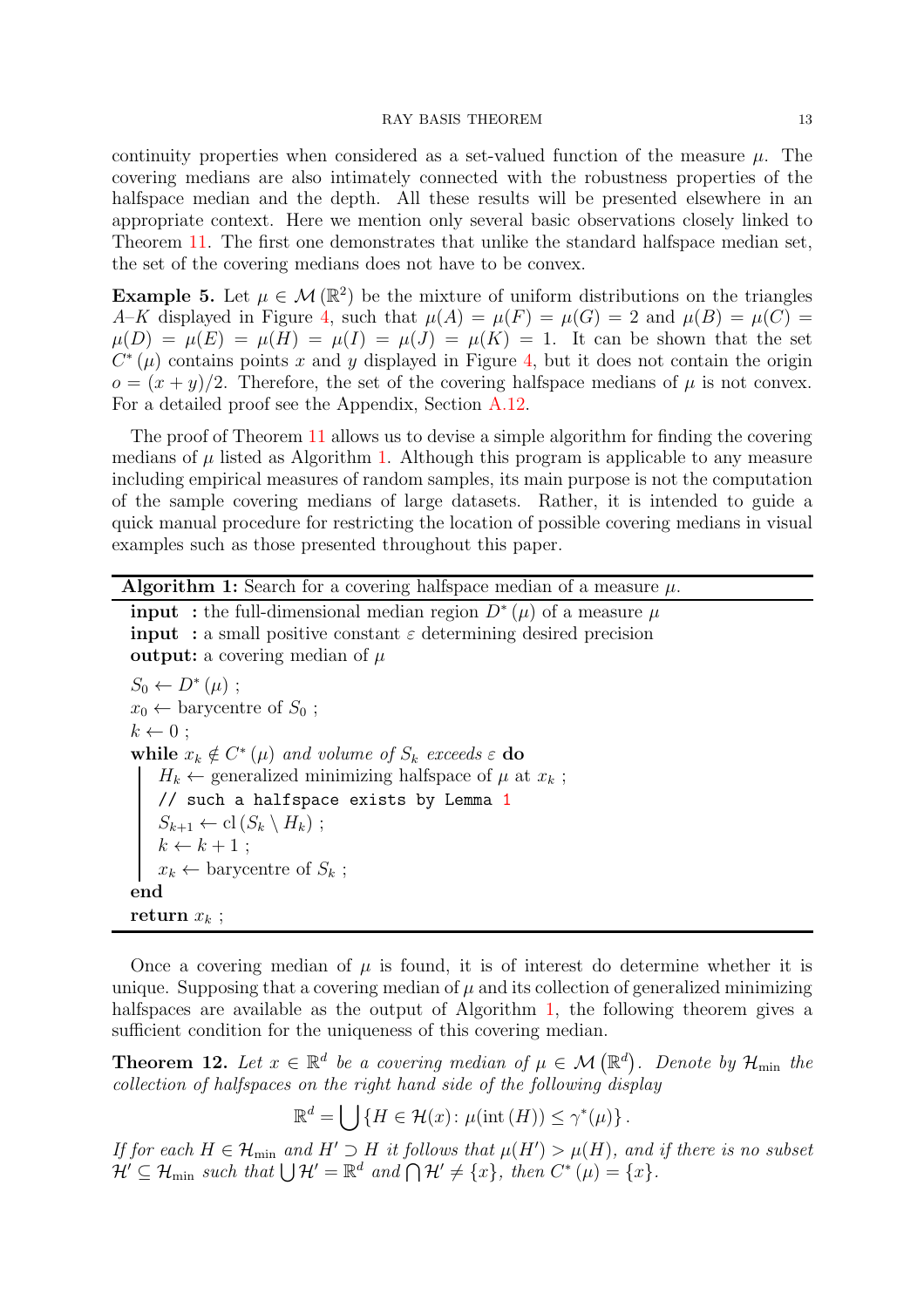Note that the point  $y_c$  from Example [2](#page-7-1) given in Section [3](#page-8-0) satisfies the conditions of Theorem [12](#page-12-2) and  $C^*(\mu) = \{y_c\}$ , while the median of that measure  $\mu$  is full-dimensional. On the other hand, Theorem [12](#page-12-2) does not apply to any of the two covering medians  $x, y$  found in Example [5,](#page-12-0) as the condition regarding contiguous support at minimizing halfspaces is not satisfied.

<span id="page-13-0"></span>4.2. Trimmed regions for atomic measures. Our second application of the generalized ray basis theorem is a necessary condition on the depth regions  $D_{\alpha}(\mu)$  of atomic measures.

<span id="page-13-2"></span>**Corollary 13.** For  $\mu$  an atomic measure with finitely many atoms,  $\alpha \in \mathbb{R}$ ,  $x \notin \text{int}(D_{\alpha}(\mu))$ *and*  $F \in \mathfrak{F}(x, D_\alpha(\mu))$  *there exists*  $H(x, F) \in \mathcal{H}(D_\alpha(\mu), F)$  *such that*  $x \in H(x, F)$  *and*  $\mu(\text{int}(H(x, F))) < \alpha$ . Moreover, each face F of the convex polytope  $D_{\alpha}(\mu)$  of dimension  $\dim(F) < d$  *is contained in the convex hull of at least*  $\min{\dim(D_{\alpha}(\mu)) + 1, d}$  *atoms located in a hyperplane in*  $\mathbb{R}^d$ .

A special case of this result in the situation when  $D_{\alpha}(\mu)$  is full-dimensional was used in the derivation of a fast algorithm for the computation of the depth regions of datasets in [\[15](#page-29-8)]. The present general version may find applications in the computation of the halfspace depth of datasets in the situation when dim  $(D_{\alpha}(\mu)) < d$ . For example, suppose that for given  $\alpha \in \mathbb{R}$  and  $\mu$  corresponding to a dataset the algorithm from [\[15](#page-29-8)] fails to find an interior point of the region  $D_{\alpha}(\mu)$ . The reason may be twofold: either (i)  $D_{\alpha}(\mu)$ is an empty set, or (ii) it is less than full-dimensional. Corollary [13](#page-13-2) asserts that in the latter case, the region  $D_{\alpha}(\mu)$  must be contained in a hyperplane spanned by d data points. Thus, the search for  $D_{\alpha}(\mu)$  may continue in the intersection of data-determined hyperplanes, and the last known non-empty region  $D_\beta(\mu)$  for  $\beta < \alpha$ .

<span id="page-13-1"></span>4.3. **Estimation of central regions.** Part  $(v)$  of Theorem [9](#page-9-0) yields an important equality. According to Dyckerhoff [\[8,](#page-29-9) Definition 3.1] the halfspace depth is *strictly monotone* at  $\mu \in \mathcal{M}(\mathbb{R}^d)$  if for all  $\alpha \in (0, \alpha^*(\mu))$  we can write  $D_{\alpha}(\mu) = \text{cl}(U_{\alpha}(\mu))$ . Strict monotonicity is a crucial assumption that ensures the sample version consistency of the halfspace depthtrimmed regions [\[8](#page-29-9), Example 4.2]. As a consequence of Lemma [10](#page-9-3) we obtain a condition ensuring the strict monotonicity of the halfspace depth — for a measure  $\mu \in \mathcal{M}(\mathbb{R}^d)$  to have a strictly monotone depth it is enough to assume contiguous support and smoothness at a single point of the median set. In particular, under these very mild conditions, it is possible to guarantee the almost sure uniform convergence of the sample depth trimmed regions to their population counterparts. To precise this, we need to consider a topology on the space of compact subsets of  $\mathbb{R}^d$ . A natural choice is that given by the Hausdorff distance [\[25,](#page-30-5) Section 1.8]. For  $K, L \subset \mathbb{R}^d$  compact the Hausdorff distance of K and L is given by

$$
\delta_H(K, L) = \max \left\{ \sup_{x \in K} \inf_{y \in L} |x - y| , \sup_{x \in L} \inf_{y \in K} |x - y| \right\}.
$$

<span id="page-13-3"></span>**Corollary 14.** Let  $\mu \in \mathcal{M}(\mathbb{R}^d)$  be a probability measure with contiguous support that is *smooth at some*  $x \in D^*(\mu)$ *. Let*  $X_1, \ldots, X_n$  *be a random sample from*  $\mu$  *defined on the probability space*  $(\Omega, \mathcal{A}, P)$ *, and denote by*  $\widetilde{\mu_n} \equiv \widetilde{\mu_n}(\omega) \in \mathcal{M}(\mathbb{R}^d)$  *the empirical measure of*  $X_1, \ldots, X_n$ *. Then for any closed interval*  $A \subset (0, \alpha^*(\mu))$ 

$$
\mathsf{P}\left(\left\{\omega \in \Omega \colon \lim_{n \to \infty} \sup_{\alpha \in A} \delta_H\left(D_\alpha(\widetilde{\mu_n}), D_\alpha(\mu)\right) = 0\right\}\right) = 1.
$$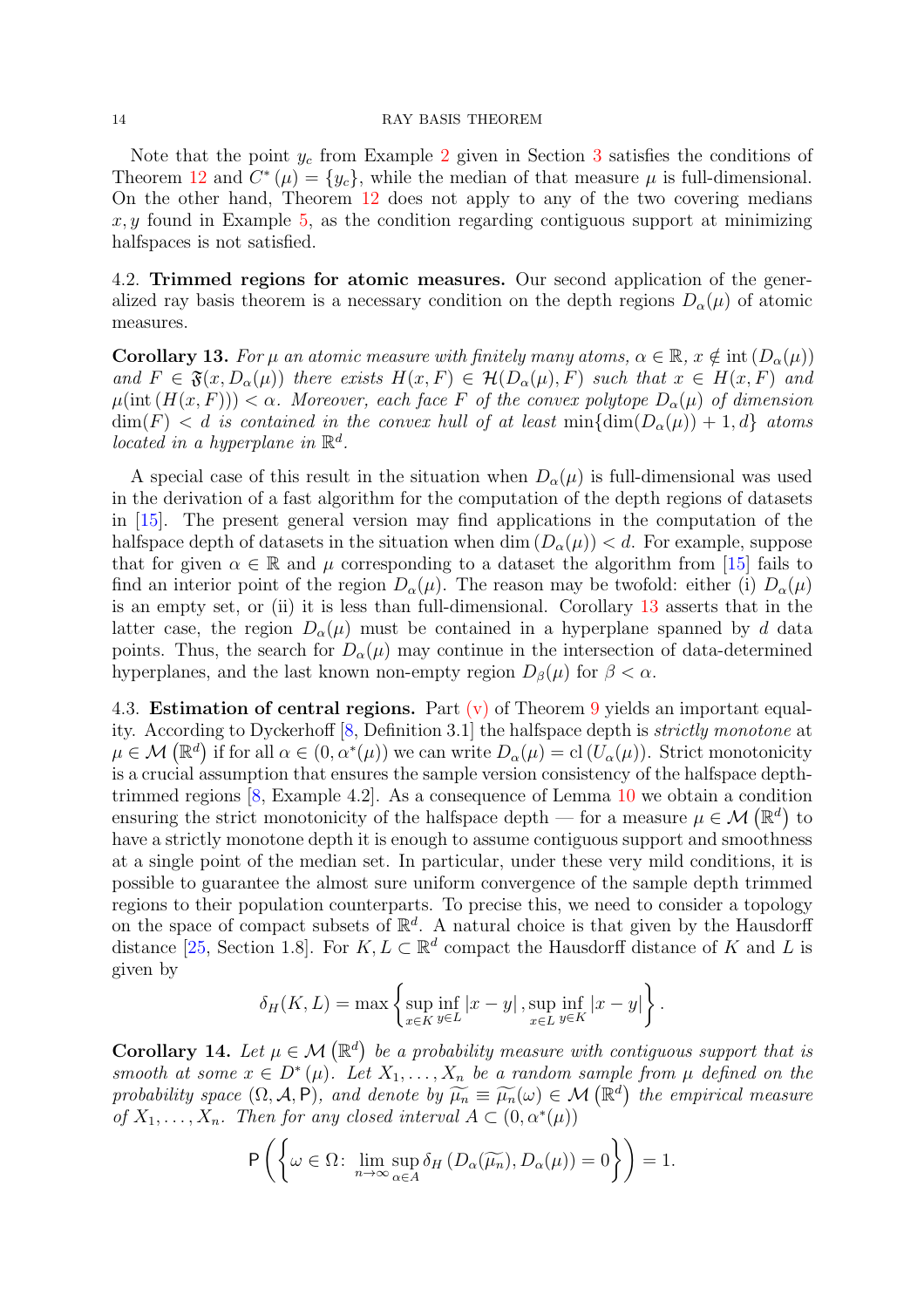*Further, let*  $\mu \in \mathcal{M}(\mathbb{R}^d)$  be any measure that is smooth with contiguous support. Then *for any closed interval*  $A \subset (0, \alpha^*(\mu))$  *and any*  $\mu_n$  *converging weakly to*  $\mu$  *we have* 

$$
\lim_{n \to \infty} \sup_{\alpha \in A} \delta_H (D_\alpha(\mu_n), D_\alpha(\mu)) = 0.
$$

This result follows directly from [\[8,](#page-29-9) Theorem 4.5] and our previous discussion. The *General assumption* in [\[8](#page-29-9), p. 9] is satisfied thanks to our Lemma [10;](#page-9-3) the assumption of compact convergence of the depth from [\[8\]](#page-29-9) follows, e.g., from [\[20](#page-29-4), Section 3.2.7]. Corollary [14](#page-13-3) should be compared with earlier contributions regarding the consistency of the trimmed regions and derived quantities [\[21,](#page-29-6) [10](#page-29-14), [34,](#page-30-1) [11](#page-29-15), [16,](#page-29-16) [31](#page-30-9), [30\]](#page-30-10). In those references analogous consistency results are proved under more restrictive conditions.

## Appendix A. Proofs of the theoretical results

We begin with a lemma collecting several properties of the convergence of halfspaces.

<span id="page-14-5"></span><span id="page-14-1"></span>**Lemma 15.** *Consider*  $\mu \in \mathcal{M}(\mathbb{R}^d)$ , a sequence of closed halfspaces  $\{H_n\}_{n=1}^{\infty} \subset \mathcal{H}$ , and  $\alpha \in \mathbb{R}$ *. The following claims hold true:* 

- *(i)* If there is a sequence  $\{x_n\}_{n=1}^{\infty}$  such that  $x_n \in \text{bd}(H_n)$  and  $x_n \to x$ , then there exists a subsequence  ${H_{n_k}}_{k=1}^{\infty}$  *converging to a closed halfspace*  $H \in \mathcal{H}(x)$ *.*
- <span id="page-14-3"></span><span id="page-14-2"></span> $(iii)$  *If*  $H_n \to H$  *and*  $\mu(\text{int}(H_n)) \leq \alpha$  *for each n, then*  $\mu(\text{int}(H)) \leq \alpha$ .
- *(iii)* If  $H_n \to H$ ,  $\mu(\text{int}(H_n)) \leq \alpha$  for each n,  $H \cap D_\alpha(\mu) \neq \emptyset$  and  $\mu(\text{bd}(H)) = 0$ , then  $\mu(H) = \alpha$ .
- <span id="page-14-4"></span>*(iv)* If  $H_n \to H$  *and*  $x \notin \text{int}(H_n)$  *for each* n, then  $x \notin \text{int}(H)$ *.*

*Proof.* For part [\(i\),](#page-14-1) denote  $H_n = H_{x_n,v_n}$ . The set of unit vectors  $\mathbb{S}^{d-1}$  is bounded, meaning that  ${v_n}_{n=1}^{\infty} \subset \mathbb{S}^{d-1}$  contains a convergent subsequence  ${v_{n_k}}_{k=1}^{\infty}$ , whose limit point we denote by  $v \in \mathbb{S}^{d-1}$ . We obtain that  $H_{n_k} \to H_{x,v} = H \in \mathcal{H}(x)$  as  $k \to \infty$  as desired. Part [\(ii\)](#page-14-2) is a consequence of the Fatou lemma [\[6,](#page-29-17) Lemma 4.3.3] and the fact that  $\text{int}(H) \subseteq \liminf_{k \to \infty} \text{int}(H_{n_k})$ . Under the assumptions of part [\(iii\)](#page-14-3) there exists  $x \in D_{\alpha}(\mu) \cap H$ . For this point we can directly write by part [\(ii\)](#page-14-2) of this lemma  $\alpha$  $D(x; \mu) \leq \mu(H) = \mu(\text{int}(H)) \leq \alpha$ . To prove [\(iv\),](#page-14-4) assume that  $x \in \text{int}(H)$ . Then  $x \in \text{int}(H_n)$  starting from some index, a contradiction.  $x \in \text{int}(H_n)$  starting from some index, a contradiction.

<span id="page-14-6"></span>**Lemma 16.** *If*  $H \in \mathcal{H}$  and  $S \subset \mathbb{R}^d$  is a convex set such that  $\text{int}(H) \cap S = \emptyset$  and relint  $(S) \cap H \neq \emptyset$ , then aff  $(S) \subseteq$  bd  $(H)$ .

*Proof.* Consider  $x \in$  relint  $(S) \cap H$ . Since  $x \in$  relint  $(S)$ , there exists a ball  $B_x$  centred at x in space aff (S) so that  $B_x \subset S$ . Since int  $(H) \cap S = \emptyset$  we get  $x \in \text{bd}(H)$  and  $B_x \subset \text{bd}(H)$ , meaning that aff  $(S) = \text{aff}(B_x) \subset \text{bd}(H)$ .  $B_x \subset \text{bd}(H)$ , meaning that aff  $(S) = \text{aff}(B_x) \subseteq \text{bd}(H)$ .

<span id="page-14-0"></span>Lemma 17. For  $A \subset \mathbb{R}^d$  non-empty convex and  $x \notin \text{int}(A)$  the collection  $\mathfrak{F}(x, A)$  con*tains a non-empty set.*

*Proof.* In the case that  $x \in bd(A)$ , there is a face  $F \neq \emptyset$  of bd  $(A)$  containing x in its relative interior [\[25,](#page-30-5) Theorem 2.1.2], so  $\mathfrak{F}(x, A)$  contains a non-empty set. Otherwise, let  $x \notin cl(A)$ . The Hahn-Banach theorem [\[25,](#page-30-5) Theorem 1.3.4] guarantees that there exists a touching halfspace  $H \in \mathcal{H}(A)$  of cl  $(A)$  such that  $x \in \text{int}(H)$ . Denote  $F = \text{cl}(A) \cap \text{bd}(H)$ . Then, F is a non-empty face of cl(A), and certainly also cl(A)  $\setminus F \subseteq H^c$ ,  $F \subseteq$  bd( $H$ ), and  $x \in \text{int}(H)$ , meaning that  $F \in \mathfrak{F}(x, A)$ .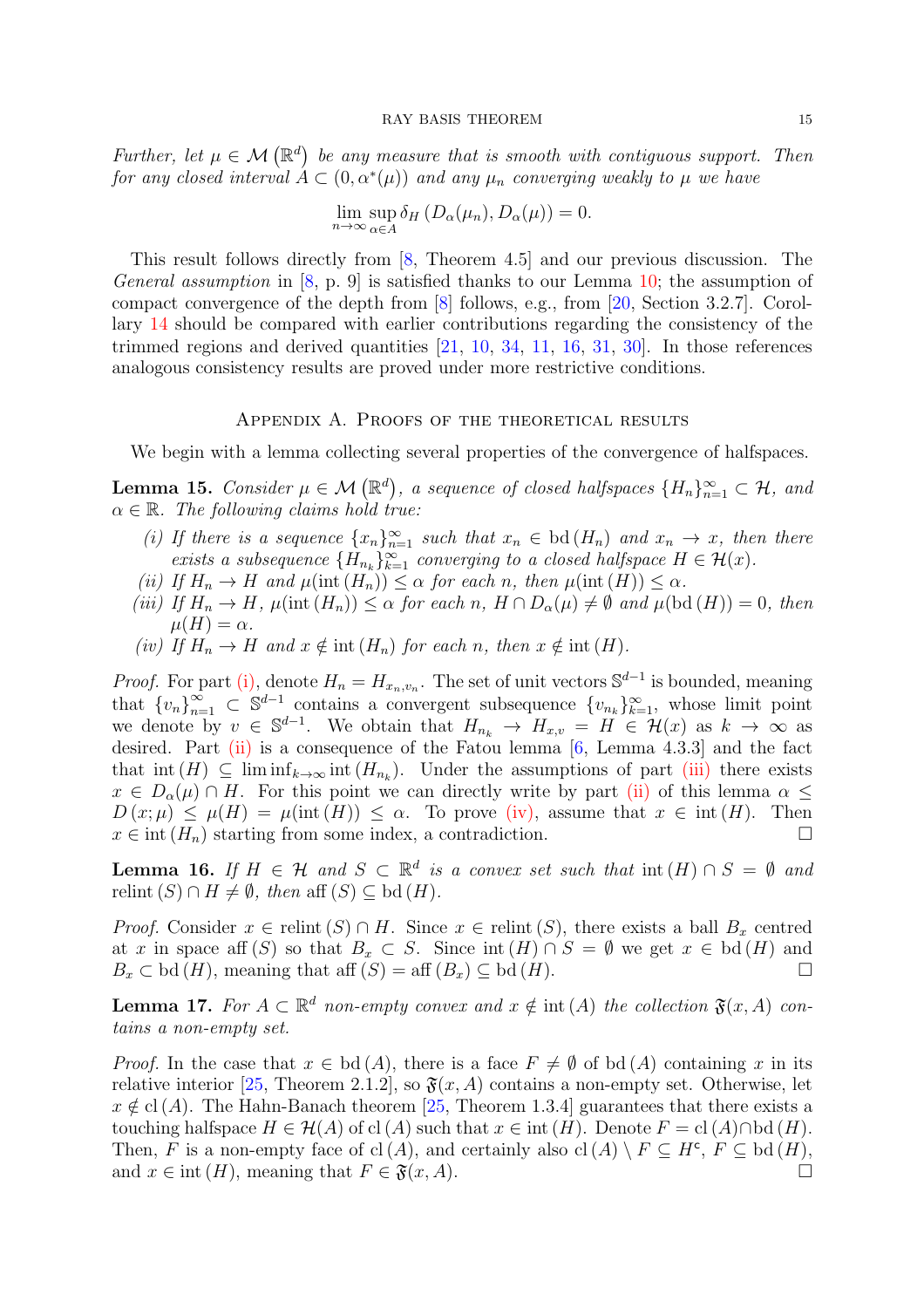A.[1.](#page-3-5) **Proof of Lemma 1.** Let  $\alpha = D(x; \mu)$ . The definition of the halfspace depth ensures that for each  $n = 1, 2, \ldots$  there exists  $H_n \in \mathcal{H}(x)$  such that  $\mu(H_n) < \alpha + 1/n$ . Ap-plying part [\(i\)](#page-14-1) of Lemma [15](#page-14-5) we obtain a subsequence  ${H_{n_k}}_{k=1}^{\infty}$  converging to  $H \in \mathcal{H}(x)$ . From the Fatou lemma [\[6,](#page-29-17) Lemma 4.3.3] we get  $\mu(\text{int}(H)) \leq \liminf_{k \to \infty} \mu(\text{int}(H_{n_k})) \leq \alpha$ .

Under the additional assumption of smoothness of  $\mu$  at x we know that  $\mu$  (bd  $(H)$ ) =  $\mu$  (bd  $(H_n)$ ) = 0 for each  $n = 1, 2, \ldots$  In that case, the Fatou lemma guarantees  $\mu(H)$  =  $\lim_{k\to\infty}\mu(H_{n,k})\leq\alpha$ . Since also  $\alpha=D(x;\mu)\leq\mu(H)\leq\alpha$ , we obtain the desired result.

A.2. **Proof of Lemma [3.](#page-4-0)** For any  $S \subset \mathbb{R}^d$  convex and  $H \in \mathcal{H}$ , the condition int  $(H) \cap$  $S = \emptyset$  implies int  $(H) \cap \text{int}(S) = \emptyset$ . Furthermore int  $(S) \subseteq S$ . Thus, it is enough to show the claim [\(5\)](#page-4-2) with the smaller set int  $(S)$  on the left hand side, and the condition int  $(H) \cap S = \emptyset$  in the expression on the right hand side.

<span id="page-15-0"></span>We start with  $D_{\alpha}(\mu)$ . First note that by the very definition of  $D_{\alpha}(\mu)$ 

(10) 
$$
\mu(\text{int}(H)) < \alpha \text{ implies int}(H) \cap D_{\alpha}(\mu) = \emptyset.
$$

Consider any  $x \notin \text{int}(D_{\alpha}(\mu))$ . Suppose first that  $x \notin D_{\alpha}(\mu)$ , meaning that  $D(x; \mu) < \alpha$ . The auxiliary Lemma [1](#page-3-5) implies that there exists  $H \in \mathcal{H}(x)$  such that  $\mu(\text{int}(H)) < \alpha$ , and [\(10\)](#page-15-0) ensures that x is covered by the union on the right hand side of [\(5\)](#page-4-2). If  $x \in bd(D_{\alpha}(\mu))$ , we can approach x by a sequence  $\{x_n\}_{n=1}^{\infty} \subset (D_{\alpha}(\mu))^c$  such that  $x_n \to x$ . We apply Lemma [1](#page-3-5) to each  $x_n$  to obtain halfspaces  $H_n \in \mathcal{H}(x_n)$  such that  $\mu(\text{int}(H_n)) < \alpha$ , and consequently int  $(H_n) \cap D_\alpha(\mu) = \emptyset$  for each n by [\(10\)](#page-15-0). From Lemma [15,](#page-14-5) parts [\(i\),](#page-14-1) [\(ii\)](#page-14-2) and [\(iv\)](#page-14-4) we conclude that there exists  $H \in \mathcal{H}(x)$  such that  $\mu(\text{int}(H)) \leq \alpha$  and  $\text{int}(H) \cap D_{\alpha}(\mu) = \emptyset$ , as desired.

The proof for  $U_{\alpha}(\mu)$  is analogous. First, observe that  $\mu(\text{int}(H)) \leq \alpha$  implies  $\text{int}(H) \cap$  $U_{\alpha}(\mu) = \emptyset$  by the definition of  $U_{\alpha}(\mu)$ . Consider any  $x \notin \text{int}(U_{\alpha}(\mu))$ . If  $x \notin U_{\alpha}(\mu)$ , then  $D(x; \mu) \leq \alpha$ , so there is  $H \in \mathcal{H}(x)$  such that  $\mu(\text{int}(H)) \leq \alpha$  by Lemma [1.](#page-3-5) Otherwise,  $x \in \mathrm{bd}(U_\alpha(\mu))$  may be approached by a sequence  $\{x_n\}_{n=1}^{\infty} \subset (U_\alpha(\mu))^c$  such that  $x_n \to x$ , and Lemma [15](#page-14-5) again gives the desired result.

A.3. **Proof of Lemma [4.](#page-4-3)** Since each  $H \in \mathcal{H}(S)$  has empty intersection with int  $(S)$ , it is only left to prove  $(\text{int } (S))^c \subseteq \bigcup \{H \in \mathcal{H}(S) : \mu(\text{int } (H)) \leq \alpha\}$ . We take any  $x \notin \text{int } (S)$ and consider three cases.

**Case (i):** int  $(S) = \emptyset$ . By definition,  $\mathcal{H}(\emptyset) = \mathcal{H}$ . Therefore, the statement reduces directly to condition [\(5\)](#page-4-2).

**Case (ii):**  $x \notin cl(S)$  and int  $(S) \neq \emptyset$ . We consider only the situation when F is non-empty, which is possible by Lemma [17,](#page-14-0) as the other case follows trivially from condition [\(5\)](#page-4-2). Denote  $C =$  relint (conv  $(F \cup \{x\})$ ). Take  $y \in$  relint  $(F)$ , and the sequence  $y_n = (1 - 1/n)y + x/n \in C$ , for  $n = 1, 2, \ldots$ , that converges to y. Because  $x \notin S$ , the choice of F ensures that  $C \cap cl(S) = \emptyset$ . Thus, for each n we have  $y_n \notin cl(S)$  and condition [\(5\)](#page-4-2) implies the existence of  $H_n \in \mathcal{H}$  such that  $y_n \in H_n$ , int $(H_n) \cap S = \emptyset$ and  $\mu$  (int  $(H_n)$ )  $\leq \alpha$ . Applying Lemma [15,](#page-14-5) parts [\(i\),](#page-14-1) [\(ii\)](#page-14-2) and [\(iv\),](#page-14-4) we conclude that there is a subsequence  ${H_{n_k}}_{k=1}^{\infty}$  converging to  $H \in \mathcal{H}(y)$ , such that  $\mu(\text{int}(H)) \leq \alpha$  and int  $(H) \cap S = \emptyset$ . Then  $y \in$  relint  $(F) \cap H$ . From Lemma [16](#page-14-6) it follows that  $F \subset$  bd  $(H)$ , so  $H \in \mathcal{H}(S, F)$ .

**Case (iii):**  $x \in bd(S)$  and  $\text{int}(S) \neq \emptyset$ . The face F was chosen so that  $x \in$  relint  $(F)$ . It is enough to follow the lines of Case (ii) of this proof with y replaced by x, and x replaced by  $z = x + u \notin S$  for  $u \in \mathbb{S}^{d-1}$  (any) outer normal to S at x. The latter choice assures that  $F \in \mathfrak{F}(y, S)$ , which allows us to proceed exactly as in Case (ii).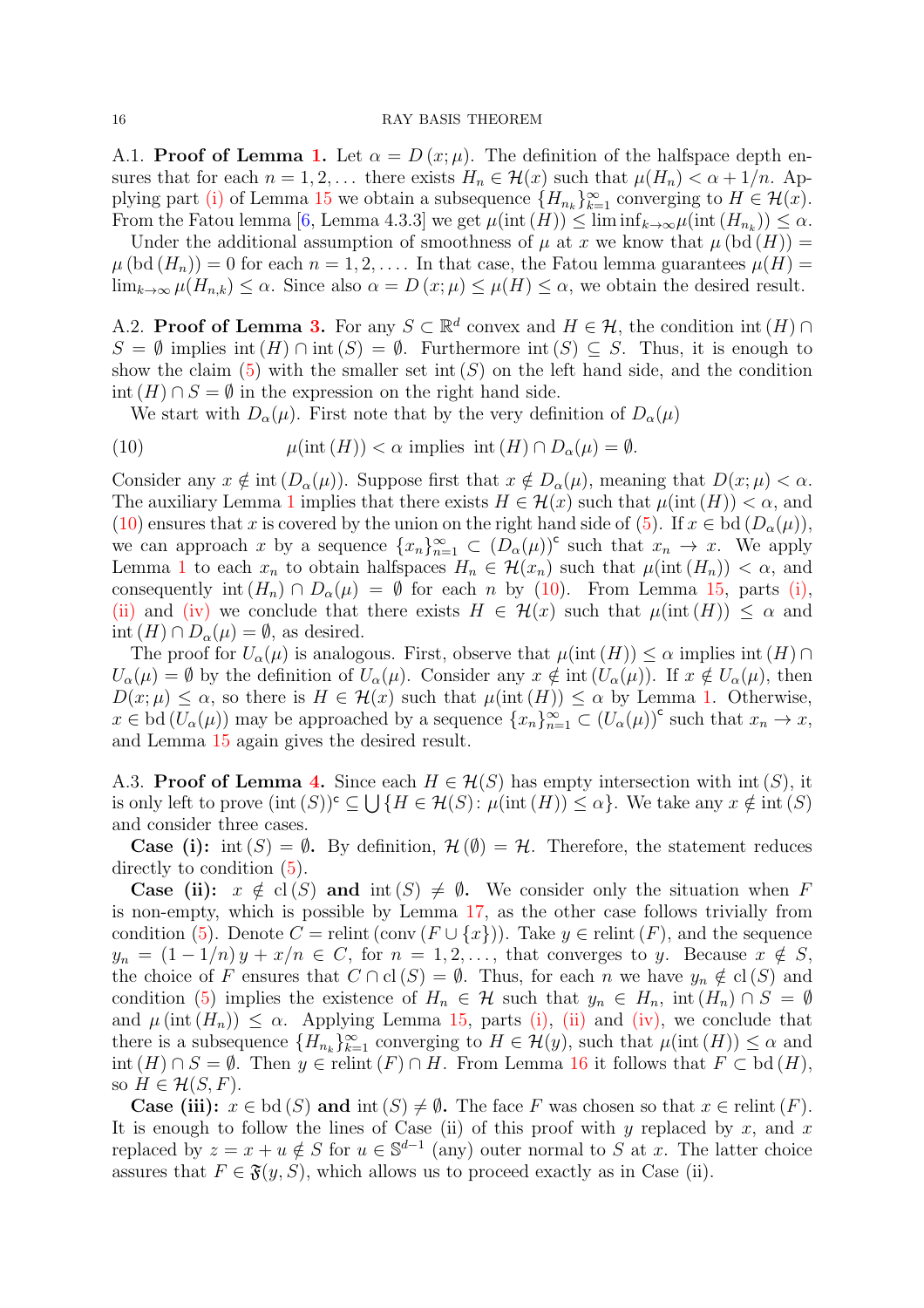A.[4.](#page-4-3) **Proof of Theorem [5.](#page-5-1)** The general statement follows from Lemmas [3](#page-4-0) and 4. Thus, it is enough to prove only the results under additional assumptions. We take  $x \in \mathbb{R}^d$  and consider the construction of the halfspace  $H = H(x, F) \in \mathcal{H}(D_{\alpha}(\mu), F)$  from the proof of Lemma [4.](#page-4-3) Only the situation when both  $D_{\alpha}(\mu)$  and F are non-empty is considered; the other case is straightforward and trivial.

**Part [\(i\):](#page-5-4)** Under the assumption of smoothness at  $D_{\alpha}(\mu)$  we have  $\mu(H(x, F))$  =  $\mu(\text{int}(H(x, F)))$ . Since  $\emptyset \neq F \subseteq D_{\alpha}(\mu)$  we also have that  $H(x, F) \cap D_{\alpha}(\mu) \neq \emptyset$ , which implies  $\mu(H(x, F)) = \alpha$ .

**Part [\(ii\):](#page-5-2)** It is enough to show that for any  $H \in \mathcal{H}$  the condition  $\mu(\text{int}(H)) \leq \alpha$  implies int  $(D_{\alpha}(\mu)) \cap H = \emptyset$ . Suppose  $x \in H \cap \text{int}(D_{\alpha}(\mu))$  and denote by v the unit inner normal of H. Then  $H_{x,v} \subseteq H$  and bd  $(H_{x,v}) \cap \text{int}(D_{\alpha}(\mu)) \neq \emptyset$ . Since  $D_{\alpha}(\mu)$  is closed and convex, there exists  $y \in \text{int } (H_{x,v}) \cap D_{\alpha}(\mu)$ , such that  $H_{y,v} \in \mathcal{H}(D_{\alpha}(\mu))$ , and  $H_{y,v} \subset H_{x,v}$ . Because  $\mu$  has contiguous support at  $D_{\alpha}(\mu)$  it follows that  $\mu(H_{y,v}) < \mu(H_{x,v}) \leq \mu(H) \leq \alpha$ , which is in contradiction with  $y \in D_{\alpha}(\mu)$ .

**Part [\(iii\):](#page-5-5)** The result follows from parts [\(i\)](#page-5-4) and [\(ii\).](#page-5-2)

A.5. **Proof of Theorem [6.](#page-6-1)** The inclusion " $\subseteq$ " in [\(7\)](#page-6-3) is a direct consequence of Lemmas [3](#page-4-0) and [4.](#page-4-3) For the other inclusion, suppose for contradiction that  $x \in \text{int}(U_{\alpha}(\mu))$  is contained in the right hand side of [\(7\)](#page-6-3). Then we can find  $H \in \mathcal{H}$  with  $x \in H$  and  $\mu(\text{int}(H)) \leq \alpha$ , and since both int  $(H)$  and int  $(U_\alpha(\mu))$  are open, there must exist  $y \in \text{int } (U_\alpha(\mu)) \cap \text{int } (H)$ . Denote by  $v \in \mathbb{S}^{d-1}$  the inner unit normal of H. We obtain that  $H_{y,v} \subset \text{int } (H)$ , meaning that  $\alpha < D(y; \mu) \leq \mu(H_{u,v}) \leq \mu(\text{int}(H)) \leq \alpha$ , a contradiction. We have verified [\(7\)](#page-6-3).

If  $\mu$  is smooth at  $U_{\alpha}(\mu)$ , then for  $H(x, F) \in \mathcal{H}(U_{\alpha}(\mu), F)$  from the proof of Lemma [4](#page-4-3) we have  $\mu(H(x, F)) = \mu(\text{int}(H(x, F))) \leq \alpha$  and consequently  $H(x, F) \cap U_{\alpha}(\mu) = \emptyset$ , meaning that  $F \cap U_\alpha(\mu) = \emptyset$ . This holds true for any  $x \notin \text{int}(U_\alpha(\mu))$  and any face F from  $\mathfrak{F}(x, U_{\alpha}(\mu))$ . In particular, it must be true for any face F of  $U_{\alpha}(\mu)$  that is not full-dimensional, by considering  $x \in$  relint  $(F) \subset$  bd  $(U_\alpha(\mu))$ . That implies  $U_\alpha(\mu) \cap$ bd  $(U_{\alpha}(\mu)) = \emptyset$ , meaning that  $U_{\alpha}(\mu) = \text{int} (U_{\alpha}(\mu))$  and  $U_{\alpha}(\mu)$  is open.

<span id="page-16-0"></span>A.6. Proof of Corollary [7.](#page-6-0) Part [\(i\):](#page-6-4) Suppose for contradiction that  $x \in \text{int}(D^*(\mu))$ . Lemma [1](#page-3-5) gives  $H \in \mathcal{H}(x)$  with  $\mu(\text{int}(H)) \leq \alpha^*(\mu)$ . We can shift H in the direction of its inner normal to obtain  $H' \in \mathcal{H}(D^*(\mu))$  such that  $H' \subset \text{int}(H)$ . Since  $D^*(\mu)$  is closed, there exists  $y \in D^*(\mu) \cap H'$ . The assumption of contiguous support at  $D^*(\mu)$  then gives  $D(y; \mu) \leq \mu(H') < \mu(\text{int}(H)) = \alpha^*(\mu)$ , which is impossible as  $y \in D^*(\mu)$ .

**Part** [\(ii\):](#page-6-5) If dim  $(D^*(\mu)) = d - 1$ , for any x not lying in the hyperplane aff  $(D^*(\mu))$ we have  $D^*(\mu) \in \mathfrak{F}(x, D^*(\mu))$ . Theorem [5](#page-5-1) gives that there exists a halfspace  $H \in \mathcal{H}$ that contains  $D^*(\mu)$  in its boundary hyperplane, and x in its interior, with  $\mu(H) =$  $\mu(\text{int}(H)) \leq \alpha^*(\mu)$  due to the assumption of the smoothness of  $\mu$  at  $D^*(\mu)$ . Take any  $y \notin H$ . Again, by Theorem [5](#page-5-1) we obtain  $G \in \mathcal{H}$  such that  $D^*(\mu) \subset \text{bd}(G)$ ,  $y \in \text{int}(G)$ , and  $\mu(G) \le \alpha^*(\mu)$ . The conditions  $\dim(D^*(\mu)) = d - 1$ ,  $D^*(\mu) \subset \text{bd}(H) \cap \text{bd}(G)$  and  $H \neq G$  determine that H and G must be complementary, i.e.  $H \cup G = \mathbb{R}^d$ . Necessarily,  $\mu\left(\mathbb{R}^d\right) = \mu(H) + \mu(G) \leq 2\alpha^*(\mu)$ , meaning that the measure  $\mu$  is halfspace symmetric [\[33\]](#page-30-11). But, by [\[33](#page-30-11), Theorem 2.1] we know that the median of a halfspace symmetric measure is either unique, or  $\mu$  is concentrated in an infinite line L in  $\mathbb{R}^d$ . The former case contradicts  $\dim (D^*(\mu)) = d-1$ . In the latter case, also the median set of  $\mu$  is contained in L, which contradicts our assumption of smoothness of  $\mu$ .

A.7. **Proof of Corollary [8.](#page-6-2)** The first part of the statement follows directly from part [\(i\)](#page-5-4) of Theorem [5](#page-5-1) with  $\alpha = \alpha^*(\mu)$ . For the second part, note that due to the contiguous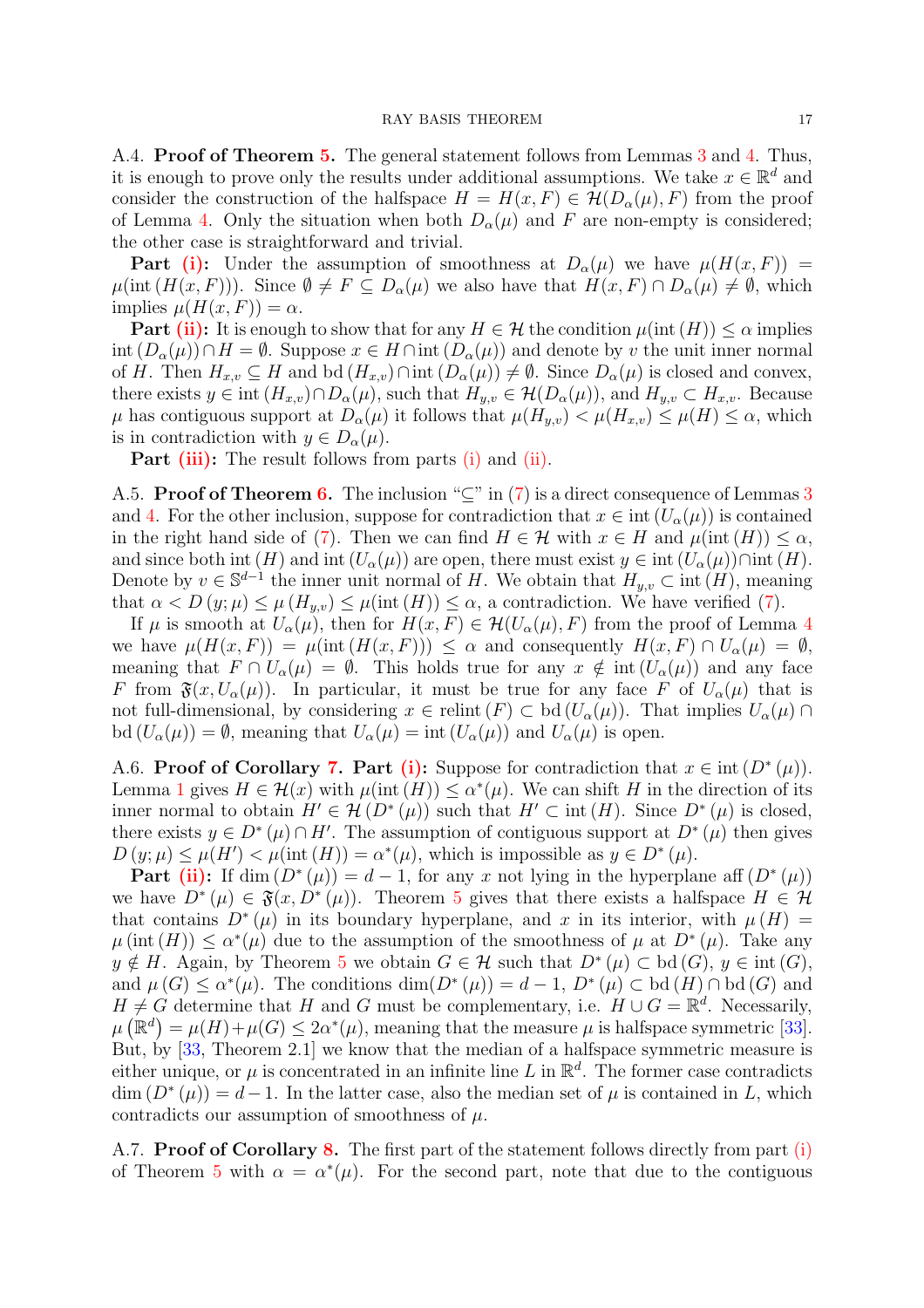support of  $\mu$  at  $D^*(\mu)$ , dim  $(D^*(\mu)) < d$  by Corollary [7.](#page-6-0) Therefore, int  $(D^*(\mu)) = \emptyset$ , so  $(int (D^*(\mu)))^c = \mathbb{R}^d$ . To obtain the result, apply Theorem [5](#page-5-1) with x replaced by  $y \notin \text{aff}(D^*(\mu))$ . That theorem allows to choose F to be  $D^*(\mu) \in \mathfrak{F}(y, D^*(\mu))$ . We obtain that  $\mathbb{R}^d \setminus \text{aff}(D^*(\mu))$  can be covered by halfspaces H from  $\mathcal{H}(D^*(\mu), D^*(\mu))$ with  $\mu(H) = \alpha^*(\mu)$ , but at the same time  $H \in \mathcal{H}(D^*(\mu), D^*(\mu))$  implies  $D^*(\mu) \subset$  $\text{aff}(D^*(\mu)) \subseteq \text{bd}(H)$ . In particular, we see that also aff  $(D^*(\mu))$  is covered by our collection of halfspaces, and any point in the median set  $x \in D^*(\mu)$  is contained in the boundary of H for each such H. We conclude that  $\mathbb{R}^d$  can be covered by halfspaces H from  $\mathcal{H}(x)$  with  $\mu(H) = D(x; \mu)$ , as desired.

<span id="page-17-0"></span>A.8. Proof of Example [2.](#page-7-1) Throughout the proof we adopt the following notation. For  $m = 1, 2, \ldots$  and points  $x_1, \ldots, x_m \in \mathbb{R}^2$ , by  $x_1 \ldots x_m$  we mean the polygon with vertices  $x_1, \ldots, x_m$ . For  $m = 2$  we obtain a line segment  $x_1x_2$ . Where no confusion arises, by  $x_1x_2$ we also denote the length of that line segment. For polygons with non-empty interior, or more generally, for measurable sets  $V \subseteq \mathbb{R}^2$  we denote by  $\lambda(V)$  the two-dimensional Lebesgue measure (the area) of V. Recall that for  $a, b \in \mathbb{R}^2$  we write  $L[a, b]$  for the closed line segment between points a and b (that is, ab),  $L(a, b) = L[a, b] \setminus \{a, b\}$  is the corresponding open line segment, and  $l(a, b)$  the infinite line spanned by a and b.

We suppose the distances between the origin  $o = (0, 0)^T$  and the points  $x_c$  and  $y_c$  take values in ranges  $x \in (0, 1/4)$  and  $y \in (0, 1/5)$ , respectively. Set  $d = (0, -1)^T$ . Because  $\mu$ is a uniform distribution on S with total mass  $\lambda(S)$ , the  $\mu$ -mass of any measurable set V is proportional to  $\lambda(S \cap V)$ . For  $z \in (0, y]$ ,  $z_c = (0, -z)^\mathsf{T}$ , and  $\theta \in (-\pi/2, \pi/2]$  denote by  $l_{z,\theta}$  the infinite line  $l(z_c, z_c + (\cos (\theta - \pi/2), \sin (\theta - \pi/2))^{\mathsf{T}})$  that passes through  $z_c$  and determines the angle  $\theta$  with line  $l(a, d)$ . In Figure [6](#page-19-0) the line  $l_{z, \theta}$  is drawn for  $\theta = \pi/4 - 3/10$ . Any  $l_{z,\theta}$  determines two closed halfplanes. We write  $H_z^{\theta+}$  for the one that contains d, and write  $H_z^{\theta-}$  for the complementary closed halfplane. Denote

$$
\lambda_z^{\theta+} = \lambda(S \cap H_z^{\theta+}) \quad \text{and} \quad \lambda_z^{\theta-} = \lambda(S \cap H_z^{\theta-}).
$$

By Lemma [1](#page-3-5) a minimizing halfplane of  $\mu$  at  $z_c$  exists. In order to determine one, we find  $\theta$  that minimizes min  $\{\lambda_z^{\theta+1}\}$  $\{\theta^{\bar{+}}_z, \lambda_z^{\theta^-}\}$ . The condition  $\lambda_z^{\theta^+} + \lambda_z^{\theta^-} = \lambda(S)$  reduces the problem to the search for the minimum and the maximum of  $\lambda_z^{\theta+}$  $z^{\theta+}$ . Because of the symmetry of the figure S, it is enough to consider  $\theta \in [0, \pi/2]$ .

As depicted in Figure [5,](#page-18-0) denote by  $o_l$  and  $o_r$  the points of intersection of the line  $l(\rho, (0, 1)^T)$  with  $L(a, b)$  and  $L(a, c)$ , respectively. Computing the lengths of the corresponding line segments we obtain  $oo_r = 2dc/3 = 2/\sqrt{3}$ . Using the similarity of triangles,  $ax_c : a_0 = xx_r : oo_r$ , which together with  $ao = 2$  and  $ax_c = 2 - x$  gives

$$
x_c x_r = x_c x_l = \frac{2-x}{\sqrt{3}}.
$$

Further, we obtain  $x : y = (oo_r - x_c x_r) : (y_c y_r - oo_r)$ , and consequently

$$
y_c y_r = y_c y_l = \frac{y+2}{\sqrt{3}}
$$

.

Part (I):  $y_c \in D^*(\mu)$  and  $y_c$  satisfies the covering property [\(4\)](#page-3-1).

We start by considering those values of  $\theta \in [0, \pi/2]$  that correspond to the change of the behaviour in the formula for the area  $\lambda_u^{\theta+}$  $y^{\theta+}$ . In the considered range for the angle  $\theta$ , this happens twice: (i) at  $\theta_1$  when the line  $\tilde{l}_{y,\theta_1}$  passes through the vertex c, see the left hand panel of Figure [5;](#page-18-0) and (ii) at  $\theta_2$  when the line  $l_{y,\theta_2}$  passes through the point  $x_l$ , see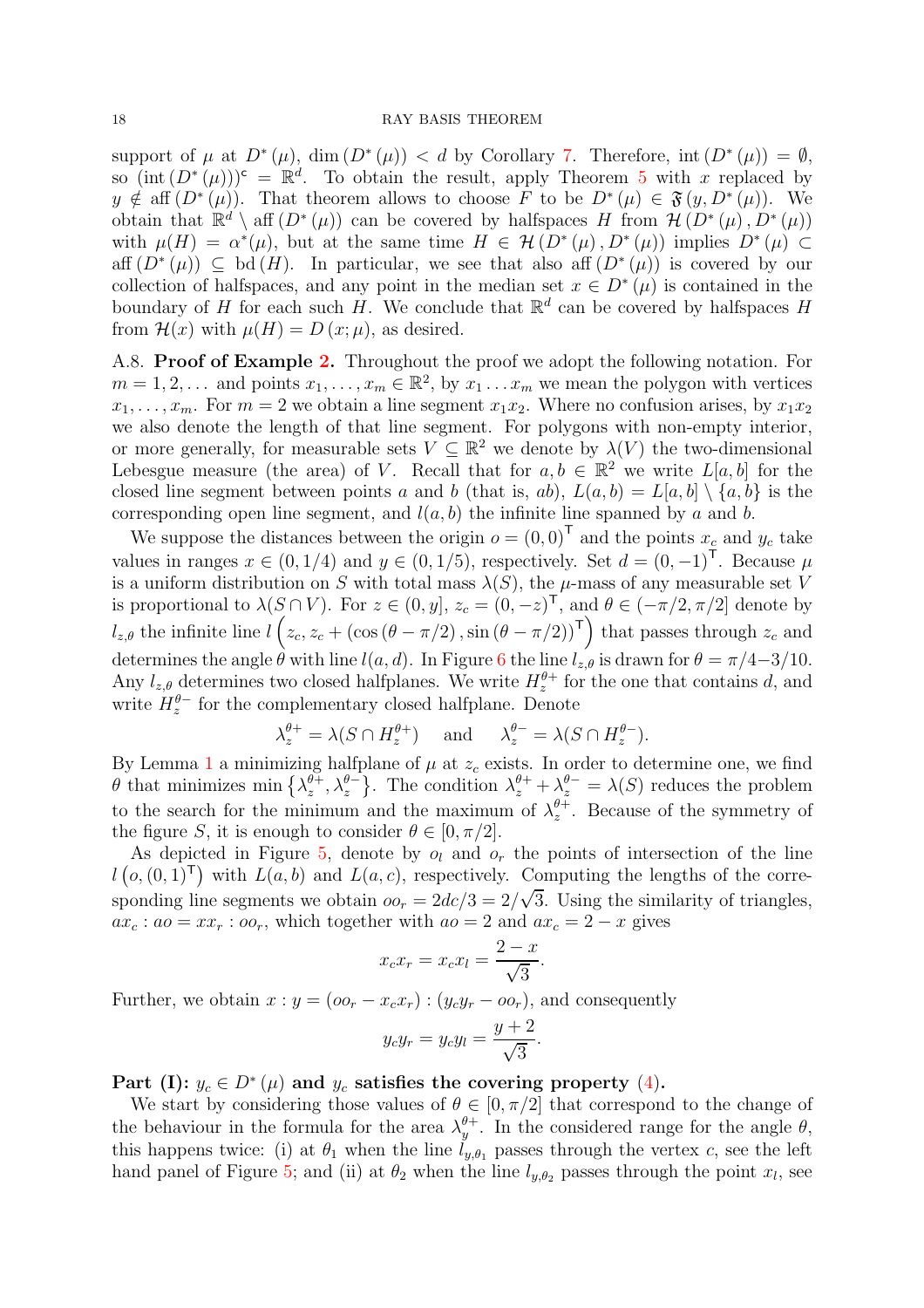the right hand panel of Figure [5.](#page-18-0) Denote  $e = l_{y,\theta} \cap l(a,b)$  and  $f = l_{y,\theta} \cap l(b,c)$ . Note that  $\theta_1$  and  $\theta_2$  correspond to  $f = c$  and  $e = x_l$ , respectively. A simple computation yields

$$
\tan \theta_1 = \frac{dc}{y_c d} = \frac{\sqrt{3}}{(1 - y)},
$$
  
\n
$$
\tan \theta_2 = \frac{x_c x_l}{y_c x_c} = \frac{(2 - x)}{(\sqrt{3}(x + y))}.
$$

We see that  $\theta_1 \to \pi/3$  and  $\theta_2 \to \pi/2$  as x and y both decrease to 0. Thus, for x and y small enough,  $\theta_1 < \theta_2$ ; in particular, it is straightforward to establish that for our choices of  $x \in (0, 1/4)$  and  $y \in (0, 1/5)$ , we have  $\theta_1 < \theta_2$ . We distinguish three cases, according to the value of  $\theta$ , and evaluate the function  $\lambda_u^{\theta+}$  $y^{\theta+}$  in each situation.

<span id="page-18-0"></span>

FIGURE 5. Proof of Example [2:](#page-7-1) Angles  $\theta_1$  (left panel) and  $\theta_2$  (right panel) represent the two values in the interval  $[0, \pi/2]$  where the function  $\lambda_y^{\theta+}$  fails to be differentiable.

Case (i):  $0 \leq \theta < \theta_1$ .

<span id="page-18-3"></span>For x' the point of intersection of  $L(e, f)$  and  $L(x_l, x_r)$ , we derive  $\lambda_y^{\theta+}$  by computing

(11) 
$$
\lambda_y^{\theta+} = \lambda(ebf) - \lambda(x'xy_ly_c).
$$

Denote  $\lambda_x = \lambda(\omega_x x_r x_c)$  and  $\lambda_y = \lambda(y_c y_r \omega_c)$ . Then  $\lambda_x = (x_c x_r + \omega_c) \cdot x/2 = x(4$ x)/(2 $\sqrt{3}$ ) and  $\lambda_y = (y_c y_r + o o_r) \cdot y/2 = y(4 + y)/(2\sqrt{3})$ . Denote by h the length of the normal from e to line  $l(y_l, y_c)$ . We compute  $h : (h + 1 - y) = y_c y_l : bf$ . On the other hand,  $bf = bd + df = \sqrt{3} + (y_c d) \tan \theta = \sqrt{3} + (1 - y) \tan \theta$ . From here, we get  $h = (y+2)/(1+\sqrt{3}\tan\theta)$ , and consequently

<span id="page-18-1"></span>(12) 
$$
\lambda(ebf) = (h+1-y)\frac{bf}{2} = \frac{(\sqrt{3} + (1-y)\tan\theta)^2}{2(\frac{1}{\sqrt{3}} + \tan\theta)}.
$$

Since  $x_c y_c = x + y$  and the angle between  $l(y_c, x')$  and  $l(y_c, x_c)$  equals  $\theta$ , it holds true that  $\lambda(x_c x' y_c) = (x + y)^2 \tan \theta/2$  and

<span id="page-18-2"></span>(13) 
$$
\lambda(x'xy_1y_c) = \lambda_x + \lambda_y - \lambda(x_cx'y_c) = \frac{(4-x)x}{2\sqrt{3}} + \frac{(4+y)y}{2\sqrt{3}} - \frac{\tan\theta}{2}(x+y)^2.
$$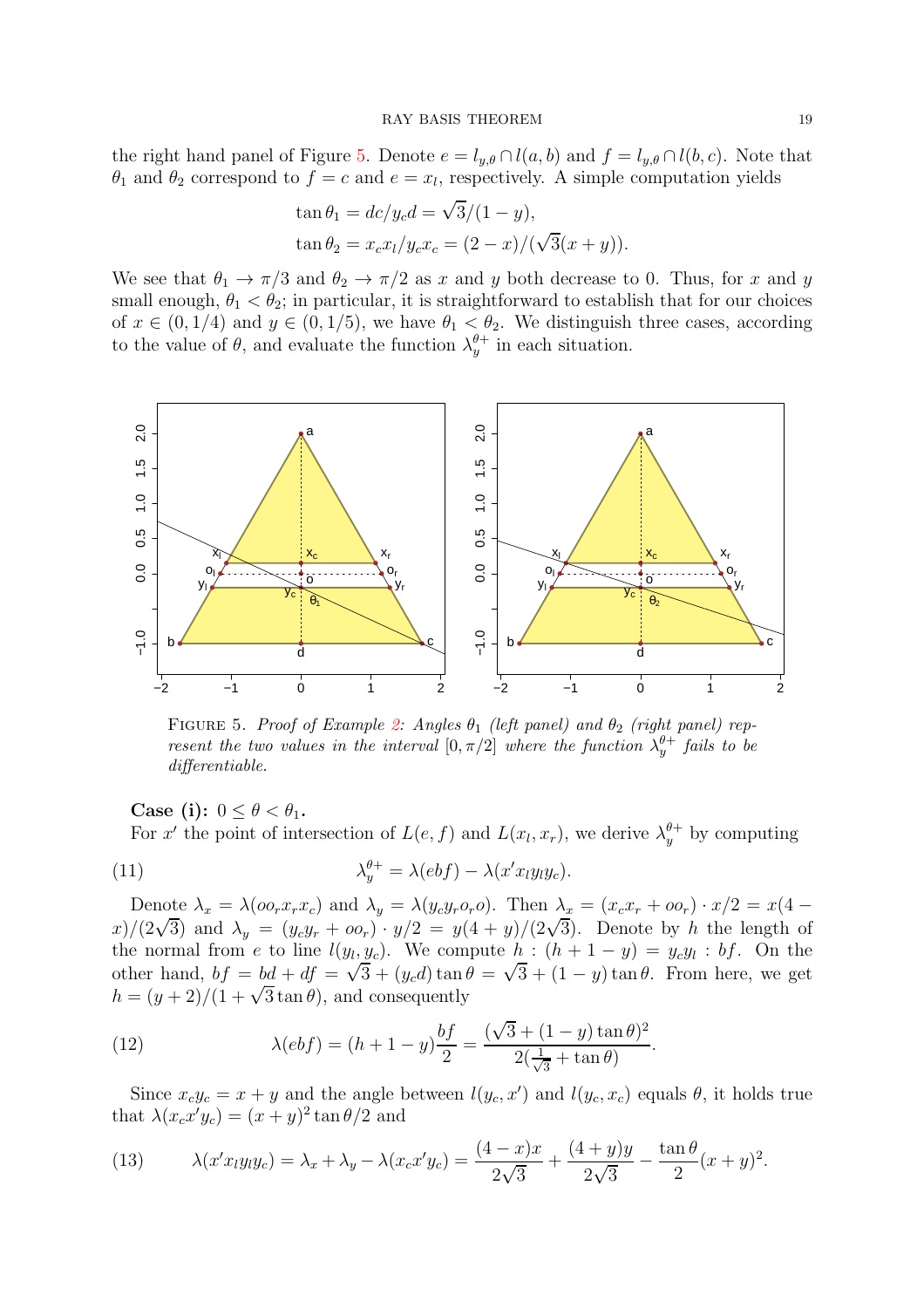<span id="page-19-0"></span>

FIGURE 6. Proof of Example [2:](#page-7-1) The situation that corresponds to the Case  $(i)$ of Part  $(I)$  of the proof (left panel), and Case  $(ii)$  of Part  $(I)$  of the proof (right panel).

Finally, substituting  $(12)$  and  $(13)$  into  $(11)$  gives

$$
\lambda_y^{\theta+} = \frac{(\sqrt{3} + (1-y)\tan\theta)^2}{2(\frac{1}{\sqrt{3}} + \tan\theta)} - \frac{2}{\sqrt{3}}(x+y) - \frac{1}{2\sqrt{3}}(y^2 - x^2) + \frac{\tan\theta}{2}(x+y)^2.
$$

Now we take  $t = 1/\sqrt{3} + \tan \theta$ , and substitute  $\tan \theta$  by  $t - 1/\sqrt{3}$  in the last equation. Consolidating the terms with  $t$ , we get

(14) 
$$
\lambda_y^{\theta+} = \frac{1}{\sqrt{3}}(2+y)(1-x-2y) + F_1(t)
$$

where

<span id="page-19-1"></span>
$$
F_1(t) = \frac{(2+y)^2}{6} \frac{1}{t} + ((1-y)^2 + (x+y)^2) \frac{t}{2}.
$$

The derivative of  $F(t)$  is given by

$$
F_1'(t) = \frac{(1-y)^2 + (x+y)^2}{2} - \frac{(2+y)^2}{6} \frac{1}{t^2}.
$$

Condition  $F_1'(t) = 0$  gives  $t^2 = (2 + y)^2/(3((1 - y)^2 + (x + y)^2))$ . Denote

$$
t_m = \frac{2+y}{\sqrt{3((1-y)^2 + (x+y)^2)}}.
$$

The derivative  $F_1'(t)$  is negative for  $t < t_m$  and positive for  $t > t_m$ . Therefore, the function  $F_1(t)$  decreases with t until  $t = t_m$ , and then increases again, so it is only left to check whether  $t_m < \tan \theta_1 + 1/\sqrt{3}$ . In order to do so, we should verify

$$
\frac{2+y}{\sqrt{3((1-y)^2+(x+y)^2)}} < \frac{\sqrt{3}}{1-y} + \frac{1}{\sqrt{3}} = \frac{4-y}{\sqrt{3}(1-y)},
$$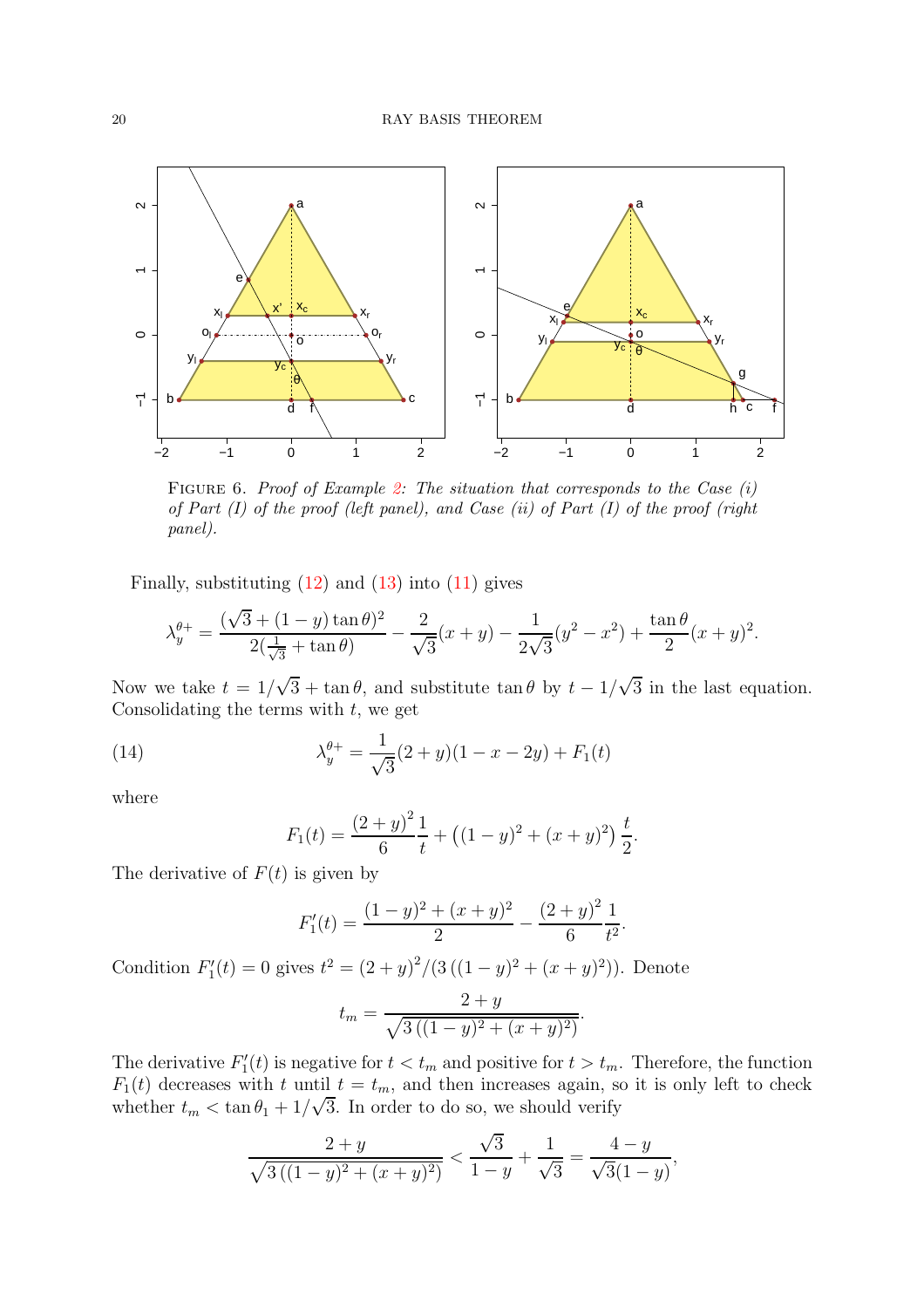which can be rewritten as

<span id="page-20-1"></span>(15) 
$$
\frac{2+y}{\sqrt{1+\left(\frac{x+y}{1-y}\right)^2}} < 4-y.
$$

Since the left hand side of the last equation is smaller than  $2 + y$ , it is enough to show  $2 + y < 4 - y$ , which is satisfied because we started with  $y < 1/5$ . We conclude that  $F_1(t)$  attains its minimum value at  $t = t_m$ , or equivalently, at tan  $\theta_{\min} = t_m - 1/\sqrt{3}$ . The appropriate minimum area is given by

(16) 
$$
\lambda_y^{\theta_{\min}+} = \frac{1}{\sqrt{3}}(2+y)(1-x-2y) + \frac{1}{\sqrt{3}}(2+y)\sqrt{(1-y)^2 + (x+y)^2}.
$$

<span id="page-20-0"></span>Case (ii):  $\theta_1 \leq \theta \leq \theta_2$ .

Now  $e \in L[a, x_i]$  and  $f \notin L(d, c)$ , see the right hand panel of Figure [6.](#page-19-0) Denote  $g = L[y_c, f] \cap L[a, c]$ . In order to get the formula for  $\lambda_y^{\theta+}$  $y^{\theta+}$  in this case, one simply subtracts  $\lambda(gcf)$  from formula [\(14\)](#page-19-1). Denote by h the orthogonal projection of g onto l(d, f). Then  $\tan \theta = fd/y_c d = (fc + \sqrt{3})/(1-y)$ , so  $fc = (1-y) \tan \theta - \sqrt{3}$ , and  $hc = hg/\sqrt{3}$ . At the same time,  $\tan \theta = hf/hg = (hc + cf)/hg = cf/hg + 1/\sqrt{3}$ , implying  $hg = cf/(\tan \theta - 1/\sqrt{3})$ . Now we may calculate  $\lambda(gcf)$  as  $cf \cdot hg/2$ , which, after the substitution  $t = 1/\sqrt{3} + \tan \theta$ , gives

$$
\lambda(gcf) = \frac{(1-y)^2}{2}t + \frac{(2+y)^2}{6}\frac{1}{t-\frac{2}{\sqrt{3}}} - \sqrt{3}(1-y).
$$

For  $\theta = \theta_1$  one gets  $\lambda(gcf) = 0$ , as expected. Finally, we derive

(17) 
$$
\lambda_y^{\theta+} = \frac{1}{\sqrt{3}}(5 - 6y - 2y^2 - 2x - xy) + F_2(t),
$$

where

<span id="page-20-3"></span><span id="page-20-2"></span>
$$
F_2(t) = (x+y)^2 \frac{t}{2} + \frac{(2+y)^2}{6} \left( \frac{1}{t} - \frac{1}{t - \frac{2}{\sqrt{3}}} \right).
$$

The above formula holds true for  $\tan \theta_1 + 1/\sqrt{3} \le t < \tan \theta_2 + 1/\sqrt{3}$ . By introducing  $s = t - \tan \theta_1 - 1/\sqrt{3} \ge 0$ , we may write

(18) 
$$
F_2(t) = \frac{(x+y)^2}{2\sqrt{3}} \frac{4-y}{1-y} + G(s),
$$

where

<span id="page-20-4"></span>(19) 
$$
G(s) = \frac{(x+y)^2}{2}s - \frac{(2+y)^2}{3\sqrt{3}}\frac{1}{(s+\frac{\sqrt{3}}{1-y})^2-\frac{1}{3}}.
$$

One may investigate  $G(s)$  instead of  $F_2(t)$ , because  $t \mapsto s$  is a simple shift by a constant. The derivative of  $G(s)$ ,

<span id="page-20-5"></span>(20) 
$$
G'(s) = \frac{(x+y)^2}{2} + \frac{2(2+y)^2}{3\sqrt{3}} \frac{1}{((s+\frac{\sqrt{3}}{1-y})^2 - \frac{1}{3})^2} \left(s + \frac{\sqrt{3}}{1-y}\right),
$$

is always positive for  $s \geq 0$ , so  $\lambda_y^{\theta^+}$  grows with  $\theta$  for  $\theta_1 \leq \theta < \theta_1$ . Case (iii):  $\theta_1 \leq \theta \leq \pi/2$ .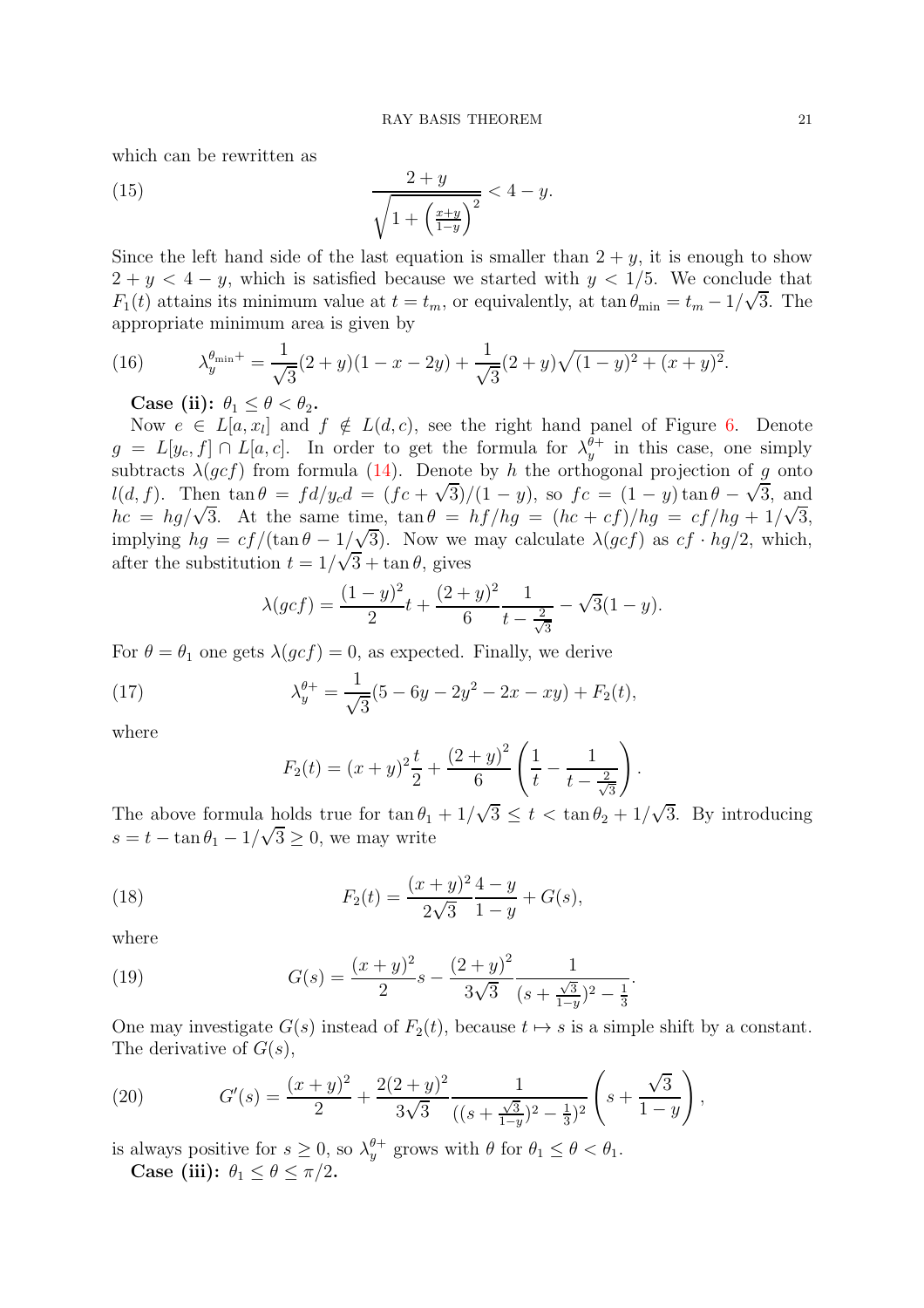As  $e \in L[x_l, y_l], \lambda_y^{\theta+}$  obviously grows with increasing  $\theta$ . Summary of Part (I).

Now that we established the behaviour of the mapping  $\theta \mapsto \lambda_y^{\theta+}$  $y^{\theta+}$ , we are able to find its extreme values. The value of  $\lambda_y^{\theta+}$  decreases for  $0 \le \theta < \theta_{\min}$  and increases for  $\theta_{\rm min} < \theta \leq \pi/2$ , so it attains minimum value at  $\theta = \theta_{\rm min}$ , and maximum value at  $\theta = 0$  or  $\theta = \pi/2$ . Therefore, the depth of the point  $y_c$  with respect to  $\mu$  is equal to  $\min \big\{ \lambda_{y}^{\theta_{\min}+}$  $y^{\theta_{\min}+}, \lambda_y^{0-}, \lambda_y^{\pi/2-}$ }. Note that  $\lambda_y^{0-} = \lambda(S)/2$  and  $\lambda_y^{\pi/2-} = \lambda(ax_lx_r)$ . As  $x, y \to 0$ from the right,  $\lambda(ax_lx_r)$  goes to  $4/9 \cdot \lambda(abc)$ , and  $\lambda(S)$  goes to  $\lambda(abc)$ . In particular, it is easy to show that for  $x \in (0, 1/4)$  and  $y \in (0, 1/5)$  we have  $\lambda_y^{\pi/2-} \leq \lambda_y^{0-}$ . In what follows we show that it is possible to choose x and y such that  $\lambda_y^{\pi/2-} = \lambda_y^{\theta_{\min}+}$  $_y^{\theta_{\min}+}.$ 

Note that  $\lambda_y^{\pi/2-} = \lambda(ax_lx_r) = x_cx_r \cdot ax_c = (2-x)^2/\sqrt{3}$ . Therefore, the condition  $\lambda_y^{\pi/2-}=\lambda_y^{\theta_{\min}+}$  $y_{y}^{\theta_{\min}+}$  is, using  $(16)$ , equivalent with

$$
f(x,y) = -2 - 3y - 2y^{2} + 2x - x^{2} - xy + (2+y)\sqrt{(1-y)^{2} + (x+y)^{2}} = 0.
$$

Consider  $x \in (0, 1/4)$  fixed. As  $y \to 0$ ,  $f(x, y)$  converges to  $f_0(x) = (\sqrt{2x} + \sqrt{1 + x^2} -$ 1)( $\sqrt{2x} + 1 - \sqrt{1 + x^2}$ ). To show that  $f_0(x) > 0$  for any choice of  $x \in (0, 1/4)$ , we should prove  $\sqrt{2x+1} > \sqrt{1+x^2}$ , which is equivalent with  $2x + 2\sqrt{2x} - x^2 > 0$ . The latter inequality follows from  $2x + 2\sqrt{2x} - x^2 = 2\sqrt{2x} + x(2-x) > 0$ . In the case y → 1/5,  $f(x, y)$  converges to  $f_{1/5}(x) = -67/25 + 9x/5 - x^2 + 11\sqrt{15/25 + (x + 1/5)^2}/5 \le$  $-67/25 + 9x/5 + 11\sqrt{15/25 + (x+1/5)^2}/5 < 0$  for each  $x \in (0, 1/4)$ . Because the mapping  $y \mapsto f(x, y)$  is continuous in y for each fixed x, the intermediate value theorem [\[6](#page-29-17), Problem 2.2.14(d)] allows us to conclude the existence of  $y \in (0, 1/5)$  such that  $f(x, y) = 0$  for each  $x \in (0, 1/4)$ .

Finally, from all the considerations above, we conclude that for each  $x < 1/4$ , there exists y such that  $D(y_c; \mu) = \lambda(ax_lx_r)$  and there are three minimizing halfspaces of  $\mu$  at  $y_c$ , being  $H_y^{\theta_{\min}+}$ ,  $H_y^{-\theta_{\min}+}$  and  $H_y^{\pi/2-}$ . Obviously, those halfspaces cover the whole  $\mathbb{R}^2$ , so  $y_c$  satisfies the covering property [\(4\)](#page-3-1), and by part [\(i\)](#page-3-2) of Theorem [2,](#page-3-3)  $y_c$  must be a median of  $\mu$ . The course of the function  $\lambda_u^{\theta+}$  $y^{\theta+}$  can be observed in Figure [7.](#page-22-0)

**Part** (**II**): dim  $(D^*(\mu)) = 2$ .

We first show that there exists a point  $z_c = (0, -z)^T \neq y_c$  in  $\mathbb{R}^2$  that is also a halfspace median of  $\mu$ . For that reason, we use the results from Part (I) to calculate  $\lambda_z^{\theta+}$  $z^{\theta+}$ . We consider only x and y from Part (I) that satisfy  $\lambda_y^{\pi/2-} = \lambda_y^{\theta_{\min}+} = D(y_c; \mu) = \alpha^*(\mu)$ .

Denote  $q = x_r y_l \cap x_l y_r$  and consider point  $z_c = (0, -z)^T$  for  $z \in (0, y)$  on the line segment  $L(q, y_c)$ , see the left panel of Figure [8.](#page-22-1) Because  $z_c \in L(q, y_c)$ , the line  $l(x_l, z_c)$ intersects  $L[y_c, y_r]$ . Denote  $\delta = y - z > 0$  and  $y' = l(x_l, z_c) \cap L[y_c, y_r]$ .

Denote  $x_z = l_{z,\theta} \cap l(x_l, x_r), y_z = l_{z,\theta} \cap l(y_l, y_r), e_z = l_{z,\theta} \cap l(a, b)$  and  $f_z = l_{z,\theta} \cap l(b, c)$ . Consider angles  $\tilde{\theta}_1$ ,  $\tilde{\theta}_2$  and  $\tilde{\theta}_3$  corresponding to cases  $f_z = c$ ,  $e_z = x_l$  and  $y_z = y_r$ , respectively. It is not difficult to calculate

$$
\tan \tilde{\theta}_1 = dc/z_c d = \sqrt{3}/(1-z),
$$
  
\n
$$
\tan \tilde{\theta}_2 = x_c x_l/z_c x_c = (2-x)/(\sqrt{3}(x+z)),
$$
  
\n
$$
\tan \tilde{\theta}_3 = y_c y_r/y_c z_c = (y+2)(\sqrt{3}\delta).
$$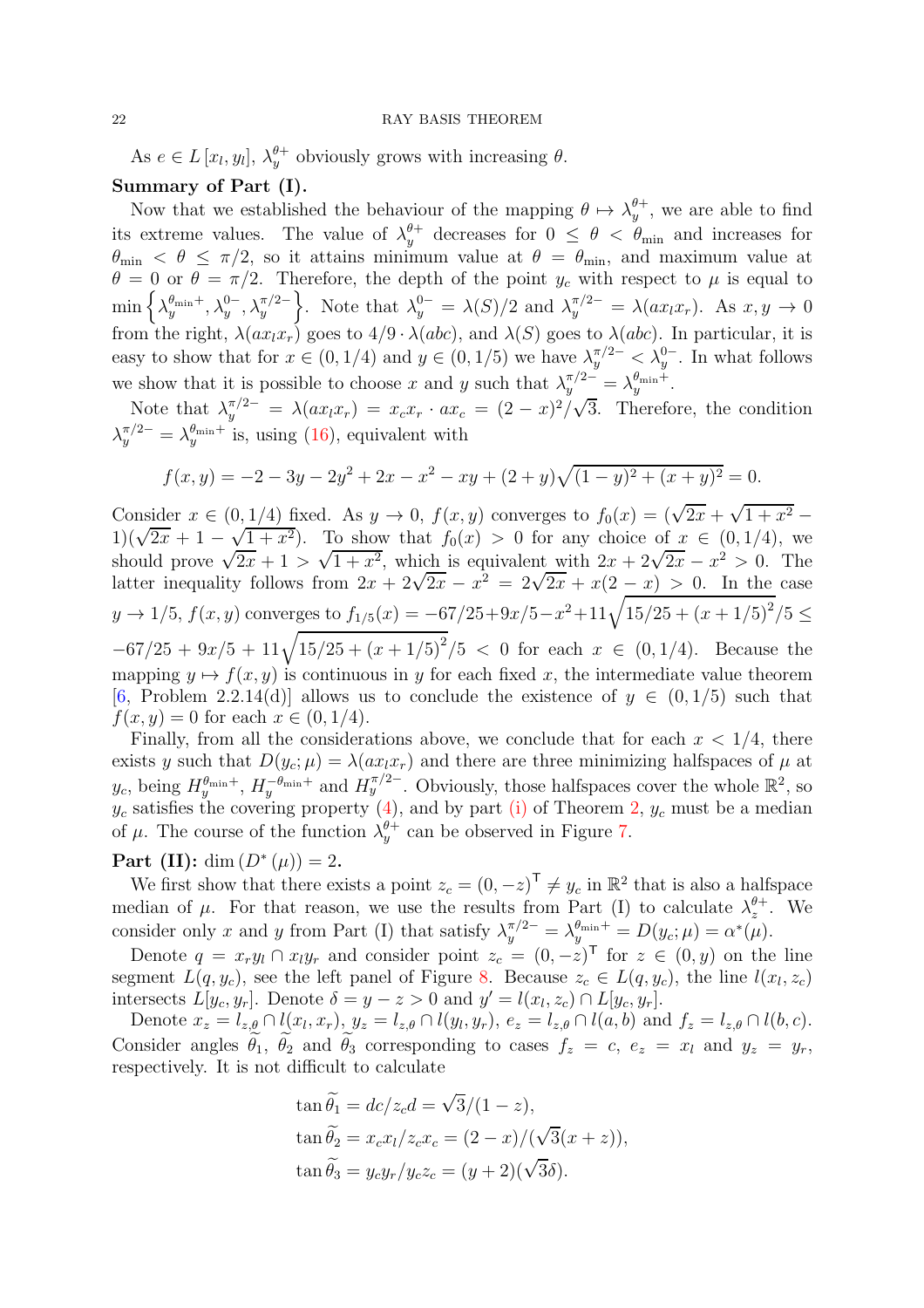<span id="page-22-0"></span>

FIGURE 7. Example [2:](#page-7-1) Functions  $\lambda_y^{\theta+}$  (blue curve) and  $\lambda_0^{\theta+}$  (thick orange curve) on their full domain  $[0, 2\pi]$  (left panel) and the same functions zoomed into the interval  $[0, \pi/2]$  (right panel). Both functions attain the same minimum value. On the right hand panel, the point  $\theta_{\min}$  where  $\lambda_y^{\theta+}$  attains its minimum, along with the points  $\theta_1$  and  $\theta_2$  of non-differentiability of function  $\lambda_y^{\theta+}$  are marked by dashed vertical lines.

<span id="page-22-1"></span>

FIGURE 8. Proof of Example [2:](#page-7-1) A scheme of the configuration that corresponds to Part (II) of the proof, with point  $z_c \in D^*(\mu)$  displayed (left panel), and the region where the additional median w is searched for (right panel).

If  $\delta$  is small enough, then  $\theta_1 < \theta_2 < \theta_3$ . We consider four different cases and calculate  $\lambda_z^{\theta+}$  $\frac{\theta +}{z}$ .

For  $0 \le \theta < \tilde{\theta}_1$ , one obtains  $\lambda_z^{\theta+}$  by substituting y by z in [\(14\)](#page-19-1), and subsequently subtracting  $\lambda(y_l y_z z_c z_l)$ , where  $z_l = l_{z, \pi/2} \cap l(a, b)$ . Note that  $\lambda(z_c y_c y_z) = \delta^2 \tan \theta/2$  and  $\lambda(y_iy_cz_cz_l) = (4 + y + z)\delta/(2\sqrt{3}),$  so

<span id="page-22-2"></span>(21) 
$$
\lambda(y_l y_z z_c z_l) = \frac{\delta^2}{2} t + \frac{4 + y + z}{2\sqrt{3}} \delta - \frac{1}{2\sqrt{3}} \delta^2,
$$

where  $t = 1/\sqrt{3} + \tan \theta$ .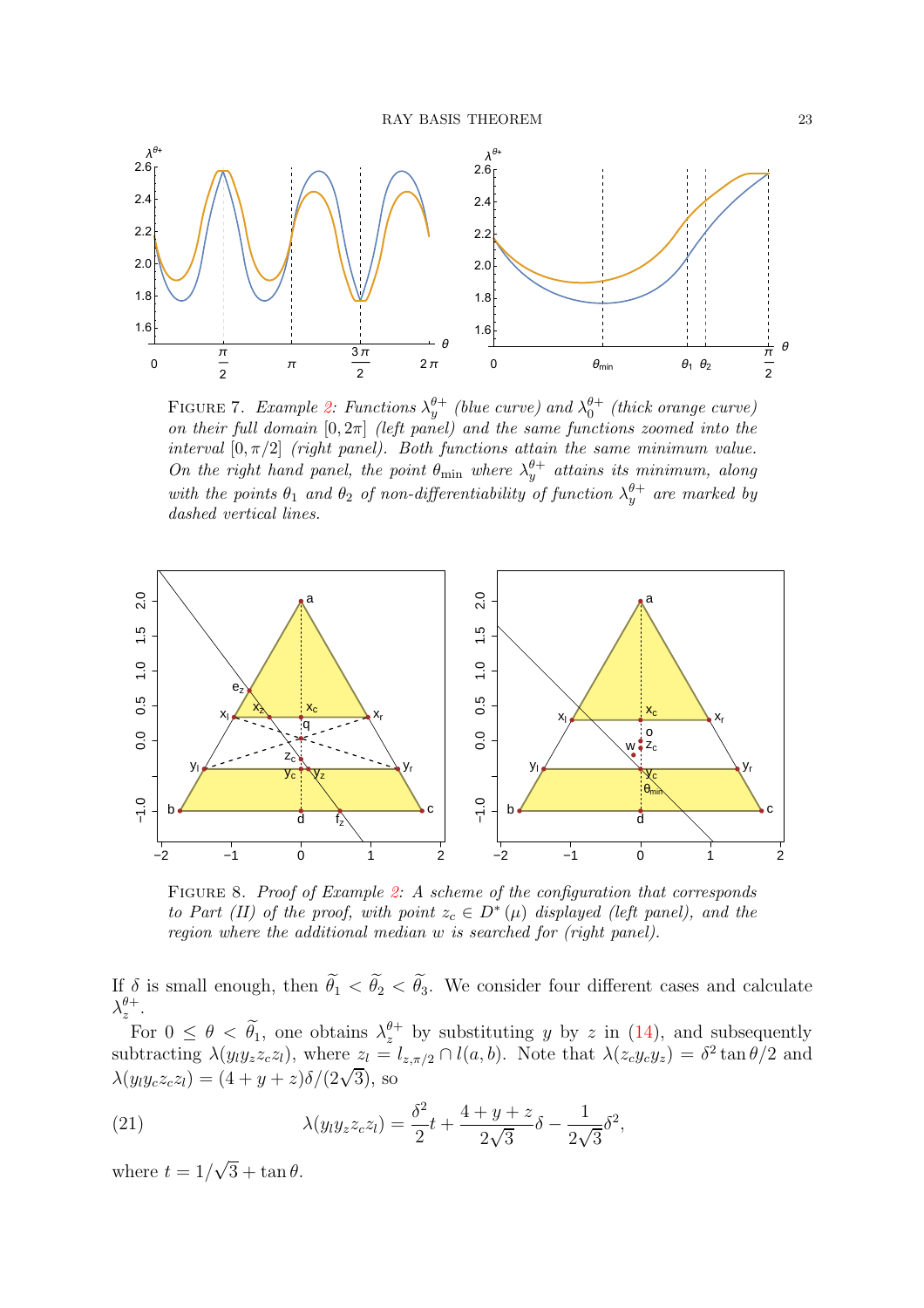Case (i):  $0 \leq \theta < \widetilde{\theta_1}$ .

The previous calculation leads to

$$
\lambda_z^{\theta+} = \frac{1}{\sqrt{3}} \left( 2 - 3z - 2z^2 - 2x - xz - 2\delta - \frac{y+z}{2}\delta + \frac{\delta^2}{2} \right) + \widetilde{F}_1(t),
$$

where

$$
\widetilde{F}_1(t) = \frac{(2+z)^2}{6} \frac{1}{t} + \left( (1-z)^2 + (x+z)^2 - \delta^2 \right) \frac{t}{2}.
$$

For  $\delta$  small,  $\widetilde{F}_1(t)$  behaves similarly to  $F_1(t)$ . In that case  $\lambda_z^{\theta+}$  decreases with  $\theta$  for small positive values of  $\theta$ , reaches its minimum value at

$$
\tan \widetilde{\theta}_{\min} = \frac{2+z}{\sqrt{3((1-z)^2 + (x+z)^2 - \delta^2)}} - \frac{1}{\sqrt{3}},
$$

and then increases again as  $\theta$  grows. We also check  $\tan \theta_{\min} < \tan \theta_1$  in the same way as we did in Part  $(I)$  of this proof — analogously to  $(15)$ , we should verify

$$
\frac{2+z}{\sqrt{1+\left(\frac{x+z}{1-z}\right)^2-\frac{\delta^2}{(1-z)^2}}} < 4-z.
$$

For  $\delta$  positive small enough the left hand side of the previous display is smaller than  $2+z$ , and we may conclude  $\ddot{\theta}_{\min} < \ddot{\theta}_1$ .

Case (ii):  $\ddot{\theta_1} \leq \theta < \ddot{\theta_2}$ .

In this situation, analogously to Case (i) we substitute  $y$  by  $z$  in [\(17\)](#page-20-2) and subtract [\(21\)](#page-22-2) to obtain

$$
\lambda_z^{\theta+} = \frac{1}{\sqrt{3}} (5 - 6z - 2z^2 - 2x - xz - 2\delta - \frac{z+y}{2}\delta + \frac{\delta^2}{2}) + \widetilde{F}_2(t),
$$

where

$$
\widetilde{F}_2(t) = ((x+z)^2 - \delta^2) \frac{t}{2} + \frac{(2+z)^2}{6} \left( \frac{1}{t} - \frac{1}{t - \frac{2}{\sqrt{3}}} \right)
$$

.

We introduce again  $s = t - \tan \tilde{\theta}_1 - 1/\sqrt{3} \ge 0$  and investigate  $\tilde{G}(s)$ , analogously as in [\(18\)](#page-20-3) and [\(19\)](#page-20-4), instead of  $\widetilde{F}_2(t)$ . As in [\(20\)](#page-20-5), we obtain the derivative of  $\widetilde{G}(s)$  of the form

$$
\widetilde{G}'(s) = \frac{(x+z)^2 - \delta^2}{2} + \frac{2(2+z)^2}{3\sqrt{3}} \left( \left( s + \frac{\sqrt{3}}{1-z} \right)^2 - \frac{1}{3} \right)^{-2} \left( s + \frac{\sqrt{3}}{1-z} \right),
$$

which is positive for small  $\delta$ , meaning that  $\lambda_z^{\theta+}$  $\theta^{\dagger}$  increases as a function of  $\theta \in \left\lceil \widetilde{\theta_1}, \widetilde{\theta_2} \right\rceil$ .

Case (iii):  $\widetilde{\theta}_2 \leq \theta < \widetilde{\theta}_3$ .

For these values of the parameter, it is easy to see that  $\lambda_z^{\theta+}$  $z^{\theta+}$  grows with increasing  $\theta$ , for the same reason as in Part (I) of this proof.

Case (iv):  $\theta_3 \le \theta \le \frac{\pi}{2}$  $\frac{\pi}{2}$ .

In this range for  $\theta$ , the function  $\lambda_z^{\theta+}$  $z^{\theta+}_{z}$  is clearly constant, and equal to  $\lambda(y_r y_l bc)$ . Summary of Part (II).

We conclude our analysis by observing that  $\lambda_z^{\theta+}$  attains its minimum at  $\theta = \widetilde{\theta}_{min}$ , and its maximum at  $\theta = \pi/2$ . Because  $\widetilde{\theta}_{\min} \in [0, \widetilde{\theta}_1)$ ,  $y_c$  lies in the interior of  $H_z^{\widetilde{\theta}_{\min}+}$  and therefore  $\lambda_z^{\tilde{\theta}_{\text{min}}+} > \lambda_y^{\theta_{\text{min}}+} = \lambda_y^{\pi/2-} = \alpha^*(\mu)$ . On the other hand,  $\lambda_z^{\pi/2-} = \lambda_y^{\pi/2-} = \alpha^*(\mu)$ . Because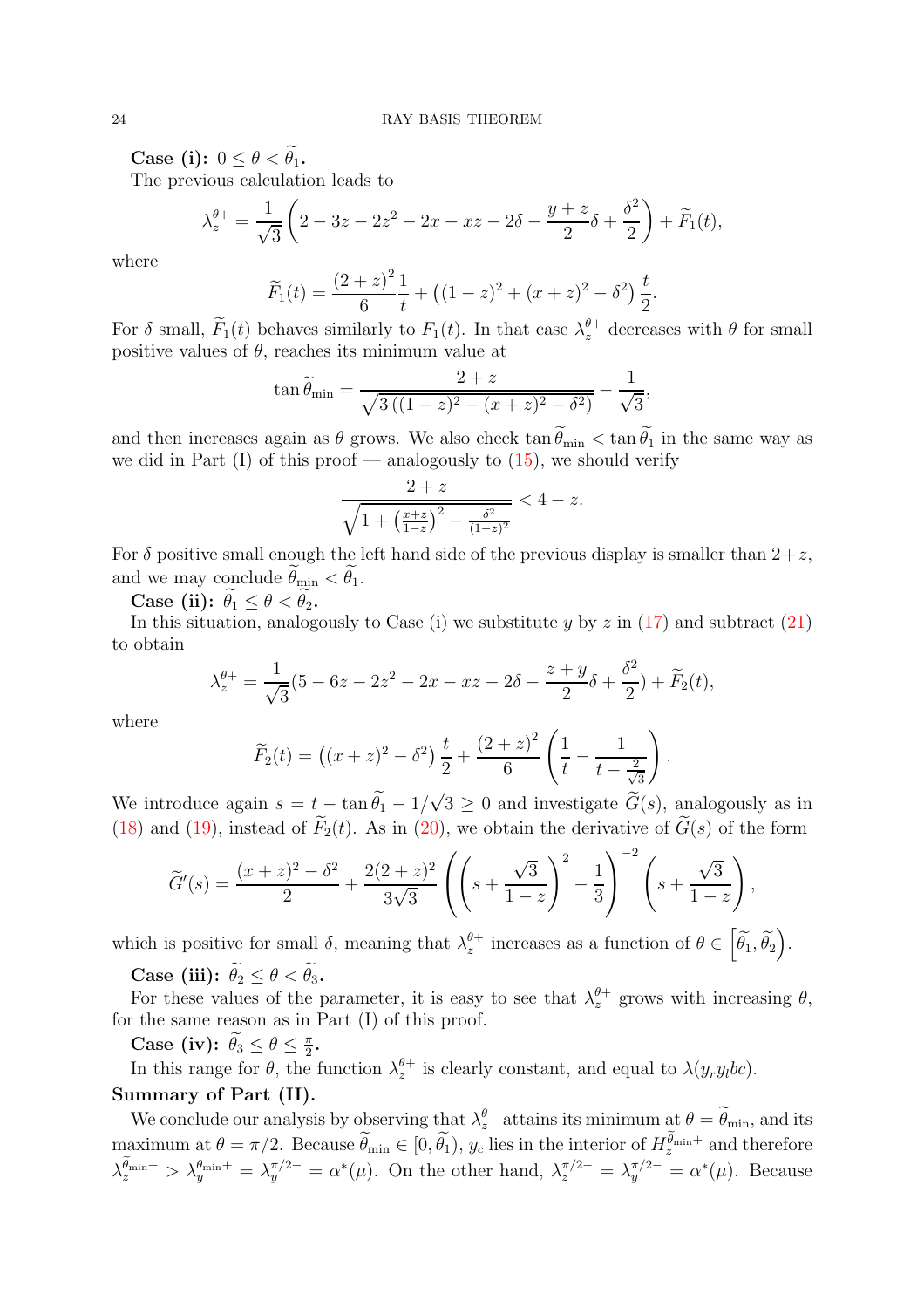by Part (I) we know that  $y_c$  is a median of  $\mu$ , this means that  $z_c$  and  $y_c$  have the same depth, and the set  $D^*(\mu)$  contains at least two distinct points  $z_c$  and  $y_c$ . The minimizing halfspaces of  $\mu$  at  $z_c$  are those determined by the angle  $\theta \in [-\pi/2, -\widetilde{\theta}_3] \cup [\widetilde{\theta}_3, \pi/2]$ . Therefore, it is impossible to cover  $\mathbb{R}^2$  with minimizing halfspaces of  $\mu$  at point  $z_c$ , meaning that  $z_c \in D^*(\mu)$  is a point that fails to satisfy the covering property [\(4\)](#page-3-1).

Due to the convexity of the median set  $D^*(\mu)$  we already know that the line segment  $L[y_c, z_c]$  is contained in  $D^*(\mu)$ . To see that the set  $D^*(\mu)$  is in fact two-dimensional, now we find an additional median of  $\mu$  of the form  $w = (-\varepsilon, \tau)^{\top} \in ((-\infty, 0) \times (-y, -z)) \setminus \mathbb{R}$  $H_y^{\theta_{\min}+}$ , see the right hand panel of Figure [8.](#page-22-1) The smoothness of  $\mu$  implies that for  $\tau$  fixed,  $\inf \{ \mu(H) : H \in \mathcal{H}(w) \text{ and } \{y_c, z_c\} \subset H^c \} \to 1/2 \text{ as } \varepsilon \to 0. \text{ Since } D(w; \mu) \leq \alpha^*(\mu) < 1/2$ we obtain that for any  $\tau$  there exists  $\varepsilon$  small enough so that each minimizing halfspace of  $\mu$  at w has to contain at least one of the points  $y_c$  and  $z_c$ . Each halfspace  $H \in \mathcal{H}(w)$  whose boundary passes through w that contains either  $y_c$  or  $z_c$ , however, must have  $\mu$ -mass at least  $\alpha^*(\mu)$ , since both  $y_c$  and  $z_c$  belong to  $D^*(\mu)$ . Therefore, for any  $\tau \in (-y, -z)$  and all  $\varepsilon$  small enough, we conclude that the point  $w = (-\varepsilon, \tau)^T$  is contained in the median set  $D^*(\mu)$ , and the latter set must therefore be two-dimensional.

# Part (III): The single point that satisfies the covering property  $(4)$  is  $y_c$ .

In Part (I) of this proof we demonstrated that  $y_c$  satisfies [\(4\)](#page-3-1). The fact that no other point in  $\mathbb{R}^2$  shares that property is a consequence of Theorem [12](#page-12-2) proved in Section [4.1,](#page-10-1) whose assumptions are satisfied by  $y_c$ .

A.9. Proof of Theorem [9.](#page-9-0) First note that all the considered sets are convex, meaning that each of them is of dimension d if and only if its interior is non-empty  $[25,$  Theorem 1.1.13. The equality  $U_{\alpha}^{\circ}(\mu) = \text{int} (U_{\alpha}(\mu))$  follows from Theorem [6;](#page-6-1) the interior of any set is a subset of its closure, which implies int  $(U_\alpha(\mu)) \subseteq cl(U_\alpha(\mu))$ ; the floating body  $U_{\alpha}^{FB}(\mu)$  is an intersection of a larger collection of halfspaces than the depth region  $D_{\alpha}(\mu)$ , meaning that  $U_{\alpha}^{FB}(\mu) \subseteq D_{\alpha}(\mu)$ . We prove the remaining non-trivial statements of the proposition in several steps.

**Inclusion** cl  $(U_\alpha(\mu)) \subseteq U_\alpha^{FB}(\mu)$ . Suppose that there exists  $x \in U_\alpha(\mu) \setminus U_\alpha^{FB}(\mu)$ . Since  $x \notin U_{\alpha}^{FB}(\mu)$ , there must exist  $H_{y,v} \in \mathcal{H}$  such that  $x \notin H_{y,v}$  and  $\mu(H_{y,v}^c) \leq \alpha$ . Its complement  $H_{y,v}^{\mathbf{c}}$  is an open halfspace whose boundary passes through y and has inner normal  $-v$ , i.e.  $H_{y,v}^c = \text{int} (H_{y,-v})$ . We know that  $x \in \text{int} (H_{y,-v})$  and  $\mu(\text{int} (H_{y,-v})) = \mu(H_{y,v}^c) \le$  $\alpha$ . Therefore,  $H_{x,-v} \subset \text{int}(H_{y,-v})$  and consequently  $\mu(H_{x,-v}) \leq \mu(\text{int}(H_{y,-v})) \leq \alpha$ , which is in contradiction with  $D(x; \mu) > \alpha$ , as well as  $x \in U_{\alpha}(\mu)$ . We conclude that  $U_{\alpha}(\mu) \subseteq U_{\alpha}^{FB}(\mu)$  and consequently  $cl(U_{\alpha}(\mu)) \subseteq U_{\alpha}^{FB}(\mu)$ , because  $U_{\alpha}^{FB}(\mu)$  is closed.

Part [\(i\):](#page-9-6) Inclusion  $U_{\alpha}^{\circ}(\mu) \subseteq \{x \in \mathbb{R}^d : D^{\circ}(x;\mu) > \alpha\}$ . Pick  $x \in U_{\alpha}^{\circ}(\mu)$ , and suppose that  $D^{\circ}(x;\mu) = \beta \leq \alpha$ . Analogously to Lemma [1](#page-3-5) it is possible to show that if  $D^{\circ}(x;\mu) =$ β, there must exist  $G \in \mathcal{H}(x)$  such that  $\mu$  (int  $(G)$ ) = β. Define  $H = (int(G))^c \in \mathcal{H}$  and note that  $x \in \mathrm{bd}(H)$  and  $\mu(H^c) = \mu(\mathrm{int}(G)) = \beta \leq \alpha$ . We reached a contradiction, since for such a halfspace H the point x must be contained in  $int(H)$ .

Part [\(i\):](#page-9-6) Inclusion  $\{x \in \mathbb{R}^d : D^{\circ}(x; \mu) > \alpha\} \subseteq U_{\alpha}^{\circ}(\mu)$ . If  $D^{\circ}(x; \mu) > \alpha$ , then for each  $H \in \mathcal{H}$  that contains x it has to be  $\mu(\text{int}(H)) > \alpha$  and therefore  $x \notin (U^{\circ}_{\alpha}(\mu))^c$ .

Part [\(ii\):](#page-9-1) Inclusion  $U_{\alpha}^{FB}(\mu) \subseteq \text{cl}(U_{\alpha}(\mu))$  if int  $(U_{\alpha}(\mu)) \neq \emptyset$ . Note that int  $(U_{\alpha}(\mu)) \subseteq$  $\text{cl}(U_{\alpha}(\mu)) \subseteq U_{\alpha}^{FB}(\mu),$  meaning that int  $(\tilde{U}_{\alpha}^{FB}(\mu)) \neq \emptyset$ . Therefore, if  $U_{\alpha}^{FB}(\mu) \setminus \text{cl}(\tilde{U}_{\alpha}(\mu))$ is non-empty, there must exist  $x \in \text{int} \left( \tilde{U}_{\alpha}^{FB}(\mu) \right) \setminus \text{cl} \left( U_{\alpha}(\mu) \right)$ . To see this, denote by y any point in  $U_{\alpha}^{FB}(\mu) \setminus cl(U_{\alpha}(\mu))$ . Since  $U_{\alpha}^{FB}(\mu)$  is full-dimensional and convex, there exists an open ball  $B_1 \subset U_{\alpha}^{FB}(\mu)$  [\[25,](#page-30-5) Theorem 1.1.13], and conv  $(B_1 \cup \{y\}) \subset U_{\alpha}^{FB}(\mu)$ . Since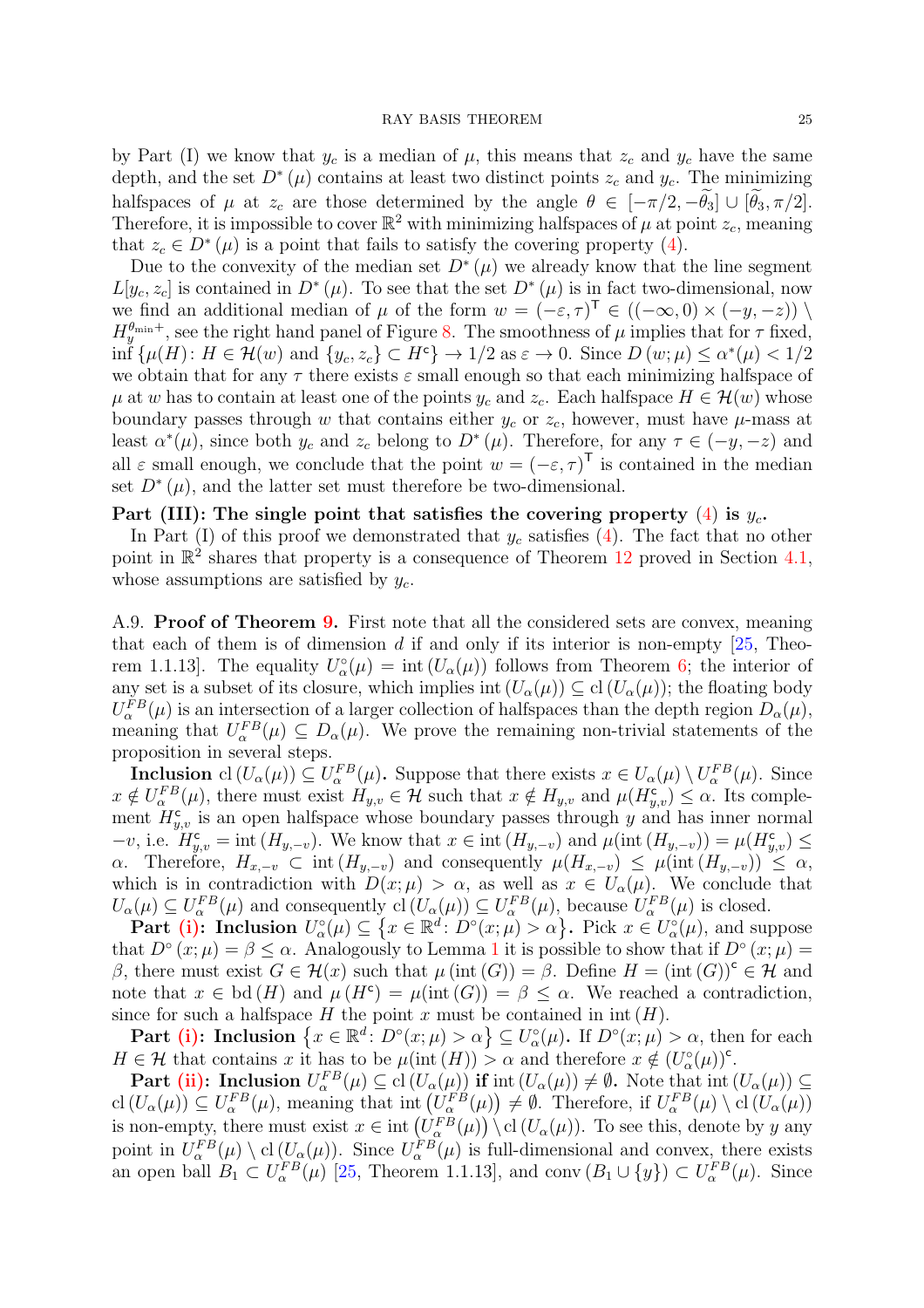cl  $(U_{\alpha}(\mu))$  is a closed set that does not contain y, there exists an open ball  $B_2$  containing y that does not intersect cl  $(U_\alpha(\mu))$ . The set conv  $(B_1 \cup \{y\}) \cap B_2$  is then a convex, full-dimensional subset of  $U_{\alpha}^{FB}(\mu) \setminus cl(U_{\alpha}(\mu))$ , and as such has to contain a point in its interior  $x \in \text{int}\left(U_{\alpha}^{FB}(\mu)\right) \setminus \text{cl}\left(\tilde{U}_{\alpha}(\mu)\right)$ , as we needed to show. Now, because  $x \notin U_{\alpha}(\mu)$ , Lemma [1](#page-3-5) gives that there exists  $H \in \mathcal{H}(x)$  such that  $\mu(\text{int}(H)) \leq D(x;\mu) \leq \alpha$ . Denote by  $H_x = (\text{int } (H))^c$  the closed halfspace that satisfies  $\mu(H_s^c) = \mu(\text{int } (H)) \leq \alpha$ . We obtain  $U_{\alpha}^{FB}(\mu) \subseteq H_x$ , which is in contradiction with  $x \in \text{int}\left(U_{\alpha}^{FB}(\mu)\right)$ .

**Part** [\(iii\):](#page-9-7) int  $(D_{\alpha}(\mu)) = \text{int } (U_{\alpha}(\mu))$ . Under the considered condition of  $\mu$  having contiguous support at  $D_{\alpha}(\mu)$  the result follows by Theorem [6](#page-6-1) and part [\(ii\)](#page-5-2) of Theorem [5.](#page-5-1)

**Part [\(iv\):](#page-9-4)**  $U_{\alpha}^{FB}(\mu) = D_{\alpha}(\mu)$ . In dimension  $d = 1$ , the equality of the two expressions is straightforward to verify by rewriting the conditions defining both  $U_{\alpha}^{FB}(\mu)$  and  $D_{\alpha}(\mu)$ in terms of the function  $F(t) = \mu([t, \infty))$ , for  $t \in \mathbb{R}$ . The general statement follows by projecting  $\mu$  via  $\pi_u : \mathbb{R}^d \to \mathbb{R} : y \mapsto \langle y, u \rangle$ , for  $u \in \mathbb{S}^{d-1}$ , into its pushforward measure  $\mu_u \in \mathcal{M}(\mathbb{R})$ . The image of a halfspace  $H_{x,u}$  by  $\pi_u$  is the interval  $[\langle x, u \rangle, \infty)$ . Knowing the equality of the two concepts of central regions after projecting into R, it is enough to realise that  $D_{\alpha}(\mu) = \bigcap_{u \in \mathbb{S}^{d-1}} \pi_u^{-1} (D_{\alpha}(\mu_u))$  for  $\pi_u^{-1}$  the inverse map to  $\pi_u$ , and analogously for the floating body  $U_{\alpha}^{FB}(\mu)$ . For details see [\[7,](#page-29-18) Theorem 2].

**Part [\(v\):](#page-9-2)** cl  $(U_\alpha(\mu)) = D_\alpha(\mu)$ . Using part [\(iii\)](#page-9-7) and the assumption of non-empty in-terior of both involved sets, [\[25](#page-30-5), Theorem 1.1.15] ensures that  $D_{\alpha}(\mu) = cl (int (D_{\alpha}(\mu)))$ cl (int  $(U_{\alpha}(\mu))) =$  cl  $(U_{\alpha}(\mu))$  as needed to verify.

A.[10.](#page-9-3) **Proof of Lemma 10.** Suppose that  $\text{int}(U_{\alpha}(\mu)) = \emptyset$ . We may apply Theorem [6](#page-6-1) with  $F = U_{\alpha}(\mu)$  and conclude that there exists  $H \in \mathcal{H}$  such that  $U_{\alpha}(\mu) \subset$  bd  $(H)$  and  $\mu(\text{int}(H)) \leq \alpha$ . At the same time, existence of  $x \in U_{\alpha}(\mu)$  implies  $\mu(H) \geq D(x;\mu) > \alpha$ and consequently  $\mu(\text{bd}(H)) > 0$ . Therefore, for any  $x \in U_{\alpha}(\mu)$ ,  $\mu$  is not smooth at x.

A.[11.](#page-11-2) **Proof of Theorem 11.** We distinguish two cases according to whether the median set  $D^*(\mu)$  is full-dimensional, or not.

**Case (i):** int  $(D^*(\mu)) = \emptyset$ . We write  $a = \gamma^*(\mu)$  and start with  $U_a(\mu) = \bigcup_{\beta > a} D_{\beta}(\mu)$ . Since int  $(D_\beta(\mu)) = \emptyset$  for each  $\beta > a$  and sets  $D_\beta(\mu)$  are nested, we conclude that also int  $(U_a(\mu)) = \emptyset$ . Choose any  $x \in \text{aff } (U_a(\mu))$ . From Theorem [6](#page-6-1) applied with  $F =$  $U_a(\mu)$  it follows that  $\mathbb{R}^d$  can be covered by halfspaces  $H \in \mathcal{H}(U_a(\mu)) \subset \mathcal{H}(x)$  such that  $\mu(\text{int}(H)) \le a = \gamma^*(\mu)$  for each such H. Since aff  $(D^*(\mu)) \subseteq \text{aff } (U_a(\mu))$ , we obtain that also all points of  $D^*(\mu)$  are possible to be used for such a covering, as we needed to show.

**Case (ii):** int  $(D^*(\mu)) \neq \emptyset$ . In this case,  $\gamma^*(\mu) = \alpha^*(\mu)$ . Denote  $S_0 = D^*(\mu)$ . This is a full-dimensional convex set, and for its barycentre  $x_0 \in S_0$  and  $\nu_0 \in \mathcal{M}(\mathbb{R}^d)$  the uniform probability distribution on  $S_0$  we know that  $D(x_0; \nu_0) > e^{-1}$ , due to a result of Grünbaum, see [\[20,](#page-29-4) Theorem 3]. Let  $H_0 \in \mathcal{H}(x_0)$  be a generalized minimizing halfspace of  $\mu$  at  $x_0$ in the sense of Lemma [1,](#page-3-5) i.e.  $\mu(\text{int}(H_0)) \leq \alpha^*(\mu)$ . Writing vol(A) for the d-dimensional volume of a measurable set A, this implies  $\nu_0(H_0) = \text{vol}(S_0 \cap H_0) / \text{vol}(S_0) \geq D(x_0; \nu_0)$  $e^{-1}$ . Denote  $S_1 = cl(S_0 \setminus H_0)$  with  $vol(S_1) = vol(S_0)(1 - \nu_0(H_0)) < vol(S_0)(1 - e^{-1})$ . We iterate the previous procedure and for  $k \geq 1$  define  $x_k \in S_k$  to be the barycentre of  $S_k$ . In each step, we can find a generalized minimizing halfspace  $H_k \in \mathcal{H}(x_k)$  of  $\mu$  at  $x_k$ , put  $S_{k+1} = \text{cl}(S_k \setminus H_k)$ , and again conclude

$$
\text{vol}(S_k) < \text{vol}(S_0) \left(1 - e^{-1}\right)^k.
$$

Necessarily,  $vol(S_k) \to 0$  as  $k \to \infty$ . Denote  $S = \bigcap_{k=0}^{\infty} S_k$ . Then  $S \subset D^*(\mu)$  is a convex set,  $vol(S) = 0$ , and consequently int  $(S) = \emptyset$ .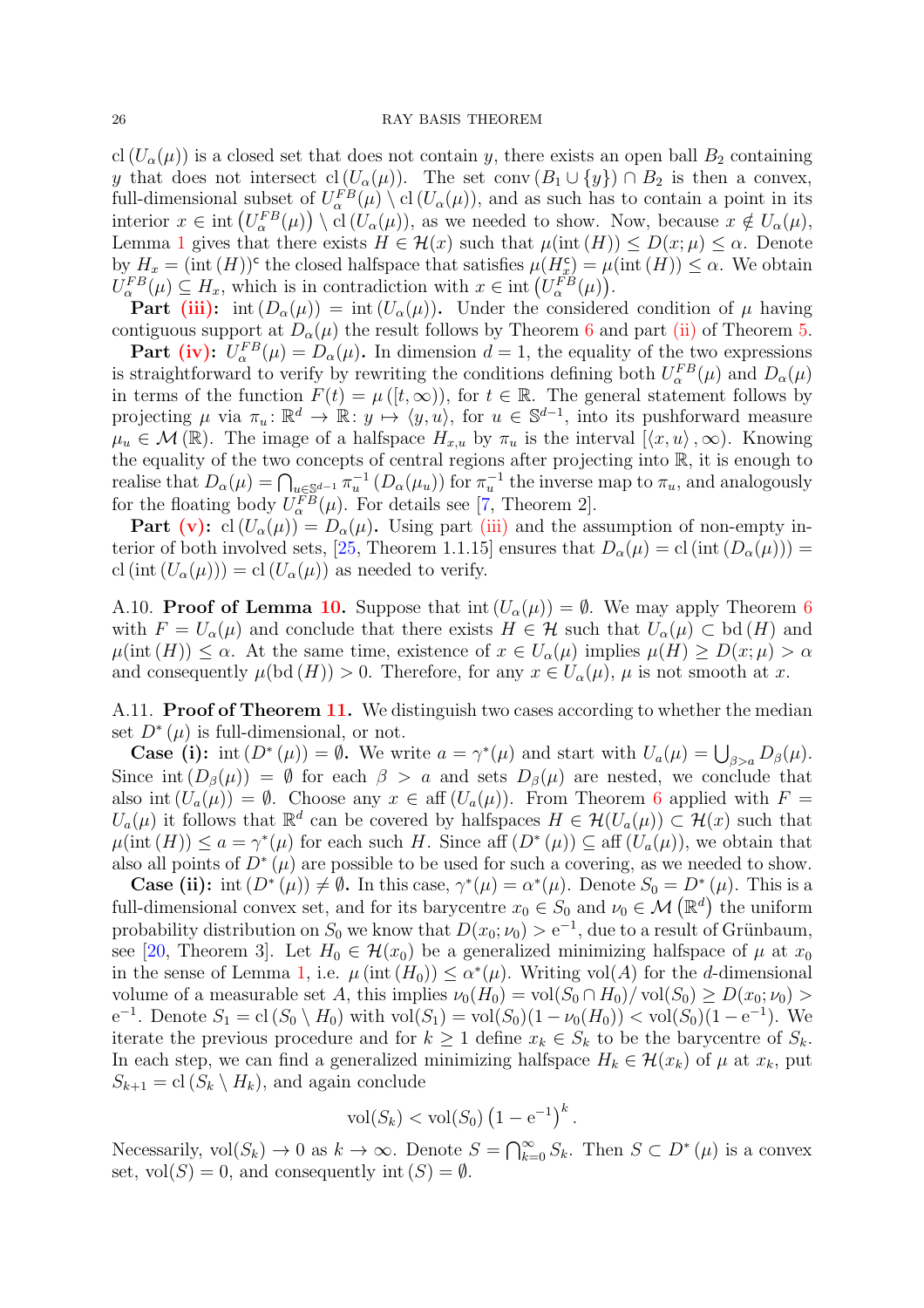Note that  $D^*(\mu) = S_0$  satisfies the assumption [\(5\)](#page-4-2) of our main Lemma [4.](#page-4-3) Recursively, if  $S_k$  satisfies [\(5\)](#page-4-2) for some  $k = 0, 1, 2, \ldots$ , then the same holds true for  $S_{k+1}$ , because

$$
S_{k+1}^{\mathsf{c}} = S_k^{\mathsf{c}} \cup \mathrm{int}(H_k) .
$$

By the induction step,  $S_k^c$  $\mathcal{E}_k^{\mathsf{c}}$  is covered by halfspaces  $H \in \mathcal{H}$  with  $\mu(\text{int}(H)) \leq \alpha^*(\mu)$  and int  $(H) \cap S_{k+1} \subseteq \text{int } (H) \cap S_k = \emptyset$ . Adding to that collection the halfspace  $H_k$  that also satisfies  $\mu$  (int  $(H_k)$ )  $\leq \alpha^*(\mu)$  and int  $(H_k) \cap S_{k+1} = \emptyset$ , we obtain a covering of  $S_{k+1}^c$  with the desired property, i.e. also  $S_{k+1}$  satisfies [\(5\)](#page-4-2). We finally show that also S satisfies [\(5\)](#page-4-2). Take any  $x \notin S$  and the first index  $k = 0, 1, 2, \ldots$  such that  $x \notin S_k$ . There exists  $H \in \mathcal{H}$  with  $x \in H$ ,  $\mu(\text{int}(H)) \leq \alpha$  and  $\text{int}(H) \cap S_k = \emptyset$ . Since  $S \subseteq S_k$ , it follows that int  $(H) \cap S = \emptyset$ . Lemma [4](#page-4-3) can now be applied to the set S to give the desired result, as follows by int  $(S) = \emptyset$ .

<span id="page-26-0"></span>A.12. **Proof of Example [5.](#page-12-0)** Each point in  $\mathbb{R}^2$  is contained in one of the four halfspaces of  $\mu$ -mass 6 determined by the dashed lines presented in Figure [9.](#page-26-1) Therefore  $\alpha^*(\mu) \leq 6$ . To prove that both points x and y are medians, it is enough to show  $D(x; \mu) = D(y; \mu) = 6$ . Because of the symmetry of  $\mu$ , the problem reduces to showing  $D(y; \mu) = 6$ .

<span id="page-26-1"></span>

FIGURE 9. Example [5:](#page-12-0) Each point in  $\mathbb{R}^2$  is contained in one of the four halfspaces of  $\mu$ -mass 6 determined by the dashed lines (left hand panel). Thus,  $\alpha^*(\mu) \leq 6$ . On the right hand panel, several numerically computed contours  $D_{\alpha}(\mu)$  are displayed as sets with thick coloured boundaries. The median set  $D^*(\mu)$  is the innermost convex set in this collection.

Consider an infinite line l passing through y and denote by  $H^+$  and  $H^-$  the two closed halfspaces determined by l. We need to show that neither  $\mu(H^+)$  nor  $\mu(H^-)$  decreases below 6 as we rotate l around y. Equivalently, as  $\mu(\mathbb{R}^2) = 14$ , it is enough to show that  $6 \leq \mu(H^+) \leq 8$  when rotating l by an angle of  $\pi$ . Several specific positions of l are shown in the left hand panel of Figure [10;](#page-27-0) the corresponding halfspace  $H^+$  for line  $l_1$  is the one that does not contain the origin o. We start from  $l = l_1$  when  $\mu(H^+) = 6$ . As we rotate l around y counter-clockwise,  $\mu(H^+)$  remains the same for l being between  $l_1$  and  $l_2$ , since the triangles A and G in Figure [10](#page-27-0) are symmetric with respect to y. Continuing the rotation,  $\mu(H^+)$  remains constant and then increases from  $l = l_3$  to  $l = l_4$ , when  $\mu(H^+) = 7.$  For l between  $l_4$  and  $l_5$ ,  $H^+$  contains the triangles A, B, I, J, K, so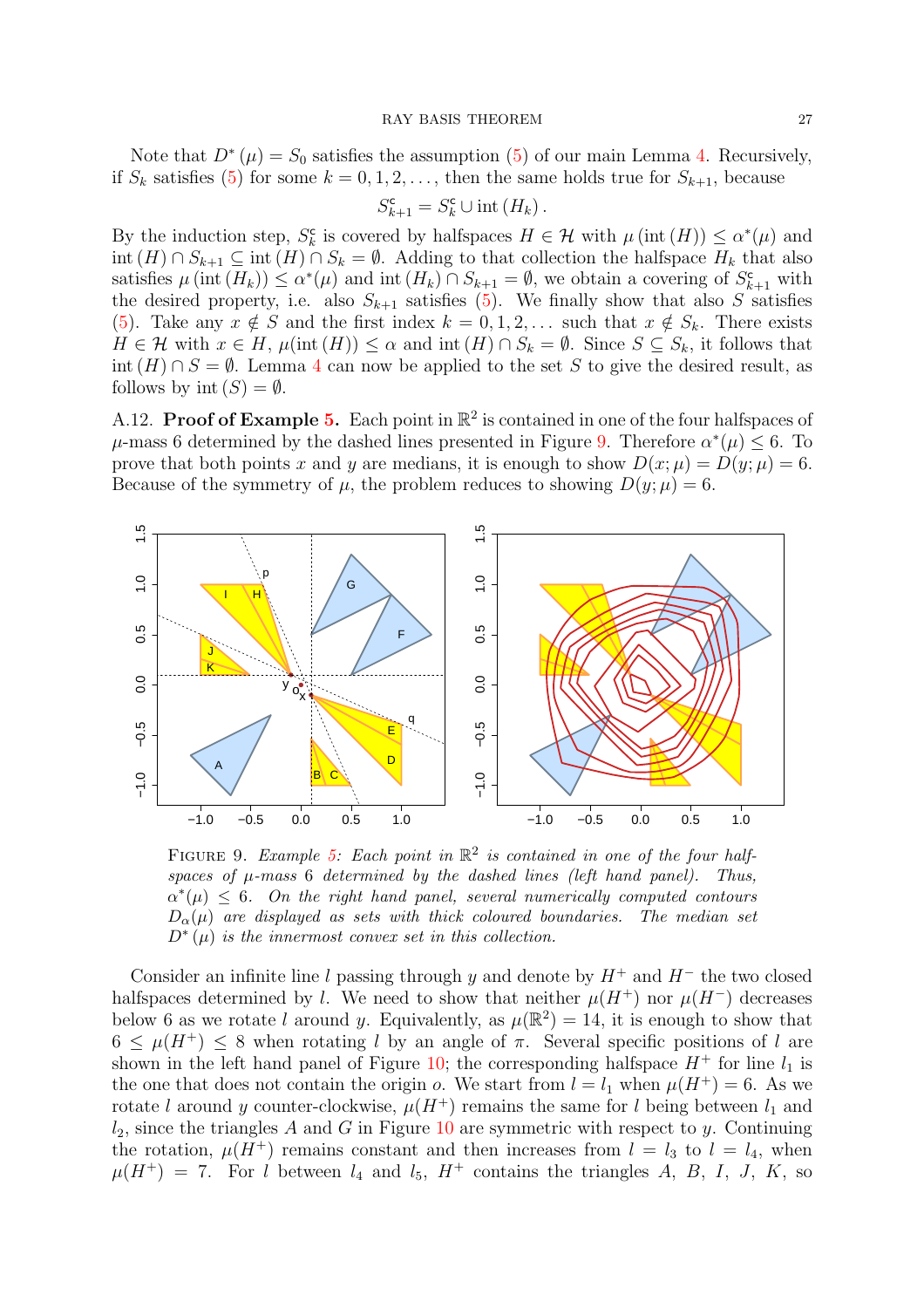$\mu(H^+) \geq 6$  and  $H^-$  contains D, E, F, G, meaning that  $\mu(H^-) \geq 6$ . For  $l = l_5$ ,  $\mu(H^+)$ equals 7 and then decreases until  $l = l_6$ , when  $\mu(H^+) = 6$ . Afterwards  $\mu(H^+)$  increases again and reaches value 8 for  $l = l_7$ . Finally, past  $l = l_7$  the  $\mu$ -mass decreases and becomes equal to 6 when l is horizontal and then increases again and becomes 8 for  $l = -l_1$ , where "−" in front of  $l_1$  means that the orientation of the halfspace  $H^+$  is the opposite from that in the beginning of the rotation. We have shown that  $x, y \in D^*(\mu)$  and  $\alpha^*(\mu) = 6$ . The convexity of  $D^*(\mu)$  implies that  $o \in D^*(\mu)$ , as well.

<span id="page-27-0"></span>

FIGURE 10. Example [5:](#page-12-0) In the left hand panel we display specific positions of halfspaces when rotating the line  $l$  that contains the point  $y$ . Boundaries of these halfspaces are shown as dashed lines. In the right hand panel we see several halfspaces whose boundary passes through o, as described in the proof. Each halfspace from  $\mathcal{H}(o)$  that contains the point a has  $\mu$ -mass at least 6.

Consider now the covering medians of  $\mu$ . Certainly  $\gamma^*(\mu) = 6$ . We are able to cover the whole space by halfspaces whose boundary contains  $\gamma$ . To see this, consider the halfspaces determined by the horizontal and the vertical line containing  $y$ , respectively, and the one determined by line q in Figure [9.](#page-26-1) For x, the halfspaces are determined by the line  $p$ , and the horizontal and vertical line. Therefore,  $x, y \in C^*(\mu)$ . In the right hand panel of Figure [10](#page-27-0) we see that each halfspace whose boundary passes through the origin  $o$  and contains point a has  $\mu$ -mass greater than 6. Therefore, it is not possible to cover a by minimizing halfspaces of  $o$ , and consequently  $o \notin C^*(\mu)$ .

A.13. **Proof of Theorem [12.](#page-12-2)** For any  $y \in \mathbb{R}^d$  denote by  $\mathcal{H}_{\min}(y)$  the collection of those halfspaces  $H \in \mathcal{H}(y)$  that satisfy  $\mu(\text{int}(H)) \leq \gamma^*(\mu)$ . In particular,  $\mathcal{H}_{\text{min}} = \mathcal{H}_{\text{min}}(x)$ . Suppose there is  $y \in C^*(\mu)$  such that  $y \neq x$ . Denote  $z = (x + y)/2$ . Since  $\mathbb{R}^d = \bigcup_{x \in \mathcal{H}_{min}(y)} \{H \in \mathcal{H}_{min}(y)\}\$ , there exists  $v \in \mathbb{S}^{d-1}$  and  $H_{i,v} \in \mathcal{H}_{min}(y)$  such that  $x \in H_{i,v}$ . Then  ${H \in \mathcal{H}_{min}(y)}$ , there exists  $v \in \mathbb{S}^{d-1}$  and  $H_{y,v} \in \mathcal{H}_{min}(y)$  such that  $x \in H_{y,v}$ . Then  $H_{x,v} \subseteq H_{y,v}$  and  $\mu(\text{int}(H_{x,v})) \leq \mu(\text{int}(H_{y,v})) \leq \gamma^*(\mu)$ , meaning that  $H_{x,v} \in \mathcal{H}_{\text{min}}(x)$ . If  $x \in \text{int}(\tilde{H}_{y,v}),$  then  $H_{x,v} \subset H_{z,v} \subset \text{int}(\tilde{H}_{y,v}).$  Our contiguity assumption then implies  $\mu(H_{x,v}) \leq \mu(H_{z,v}) \leq \mu(\text{int } (H_{y,v})) \leq \gamma^*(\mu) \leq \alpha^*(\mu)$ , which contradicts  $x \in D^*(\mu)$ . Thus,  $x \in \text{bd}(H_{y,v})$  and  $H_{y,v} \in \mathcal{H}_{\text{min}}(x)$ .

Consider any  $w \in \mathbb{R}^d$ . If  $w \in H_{y,v}$ , choose  $H_w = H_{y,v}$ . Otherwise, the sequence of points  $z_n = (1 - 1/n)z + w/n$ ,  $n = 1, 2, \ldots$  converges to z and  $z_n \notin H_{y,v}$ . For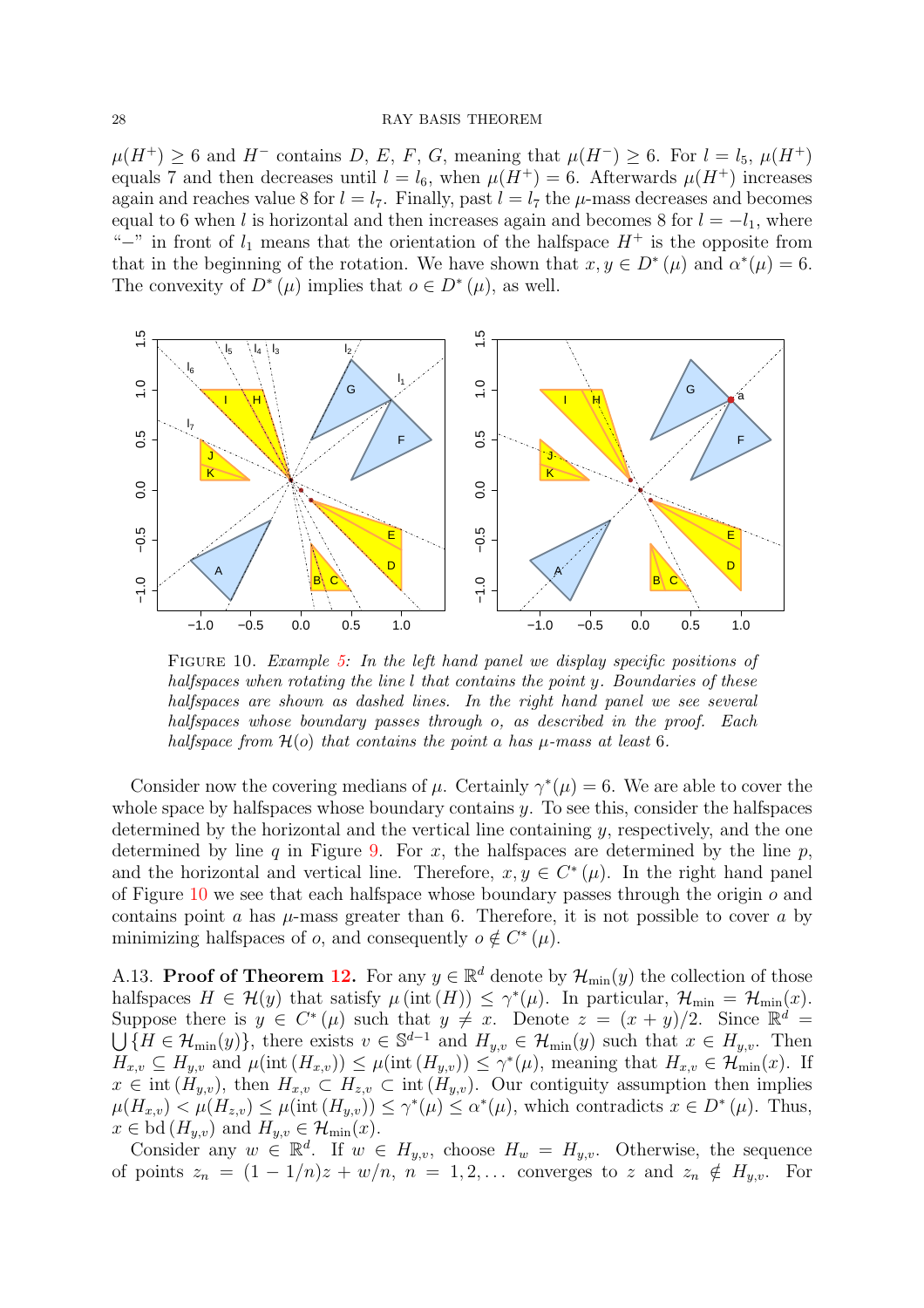each  $z_n$  there is  $H_n \in \mathcal{H}_{\min}(y)$  such that  $z_n \in H_n$  and  $\mu(\text{int}(H_n)) \leq \gamma^*(\mu)$ . Using the same argument as for the halfspace  $H_{y,v}$  in the first part of the proof, we conclude that  $x \notin \text{int } (H_n)$ , because of  $H_n \in \mathcal{H}_{\text{min}}(y)$  and because of our contiguity assumption. Lemma [15](#page-14-5) implies the existence of a convergent subsequence  $H_{n_k} \to H_w \in \mathcal{H}(z)$  such that  $\mu(\text{int}(H_w)) \leq \gamma^*(\mu)$ . Note that also  $y \notin \text{int}(H_n)$  because  $y \in \text{bd}(H_n)$ . Using Lemma [15,](#page-14-5) part [\(iv\),](#page-14-4) we conclude that  $\{x, y\} \cap \text{int}(H_w) = \emptyset$ . Because  $z \in L(x, y)$  and  $z \in bd(H_w)$ , it has to be  $\{x, y\} \subset bd(H_w)$ , meaning that  $H_w \in \mathcal{H}_{min}(x) \cap \mathcal{H}_{min}(y)$ . Finally, we conclude that for each  $w \in \mathbb{R}^d$ , there is  $H_w \in \mathcal{H}_{min}(x) \cap \mathcal{H}_{min}(y)$  such that  $w \in H_w$ . Then  $\mathcal{H}' = \{H_w : w \in \mathbb{R}^d\} \subseteq \mathcal{H}_{\min}(x)$  covers  $\mathbb{R}^d$  by halfspaces whose interior has mass at most  $\gamma^*(\mu)$ , that at the same time all contain  $y \neq x$ , which violates the assumption of our theorem.

A.14. Proof of Corollary [13.](#page-13-2) The first part of the corollary is a direct consequence of Theorem [5.](#page-5-1) Because  $\mu$  is atomic with finitely many atoms, there are only finitely many unique  $\mu$ -masses of halfspaces  $\mathcal{H}$ . Therefore, when applying the Fatou lemma of Lemma [15](#page-14-5) in the proof of Lemma [4,](#page-4-3) one obtains a strict inequality  $\mu$  (int  $(H(x, F)) < \alpha$ .

As for the second claim, first note that  $D_{\alpha}(\mu)$  is a convex polytope by [\[12](#page-29-19), Lemma 1]. If  $D_{\alpha}(\mu)$  is full-dimensional, each face F of  $D_{\alpha}(\mu)$  is a subset of a  $(d-1)$ -dimensional face  $\widetilde{F}$  of  $D_{\alpha}(\mu)$ ; if dim  $(D_{\alpha}(\mu)) < d$ ,  $F \subseteq \widetilde{F} = D_{\alpha}(\mu)$ . If we prove our claim for  $\widetilde{F}$ , it is necessarily true also for  $F$ . Without loss of generality, we may therefore suppose that  $F$ is of dimension  $\dim(\tilde{F}) = \min \{ \dim(D_{\alpha}(\mu)), d - 1 \}$ . Let  $H(x, F)$  be the halfspace from the first part of the proof. Denote by  $\mu_1 \in \mathcal{M}(\mathbb{R}^d)$  the restriction of  $\mu$  to bd  $(H(x, F))$ for  $H(x, F) \in \mathcal{H}(D_{\alpha}(\mu), F)$  from the first part of the proof, and consider any  $x \in F$ . If  $D(x; \mu_1) = 0$ , then there exists a closed  $(d-1)$ -dimensional halfspace  $H_1$  in the hyperplane bd  $(H(x, F))$  such that  $x \in H_1$  and  $\mu_1(H_1) = 0$ . The existence of that minimizing halfspace follows because  $\mu$  contains only finitely many atoms, thus there are only finitely many possible values of  $\mu_1(H)$  for  $H \in \mathcal{H}$ . Consider now a slight perturbation of the halfspace  $H(x, F)$ , in the sense that the unit normal  $v \in \mathbb{S}^{d-1}$  of  $H(x, F)$  is perturbed, but (i) the  $(d-2)$ -dimensional affine space relbd  $(H_1)$  remains in the boundary of the perturbed halfspace  $H' \in \mathcal{H}(x)$ , and (ii)  $H_1 \subset H'$ . Because there are only finitely many atoms of  $\mu$ , it is certainly possible to obtain H' such that  $\mu(H') = \mu(\text{int}(H(x, F))) +$  $\mu(H_1) = \mu(\text{int}(H(x, F))) < \alpha$ , which contradicts  $x \in F \subseteq D_\alpha(\mu)$ . We obtain that  $F \subseteq U_\beta(\mu_1)$  for  $\beta = 0$ . Since  $U_0(\mu_1)$  is, again by the assumption of only finitely many atoms of  $\mu$ , a polytope whose vertices are atoms of  $\mu_1$ , F has to be contained in a convex hull of at least  $\dim(F) + 1$  atoms of  $\mu$ , all lying in the hyperplane bd  $(H(x, F))$ .

Acknowledgement. This research was supported by the grant 19-16097Y of the Czech Science Foundation, and by project PRIMUS/17/SCI/3 of Charles University. P. Laketa was supported by the OP RDE project "International mobility of research, technical and administrative staff at the Charles University" CZ.02.2.69/0.0/0.0/18 053/0016976.

### **REFERENCES**

- <span id="page-28-1"></span>[1] Bezdek, K. and Khan, M. A. (2018). The geometry of homothetic covering and illumination. In *Discrete geometry and symmetry*, volume 234 of *Springer Proc. Math. Stat.*, pages 1–30. Springer, Cham.
- <span id="page-28-0"></span>[2] Bobkov, S. G. (2010). Convex bodies and norms associated to convex measures. *Probab. Theory Related Fields*, 147(1-2):303–332.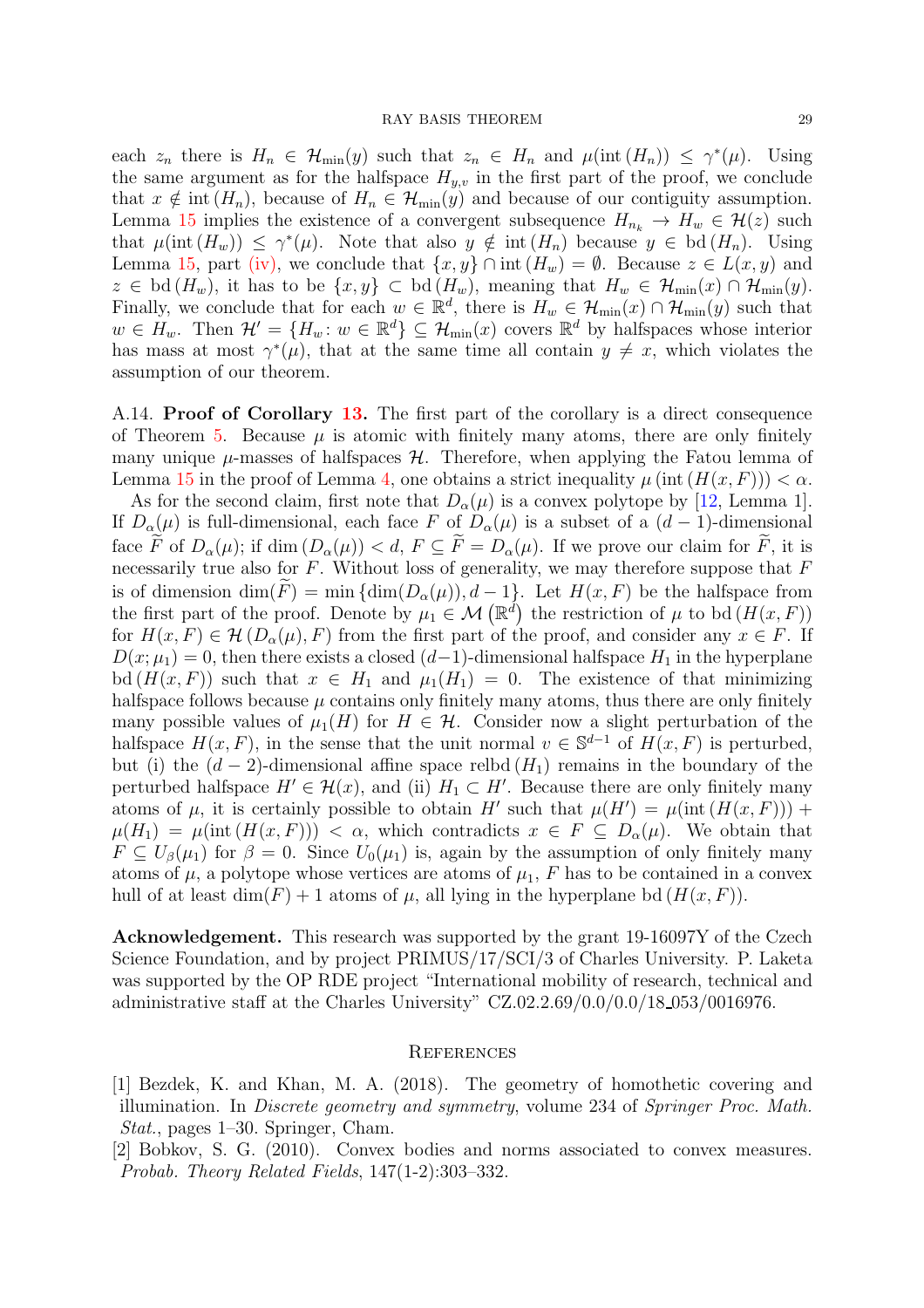- <span id="page-29-13"></span>[3] Brunel, V.-E. (2019). Concentration of the empirical level sets of Tukey's halfspace depth. *Probab. Theory Related Fields*, 173(3–4):1165–1196.
- <span id="page-29-1"></span>[4] Chernozhukov, V., Galichon, A., Hallin, M., and Henry, M. (2017). Monge-Kantorovich depth, quantiles, ranks and signs. *Ann. Statist.*, 45(1):223–256.
- <span id="page-29-2"></span>[5] Donoho, D. L. and Gasko, M. (1992). Breakdown properties of location estimates based on halfspace depth and projected outlyingness. *Ann. Statist.*, 20(4):1803–1827.
- <span id="page-29-17"></span>[6] Dudley, R. M. (2002). *Real analysis and probability*, volume 74 of *Cambridge Studies in Advanced Mathematics*. Cambridge University Press, Cambridge. Revised reprint of the 1989 original.
- <span id="page-29-18"></span>[7] Dyckerhoff, R. (2004). Data depths satisfying the projection property. *Allg. Stat. Arch.*, 88(2):163–190.
- <span id="page-29-9"></span>[8] Dyckerhoff, R. (2017). Convergence of depths and depth-trimmed regions. *arXiv preprint arXiv:1611.08721*.
- <span id="page-29-3"></span>[9] Grünbaum, B. (1963). Measures of symmetry for convex sets. In *Proc. Sympos. Pure Math., Vol. VII*, pages 233–270. Amer. Math. Soc., Providence, R.I.
- <span id="page-29-14"></span>[10] He, X. and Wang, G. (1997). Convergence of depth contours for multivariate datasets. *Ann. Statist.*, 25(2):495–504.
- <span id="page-29-15"></span>[11] Kim, J. (2000). Rate of convergence of depth contours: with application to a multivariate metrically trimmed mean. *Statist. Probab. Lett.*, 49(4):393–400.
- <span id="page-29-19"></span>[12] Laketa, P. and Nagy, S. (2021). Reconstruction of atomic measures from their halfspace depth. *J. Multivariate Anal.*, 183:104727.
- <span id="page-29-0"></span>[13] Liu, R. Y., Parelius, J. M., and Singh, K. (1999). Multivariate analysis by data depth: descriptive statistics, graphics and inference. *Ann. Statist.*, 27(3):783–858.
- <span id="page-29-11"></span>[14] Liu, X., Luo, S., and Zuo, Y. (2020). Some results on the computing of Tukey's halfspace median. *Statist. Papers*, 61(1):303–316.
- <span id="page-29-8"></span>[15] Liu, X., Mosler, K., and Mozharovskyi, P. (2019). Fast computation of Tukey trimmed regions and median in dimension p > 2. *J. Comput. Graph. Statist.*, 28(3):682– 697.
- <span id="page-29-16"></span>[16] Massé, J.-C. (2002). Asymptotics for the Tukey median. *J. Multivariate Anal.*, 81(2):286–300.
- <span id="page-29-7"></span>[17] Massé, J.-C. and Theodorescu, R. (1994). Halfplane trimming for bivariate distributions. *J. Multivariate Anal.*, 48(2):188–202.
- <span id="page-29-12"></span>[18] Mizera, I. and Volauf, M. (2002). Continuity of halfspace depth contours and maximum depth estimators: diagnostics of depth-related methods. *J. Multivariate Anal.*, 83(2):365–388.
- <span id="page-29-10"></span>[19] Nagy, S. and Dvoˇr´ak, J. (2021). Illumination depth. *J. Comput. Graph. Statist.*,  $30(1):78-90.$
- <span id="page-29-4"></span>[20] Nagy, S., Schütt, C., and Werner, E. M. (2019). Halfspace depth and floating body. *Stat. Surv.*, 13:52–118.
- <span id="page-29-6"></span>[21] Nolan, D. (1992). Asymptotics for multivariate trimming. *Stochastic Process. Appl.*, 42(1):157–169.
- <span id="page-29-5"></span>[22] Patáková, Z., Tancer, M., and Wagner, U. (2020). Barycentric cuts through a convex body. In Cabello, S. and Chen, D. Z., editors, *36th International Symposium on Computational Geometry (SoCG 2020)*, volume 164 of *Leibniz International Proceedings in Informatics (LIPIcs)*, pages 62:1–62:16, Dagstuhl, Germany. Schloss Dagstuhl–Leibniz-Zentrum für Informatik.